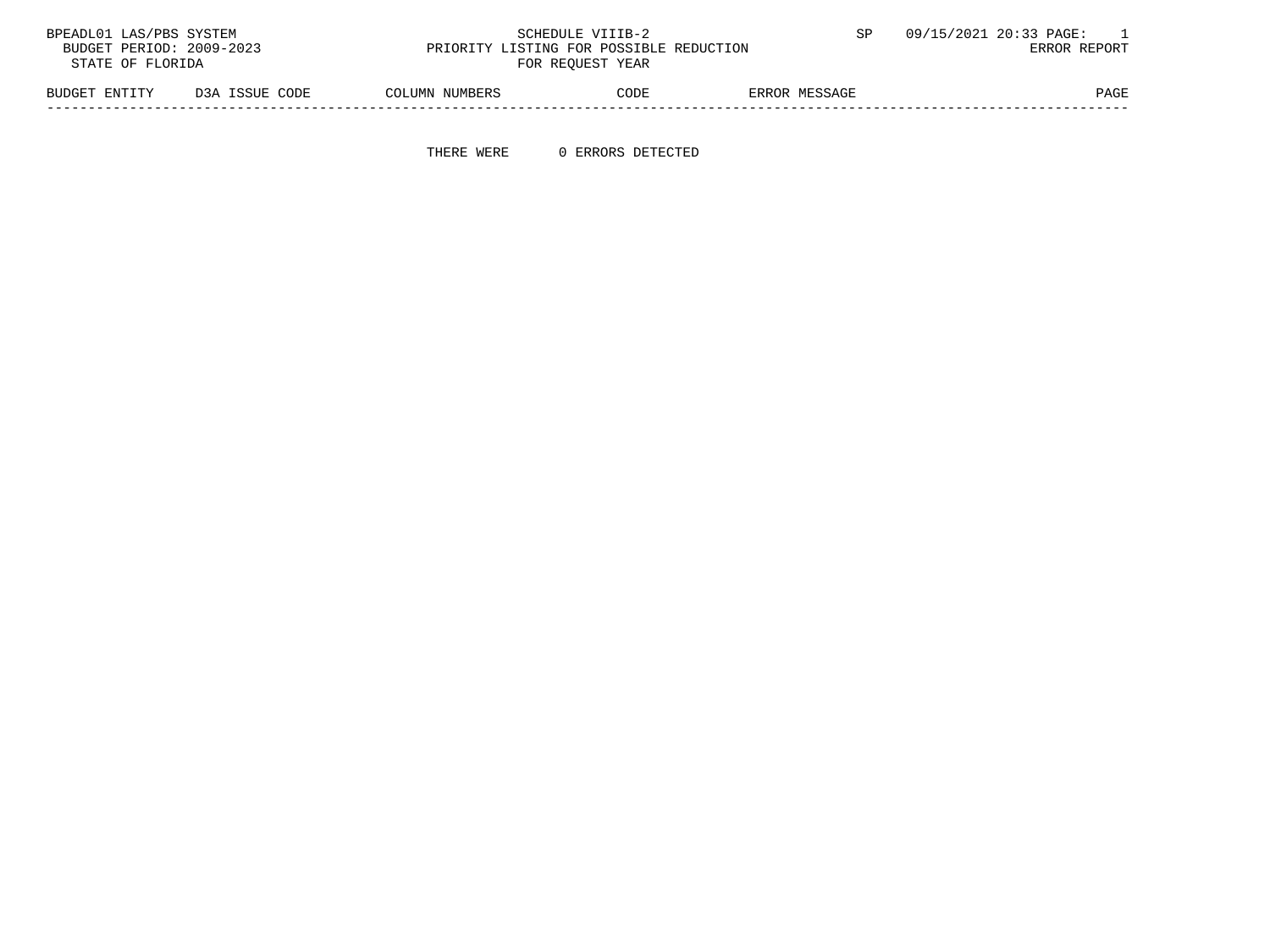#### BPEADL01 LAS/PBS SYSTEM STRING THE SCHEDULE VIIIB-2 SP 09/15/2021 20:33 PAGE: 1 BUDGET PERIOD: 2009-2023<br>
STATE OF FLORIDA<br>
FOR REOUEST YEAR FOR REQUEST YEAR

|                                                                                                                                                                                                                                                                                                 | COL A10<br>SCH VIIIB-2<br>RED FY22-23<br><b>POS</b><br>AMOUNT<br>--------------- | CODES                                                                                   |
|-------------------------------------------------------------------------------------------------------------------------------------------------------------------------------------------------------------------------------------------------------------------------------------------------|----------------------------------------------------------------------------------|-----------------------------------------------------------------------------------------|
| ENVIR PROTECTION, DEPT OF<br><b>PGM: ADMIN SERVICES</b><br>EXECUTIVE DIR/SUPPORT SVCS<br>GOV OPERATIONS/SUPPORT<br>EXEC LEADERSHIP/SUPPRT SVC<br>STATE FUNDING REDUCTIONS<br>REDUCE POSITIONS AND FUNDING<br>EXECUTIVE DIRECTION AND SUPPORT<br>SERVICES<br>SALARY RATE<br>SALARY RATE 329,427- | ===============                                                                  | 37000000<br>37010000<br>37010100<br>16<br>1602.00.00.00<br>3300000<br>3300800<br>000000 |
| SALARIES AND BENEFITS<br>ADMINISTRATIVE TRUST FUND -STATE                                                                                                                                                                                                                                       | $6.00 -$<br>477.452-<br>===============                                          | 010000<br>2021 1                                                                        |
| OTHER PERSONAL SERVICES                                                                                                                                                                                                                                                                         |                                                                                  | 030000                                                                                  |
| ADMINISTRATIVE TRUST FUND -STATE 34,917-                                                                                                                                                                                                                                                        | ===============                                                                  | 2021 1                                                                                  |
| EXPENSES                                                                                                                                                                                                                                                                                        |                                                                                  | 040000                                                                                  |
| ADMINISTRATIVE TRUST FUND -STATE                                                                                                                                                                                                                                                                | 179,416-                                                                         | 2021 1                                                                                  |
| TOTAL: REDUCE POSITIONS AND FUNDING<br>EXECUTIVE DIRECTION AND SUPPORT<br><b>SERVICES</b><br>TOTAL POSITIONS 6.00-<br>TOTAL ISSUE<br>TOTAL SALARY RATE 329,427-                                                                                                                                 | ===============<br>691,785-<br>===============                                   | 3300800                                                                                 |
|                                                                                                                                                                                                                                                                                                 |                                                                                  |                                                                                         |
| AGENCY ISSUE NARRATIVE:                                                                                                                                                                                                                                                                         |                                                                                  |                                                                                         |

SCH VIIIB-2 NARR 22-23 NARRATIVE: IT COMPONENT? NO Priority #42

Issue Description

 This issue proposes a reduction of \$691,785 which includes six positions and funding in multiple categories in the Office of the Secretary. These resources are used to provide leadership, direction and support services agency wide and to the public. A reduction in funding in this area will impact the daily operations and services provided to the public within the Secretary's Office such as the General Office of Communications, Legislative Affairs and the Office of the Inspector General.

\*\*\*\*\*\*\*\*\*\*\*\*\*\*\*\*\*\*\*\*\*\*\*\*\*\*\*\*\*\*\*\*\*\*\*\*\*\*\*\*\*\*\*\*\*\*\*\*\*\*\*\*\*\*\*\*\*\*\*\*\*\*\*\*\*\*\*\*\*\*\*\*\*\*\*\*\*\*\*\*\*\*\*\*\*\*\*\*\*\*\*\*\*\*\*\*\*\*\*\*\*\*\*\*\*\*\*\*\*\*\*\*\*\*\*\*\*\*\*\*\*\*\*\*\*\*\*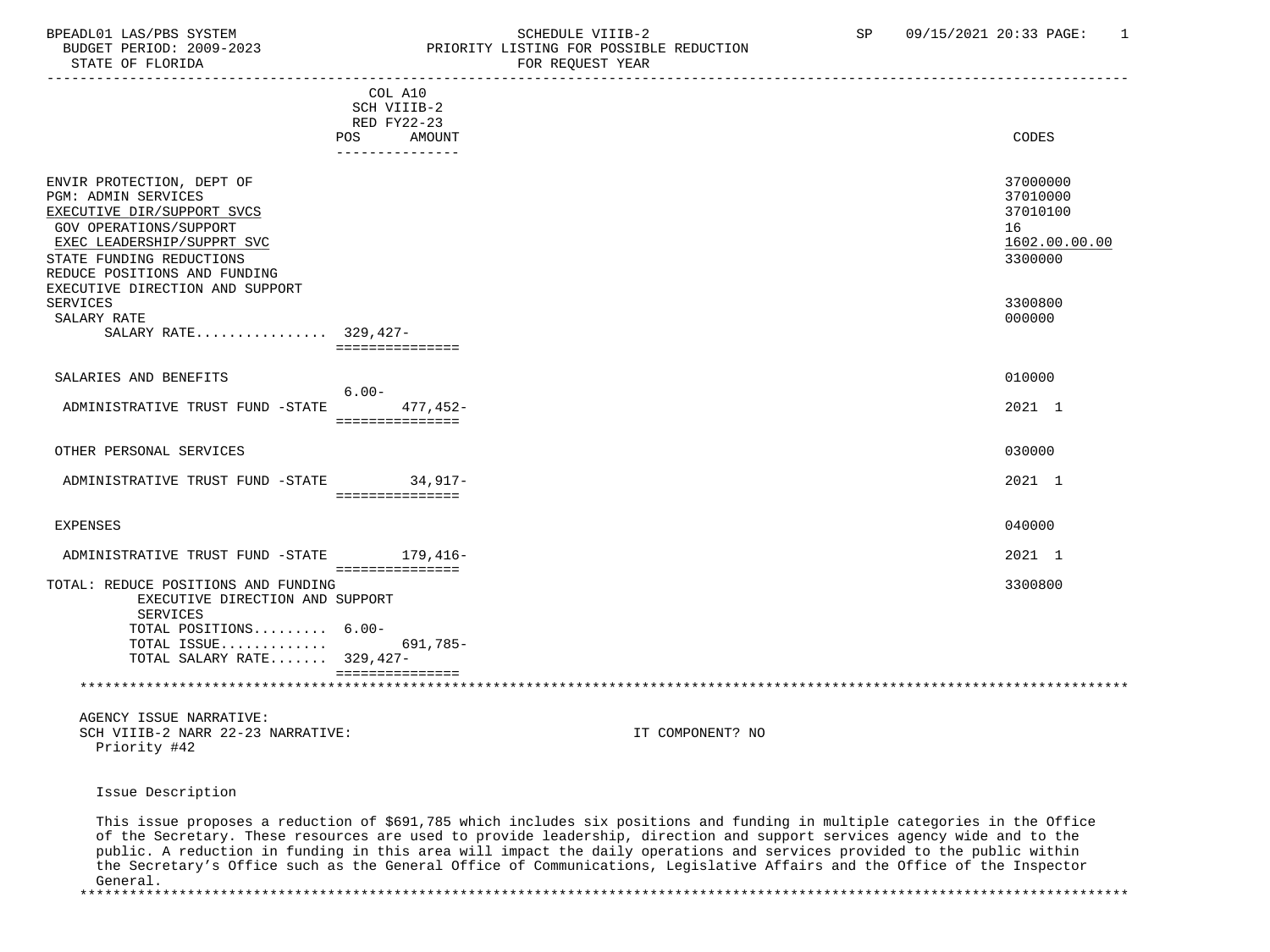#### BPEADL01 LAS/PBS SYSTEM SCHEDULE VIIIB-2 SCHEDULE VIIIB-2 SP 09/15/2021 20:33 PAGE: 2<br>BUDGET PERIOD: 2009-2023 PRIORITY LISTING FOR POSSIBLE REDUCTION BUDGET PERIOD: 2009-2023 PRIORITY LISTING FOR POSSIBLE REDUCTION FOR REQUEST YEAR

|                                           | COL A10                       |                     |                            |                    |                       |
|-------------------------------------------|-------------------------------|---------------------|----------------------------|--------------------|-----------------------|
|                                           | SCH VIIIB-2                   |                     |                            |                    |                       |
|                                           | RED FY22-23                   |                     |                            |                    |                       |
|                                           | POS<br>AMOUNT                 |                     |                            |                    | CODES                 |
|                                           | . _ _ _ _ _ _ _ _ _ _ _ _ _ _ |                     |                            |                    |                       |
|                                           |                               |                     |                            |                    |                       |
|                                           |                               |                     |                            |                    | 37000000              |
| ENVIR PROTECTION, DEPT OF                 |                               |                     |                            |                    |                       |
| PGM: ADMIN SERVICES                       |                               |                     |                            |                    | 37010000              |
| EXECUTIVE DIR/SUPPORT SVCS                |                               |                     |                            |                    | 37010100              |
| <b>GOV OPERATIONS/SUPPORT</b>             |                               |                     |                            |                    | 16                    |
| EXEC LEADERSHIP/SUPPRT SVC                |                               |                     |                            |                    | 1602.00.00.00         |
| STATE FUNDING REDUCTIONS                  |                               |                     |                            |                    | 3300000               |
| REDUCE POSITIONS AND FUNDING              |                               |                     |                            |                    |                       |
| EXECUTIVE DIRECTION AND SUPPORT           |                               |                     |                            |                    |                       |
|                                           |                               |                     |                            |                    |                       |
| SERVICES                                  |                               |                     |                            |                    | 3300800               |
|                                           |                               |                     |                            |                    |                       |
| POSITION DETAIL OF SALARIES AND BENEFITS: |                               |                     |                            |                    |                       |
|                                           |                               |                     |                            |                    | LAPSE LAPSED SALARIES |
|                                           | ETE                           | BASE RATE ADDITIVES | BENEFITS                   | SUBTOTAL           | % AND BENEFITS        |
|                                           |                               |                     |                            |                    |                       |
|                                           |                               |                     |                            |                    |                       |
| A10 - SCH VIIIB-2 RED FY22-23             |                               |                     |                            |                    |                       |
|                                           |                               |                     |                            |                    |                       |
| CHANGES TO CURRENTLY AUTHORIZED POSITIONS |                               |                     |                            |                    |                       |
| 0120 STAFF ASSISTANT                      |                               |                     |                            |                    |                       |
| C1001 001                                 |                               | $6.00 - 329,427 -$  | $148,025 - 477,452 - 0.00$ |                    | 477,452-              |
|                                           |                               |                     |                            |                    |                       |
|                                           |                               |                     |                            |                    |                       |
| TOTALS FOR ISSUE BY FUND                  |                               |                     |                            |                    |                       |
| 2021 ADMINISTRATIVE TRUST FUND            |                               |                     |                            |                    | 477,452-              |
|                                           |                               |                     |                            |                    | ______________        |
|                                           |                               | $6.00 - 329,427 -$  |                            | $148,025 477,452-$ | 477,452-              |
|                                           |                               |                     |                            |                    | ==============        |
|                                           |                               |                     |                            |                    |                       |
|                                           |                               |                     |                            |                    |                       |
|                                           |                               |                     |                            |                    |                       |
|                                           |                               |                     |                            |                    |                       |
| REDUCE OPERATIONS - OFFICE OF             |                               |                     |                            |                    |                       |
|                                           |                               |                     |                            |                    |                       |
| GENERAL COUNSEL                           |                               |                     |                            |                    | 3300860               |
| OTHER PERSONAL SERVICES                   |                               |                     |                            |                    | 030000                |
|                                           |                               |                     |                            |                    |                       |
|                                           |                               |                     |                            |                    | 2212 1                |
|                                           |                               |                     |                            |                    | 2408 1                |
|                                           | ---------------               |                     |                            |                    |                       |
| TOTAL APPRO                               | 173,939-                      |                     |                            |                    |                       |
|                                           | ===============               |                     |                            |                    |                       |
|                                           |                               |                     |                            |                    |                       |
| SPECIAL CATEGORIES                        |                               |                     |                            |                    | 100000                |
| CONTRACTED SERVICES                       |                               |                     |                            |                    | 100777                |
|                                           |                               |                     |                            |                    |                       |
| INTERNAL IMPROVEMENT TF -STATE 767,756-   |                               |                     |                            |                    | 2408 1                |
|                                           | ================              |                     |                            |                    |                       |
|                                           |                               |                     |                            |                    |                       |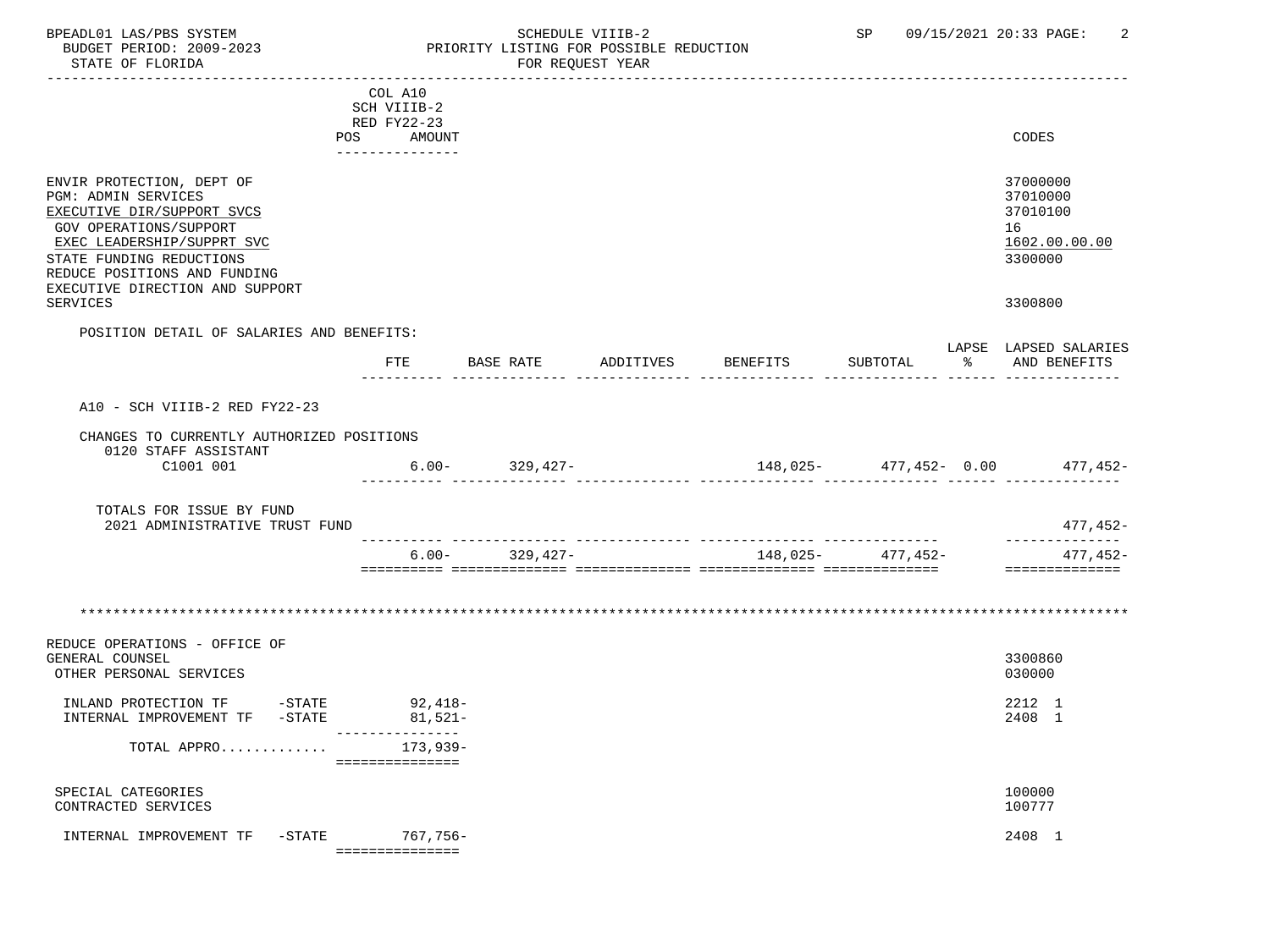# BPEADL01 LAS/PBS SYSTEM SALL SOME SCHEDULE VIIIB-2 SCHEDULE SP 09/15/2021 20:33 PAGE: 3 BUDGET PERIOD: 2009-2023 PRIORITY LISTING FOR POSSIBLE REDUCTION

| STATE OF FLORIDA                                                                                                                                                                                                  | FOR REQUEST YEAR                                                                                                                                                                                                                                                                                                    |                                                                    |
|-------------------------------------------------------------------------------------------------------------------------------------------------------------------------------------------------------------------|---------------------------------------------------------------------------------------------------------------------------------------------------------------------------------------------------------------------------------------------------------------------------------------------------------------------|--------------------------------------------------------------------|
| <b>POS</b>                                                                                                                                                                                                        | COL A10<br>SCH VIIIB-2<br>RED FY22-23<br>AMOUNT                                                                                                                                                                                                                                                                     | CODES                                                              |
|                                                                                                                                                                                                                   | ---------------                                                                                                                                                                                                                                                                                                     |                                                                    |
| ENVIR PROTECTION, DEPT OF<br><b>PGM: ADMIN SERVICES</b><br>EXECUTIVE DIR/SUPPORT SVCS<br><b>GOV OPERATIONS/SUPPORT</b><br>EXEC LEADERSHIP/SUPPRT SVC<br>STATE FUNDING REDUCTIONS<br>REDUCE OPERATIONS - OFFICE OF |                                                                                                                                                                                                                                                                                                                     | 37000000<br>37010000<br>37010100<br>16<br>1602.00.00.00<br>3300000 |
| GENERAL COUNSEL                                                                                                                                                                                                   |                                                                                                                                                                                                                                                                                                                     | 3300860                                                            |
| TOTAL: REDUCE OPERATIONS - OFFICE OF<br>GENERAL COUNSEL                                                                                                                                                           |                                                                                                                                                                                                                                                                                                                     | 3300860                                                            |
| TOTAL ISSUE                                                                                                                                                                                                       | 941,695-<br>===============                                                                                                                                                                                                                                                                                         |                                                                    |
|                                                                                                                                                                                                                   |                                                                                                                                                                                                                                                                                                                     |                                                                    |
|                                                                                                                                                                                                                   |                                                                                                                                                                                                                                                                                                                     |                                                                    |
| AGENCY ISSUE NARRATIVE:<br>SCH VIIIB-2 NARR 22-23 NARRATIVE:<br>Priority #34                                                                                                                                      | IT COMPONENT? NO                                                                                                                                                                                                                                                                                                    |                                                                    |
| counsel.                                                                                                                                                                                                          | This issue proposes a reduction of \$173,939 to Other Personnel Services and \$767,756 to Contracted Services Categories<br>for outsourced legal services in the Office of General Counsel (OGC). These funds are used by the OGC for outside legal                                                                 |                                                                    |
|                                                                                                                                                                                                                   | A partial reduction in Other Personnel Services and Contractual Services is considered to have an impact on the level of<br>outsourcing that OGC can use in various legal matters. If legal matters handled in-house continue to increase, the<br>Department would not be able to distribute cases via outsourcing. |                                                                    |
|                                                                                                                                                                                                                   |                                                                                                                                                                                                                                                                                                                     |                                                                    |
| REDUCE POSITIONS AND FUNDING<br>DIVISION OF ADMINISTRATIVE SERVICES<br>SALARY RATE<br>SALARY RATE 106.702-                                                                                                        | ===============                                                                                                                                                                                                                                                                                                     | 3300980<br>000000                                                  |
| SALARIES AND BENEFITS                                                                                                                                                                                             |                                                                                                                                                                                                                                                                                                                     | 010000                                                             |
|                                                                                                                                                                                                                   | $3.00 -$                                                                                                                                                                                                                                                                                                            |                                                                    |
| LAND ACOUISITION TF<br>$-$ STATE                                                                                                                                                                                  | $170,000-$<br>===============                                                                                                                                                                                                                                                                                       | 2423 1                                                             |

| OTHER PERSONAL SERVICES | 030000 |
|-------------------------|--------|
|-------------------------|--------|

 INTERNAL IMPROVEMENT TF -STATE 100,000- 2408 1 ===============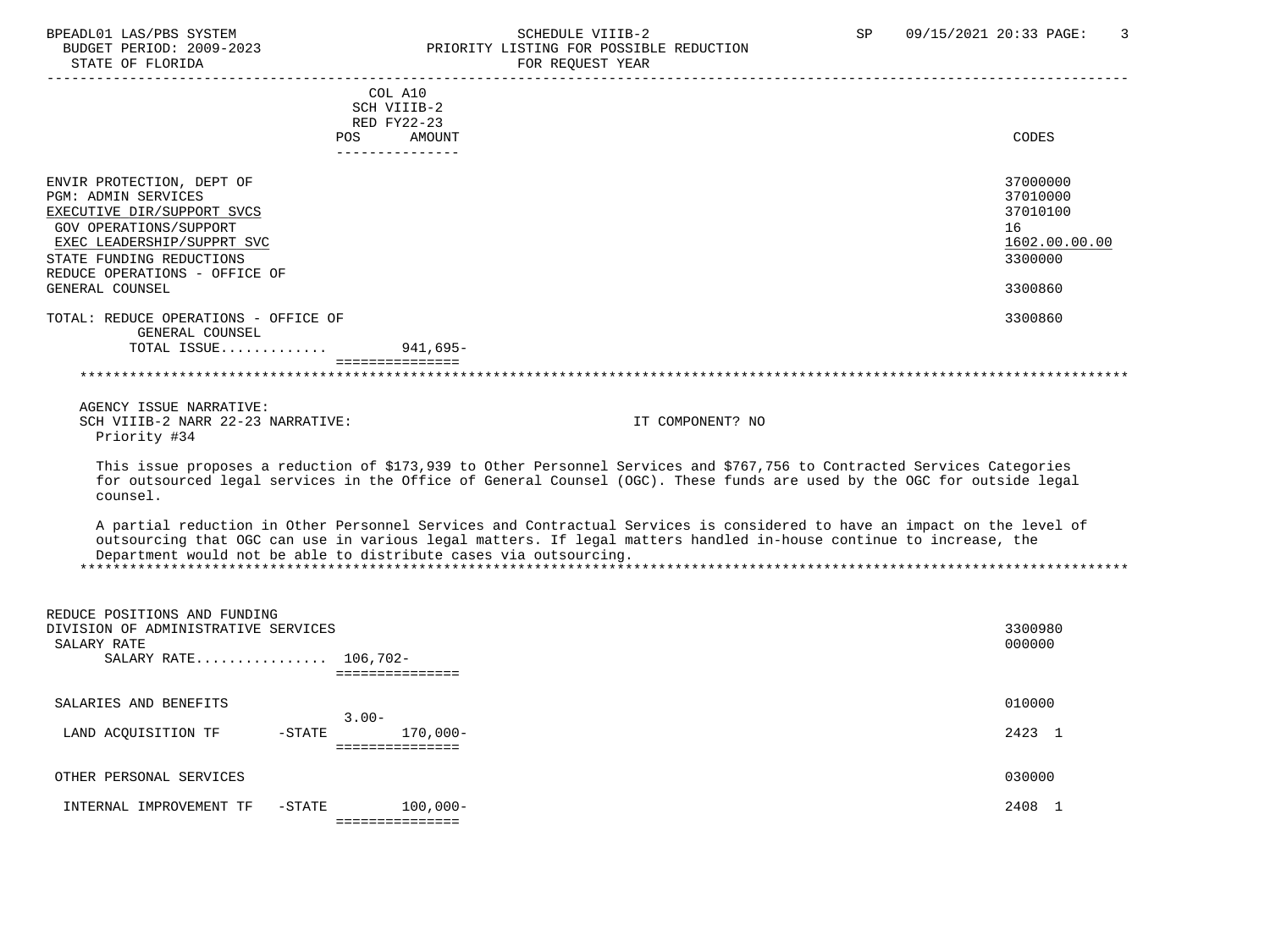#### BPEADL01 LAS/PBS SYSTEM SALLE STREDULE VIIIB-2 SCHEDULE VIIIB-2 SP 09/15/2021 20:33 PAGE: 4 BUDGET PERIOD: 2009-2023 PRIORITY LISTING FOR POSSIBLE REDUCTION<br>FOR REQUEST YEAR FOR REQUEST YEAR

| COL A10                                                                                                                                                                                                                                                                                                                                                                                                                                                                                                                          |                  |                                                              |
|----------------------------------------------------------------------------------------------------------------------------------------------------------------------------------------------------------------------------------------------------------------------------------------------------------------------------------------------------------------------------------------------------------------------------------------------------------------------------------------------------------------------------------|------------------|--------------------------------------------------------------|
| SCH VIIIB-2                                                                                                                                                                                                                                                                                                                                                                                                                                                                                                                      |                  |                                                              |
| RED FY22-23                                                                                                                                                                                                                                                                                                                                                                                                                                                                                                                      |                  |                                                              |
| POS AMOUNT                                                                                                                                                                                                                                                                                                                                                                                                                                                                                                                       |                  | CODES                                                        |
| _______________                                                                                                                                                                                                                                                                                                                                                                                                                                                                                                                  |                  |                                                              |
| ENVIR PROTECTION, DEPT OF<br><b>PGM: ADMIN SERVICES</b><br>EXECUTIVE DIR/SUPPORT SVCS<br>GOV OPERATIONS/SUPPORT<br>EXEC LEADERSHIP/SUPPRT SVC<br>STATE FUNDING REDUCTIONS<br>REDUCE POSITIONS AND FUNDING                                                                                                                                                                                                                                                                                                                        | 16               | 37000000<br>37010000<br>37010100<br>1602.00.00.00<br>3300000 |
| DIVISION OF ADMINISTRATIVE SERVICES<br><b>EXPENSES</b>                                                                                                                                                                                                                                                                                                                                                                                                                                                                           |                  | 3300980<br>040000                                            |
| ADMINISTRATIVE TRUST FUND -STATE 469,241-<br>- ===============                                                                                                                                                                                                                                                                                                                                                                                                                                                                   |                  | 2021 1                                                       |
| SPECIAL CATEGORIES                                                                                                                                                                                                                                                                                                                                                                                                                                                                                                               |                  | 100000                                                       |
| CONTRACTED SERVICES                                                                                                                                                                                                                                                                                                                                                                                                                                                                                                              |                  | 100777                                                       |
| INTERNAL IMPROVEMENT TF -STATE 269,000-                                                                                                                                                                                                                                                                                                                                                                                                                                                                                          |                  | 2408 1                                                       |
| <b>EEEEEEEEEEEEEE</b><br>TOTAL: REDUCE POSITIONS AND FUNDING<br>DIVISION OF ADMINISTRATIVE SERVICES                                                                                                                                                                                                                                                                                                                                                                                                                              |                  | 3300980                                                      |
| TOTAL POSITIONS 3.00-                                                                                                                                                                                                                                                                                                                                                                                                                                                                                                            |                  |                                                              |
| TOTAL ISSUE $1,008,241-$<br>TOTAL SALARY RATE 106,702-                                                                                                                                                                                                                                                                                                                                                                                                                                                                           |                  |                                                              |
| ===============                                                                                                                                                                                                                                                                                                                                                                                                                                                                                                                  |                  |                                                              |
| AGENCY ISSUE NARRATIVE:<br>SCH VIIIB-2 NARR 22-23 NARRATIVE:<br>Priority #41                                                                                                                                                                                                                                                                                                                                                                                                                                                     | IT COMPONENT? NO |                                                              |
| This issue proposes a reduction of positions and funding in the Division of Administrative Services (Division). These<br>resources are used to support accounting functions, general services management, budget, human resources and other<br>general administrative functions which are vital to the Department in assisting programs with the support they need to be<br>successful. The proposed reduction would have a negative impact on operations and limit the Division's ability to provide<br>administrative support. |                  |                                                              |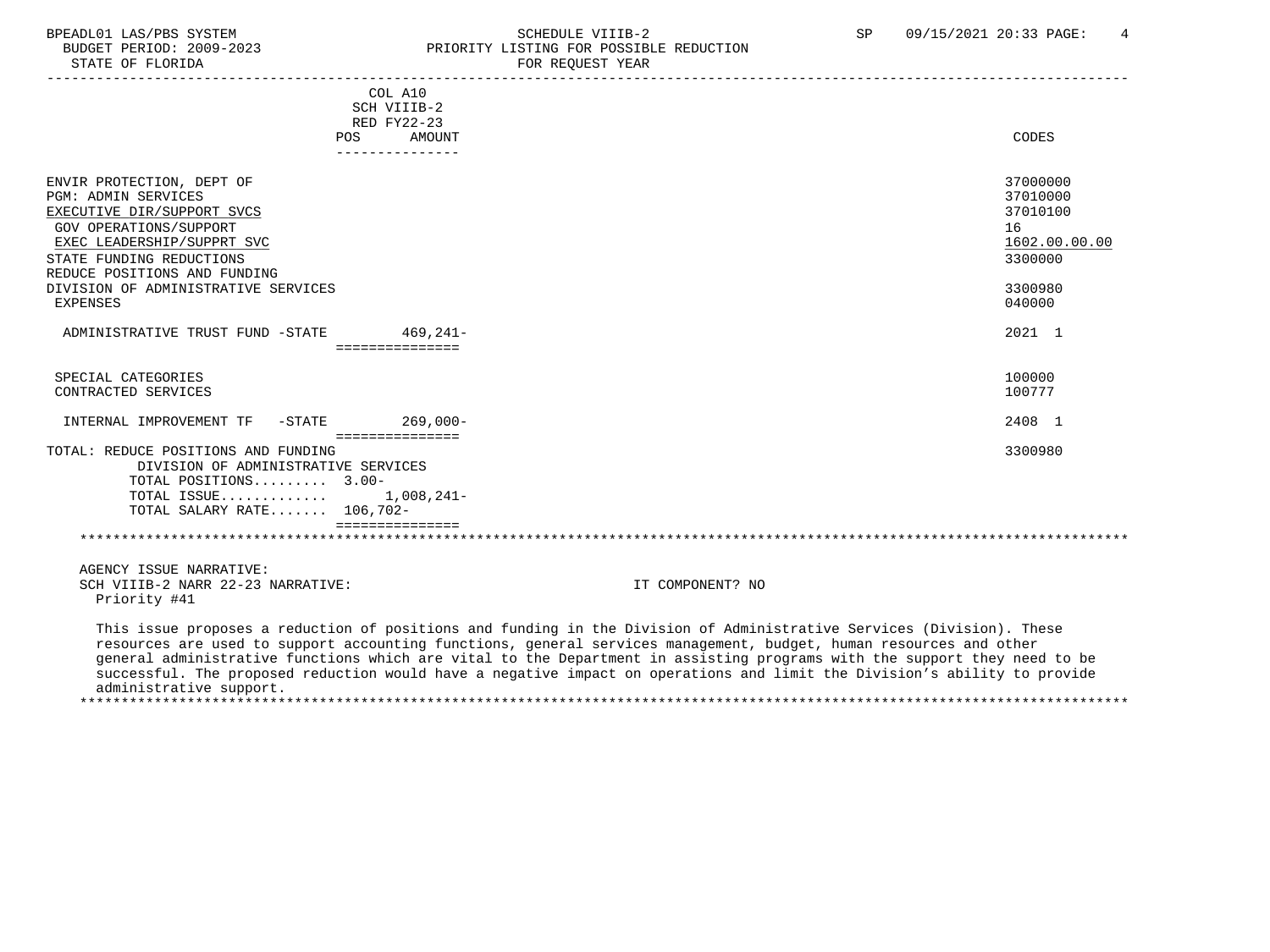#### BPEADL01 LAS/PBS SYSTEM SALLE STRID SCHEDULE VIIIB-2 SP 09/15/2021 20:33 PAGE: 5<br>BUDGET PERIOD: 2009-2023 SPRIORITY LISTING FOR POSSIBLE REDUCTION BUDGET PERIOD: 2009-2023 PRIORITY LISTING FOR POSSIBLE REDUCTION<br>STATE OF FLORIDA POR REQUEST YEAR FOR REQUEST YEAR

|                                                                                                                                                                                                                                                         | COL A10<br>SCH VIIIB-2<br>RED FY22-23<br>POS<br>AMOUNT<br>--------------- |                    |                    |                   |               | CODES                                                                         |
|---------------------------------------------------------------------------------------------------------------------------------------------------------------------------------------------------------------------------------------------------------|---------------------------------------------------------------------------|--------------------|--------------------|-------------------|---------------|-------------------------------------------------------------------------------|
| ENVIR PROTECTION, DEPT OF<br><b>PGM: ADMIN SERVICES</b><br>EXECUTIVE DIR/SUPPORT SVCS<br><b>GOV OPERATIONS/SUPPORT</b><br>EXEC LEADERSHIP/SUPPRT SVC<br>STATE FUNDING REDUCTIONS<br>REDUCE POSITIONS AND FUNDING<br>DIVISION OF ADMINISTRATIVE SERVICES |                                                                           |                    |                    |                   |               | 37000000<br>37010000<br>37010100<br>16<br>1602.00.00.00<br>3300000<br>3300980 |
| POSITION DETAIL OF SALARIES AND BENEFITS:                                                                                                                                                                                                               |                                                                           |                    |                    |                   |               |                                                                               |
|                                                                                                                                                                                                                                                         | <b>FTE</b>                                                                | BASE RATE          | ADDITIVES BENEFITS | SUBTOTAL          | $\sim$ $\sim$ | LAPSE LAPSED SALARIES<br>AND BENEFITS                                         |
| A10 - SCH VIIIB-2 RED FY22-23                                                                                                                                                                                                                           |                                                                           |                    |                    |                   |               |                                                                               |
| CHANGES TO CURRENTLY AUTHORIZED POSITIONS<br>0120 STAFF ASSISTANT<br>C1002 001                                                                                                                                                                          |                                                                           | $3.00 - 106,702 -$ |                    |                   |               | $63,298-170,000-0.00$ $170,000-$                                              |
| TOTALS FOR ISSUE BY FUND<br>2423 LAND ACOUISITION TF                                                                                                                                                                                                    |                                                                           |                    |                    |                   |               | $170,000-$                                                                    |
|                                                                                                                                                                                                                                                         |                                                                           | $3.00 - 106,702 -$ |                    | $63,298-170,000-$ |               | --------------<br>170,000-<br>==============                                  |
|                                                                                                                                                                                                                                                         |                                                                           |                    |                    |                   |               |                                                                               |
| TOTAL: EXEC LEADERSHIP/SUPPRT SVC<br>BY FUND TYPE                                                                                                                                                                                                       | $9.00 -$                                                                  |                    |                    |                   |               | 1602.00.00.00                                                                 |
| TRUST FUNDS<br>SALARY RATE 436,129-                                                                                                                                                                                                                     | 2,641,721-<br>===============                                             |                    |                    |                   |               | 2000                                                                          |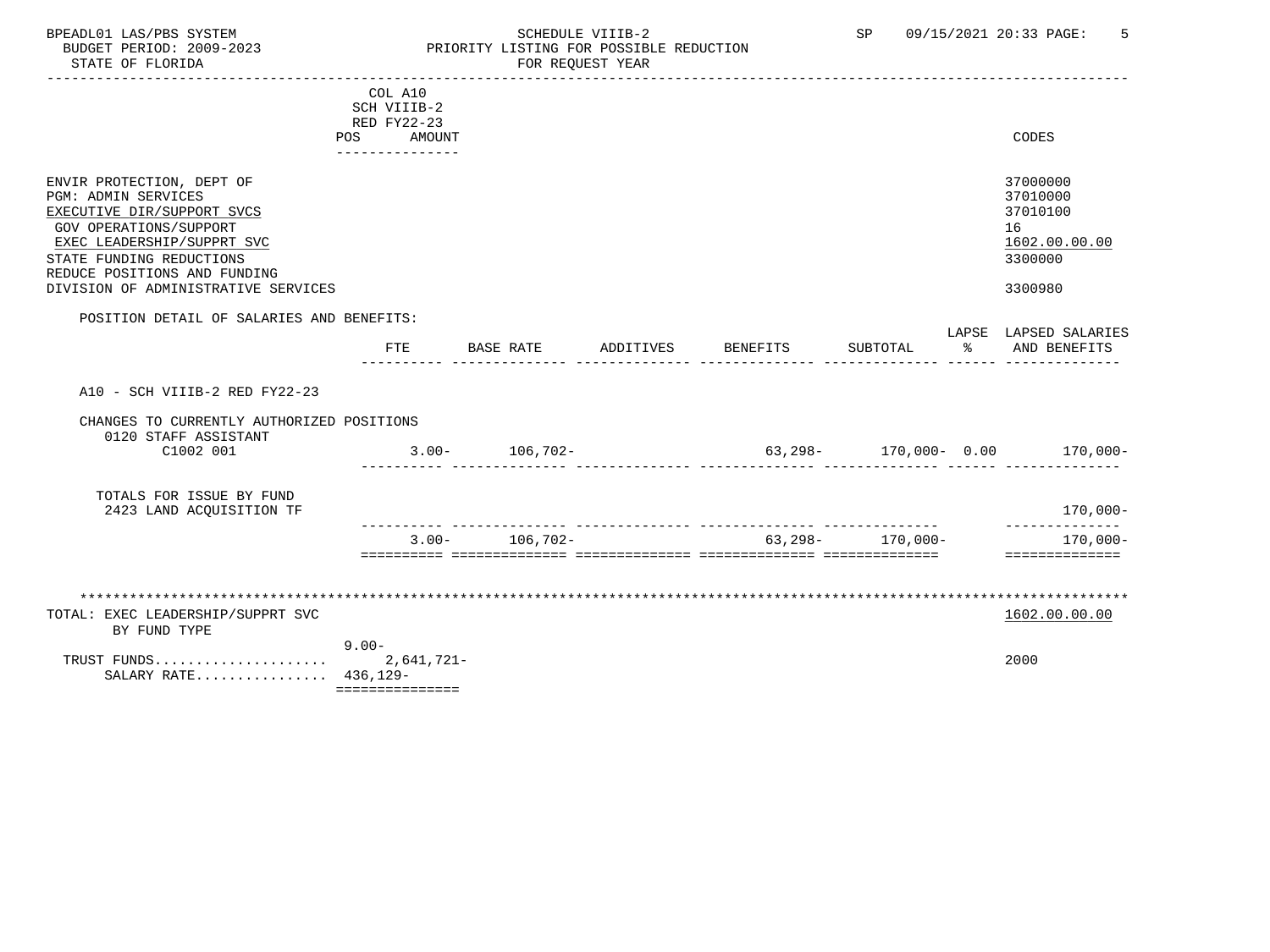# BPEADL01 LAS/PBS SYSTEM SCHEDULE VIIIB-2 SCHEDULE VIIIB-2 SP 09/15/2021 20:33 PAGE: 6<br>BUDGET PERIOD: 2009-2023 PRIORITY LISTING FOR POSSIBLE REDUCTION PRIORITY LISTING FOR POSSIBLE REDUCTION

| STATE OF FLORIDA                     | FOR REQUEST YEAR                                                                                                                                                                                                                                                                                                                                                                                                                                                                                                                                                                                                                                                                                                                                                                                                                                                  |               |
|--------------------------------------|-------------------------------------------------------------------------------------------------------------------------------------------------------------------------------------------------------------------------------------------------------------------------------------------------------------------------------------------------------------------------------------------------------------------------------------------------------------------------------------------------------------------------------------------------------------------------------------------------------------------------------------------------------------------------------------------------------------------------------------------------------------------------------------------------------------------------------------------------------------------|---------------|
|                                      | COL A10                                                                                                                                                                                                                                                                                                                                                                                                                                                                                                                                                                                                                                                                                                                                                                                                                                                           |               |
|                                      | SCH VIIIB-2<br>RED FY22-23                                                                                                                                                                                                                                                                                                                                                                                                                                                                                                                                                                                                                                                                                                                                                                                                                                        |               |
|                                      | POS.<br>AMOUNT                                                                                                                                                                                                                                                                                                                                                                                                                                                                                                                                                                                                                                                                                                                                                                                                                                                    | CODES         |
|                                      | ----------------                                                                                                                                                                                                                                                                                                                                                                                                                                                                                                                                                                                                                                                                                                                                                                                                                                                  |               |
| ENVIR PROTECTION, DEPT OF            |                                                                                                                                                                                                                                                                                                                                                                                                                                                                                                                                                                                                                                                                                                                                                                                                                                                                   | 37000000      |
| <b>PGM: ADMIN SERVICES</b>           |                                                                                                                                                                                                                                                                                                                                                                                                                                                                                                                                                                                                                                                                                                                                                                                                                                                                   | 37010000      |
| FLORIDA GEOLOGICAL SURVEY            |                                                                                                                                                                                                                                                                                                                                                                                                                                                                                                                                                                                                                                                                                                                                                                                                                                                                   | 37010200      |
| <b>GOV OPERATIONS/SUPPORT</b>        |                                                                                                                                                                                                                                                                                                                                                                                                                                                                                                                                                                                                                                                                                                                                                                                                                                                                   | 16            |
| EXEC LEADERSHIP/SUPPRT SVC           |                                                                                                                                                                                                                                                                                                                                                                                                                                                                                                                                                                                                                                                                                                                                                                                                                                                                   | 1602.00.00.00 |
| STATE FUNDING REDUCTIONS             |                                                                                                                                                                                                                                                                                                                                                                                                                                                                                                                                                                                                                                                                                                                                                                                                                                                                   | 3300000       |
| REDUCE FLORIDA GEOLOGICAL SURVEY     |                                                                                                                                                                                                                                                                                                                                                                                                                                                                                                                                                                                                                                                                                                                                                                                                                                                                   |               |
| <b>GRANTS</b>                        |                                                                                                                                                                                                                                                                                                                                                                                                                                                                                                                                                                                                                                                                                                                                                                                                                                                                   | 3302250       |
| SPECIAL CATEGORIES                   |                                                                                                                                                                                                                                                                                                                                                                                                                                                                                                                                                                                                                                                                                                                                                                                                                                                                   | 100000        |
| FL GEOLOGICAL SURVEY GRNTS           |                                                                                                                                                                                                                                                                                                                                                                                                                                                                                                                                                                                                                                                                                                                                                                                                                                                                   | 100750        |
| GRANTS AND DONATIONS TF<br>$-$ STATE | 146.454-                                                                                                                                                                                                                                                                                                                                                                                                                                                                                                                                                                                                                                                                                                                                                                                                                                                          | 2339 1        |
|                                      | ===============                                                                                                                                                                                                                                                                                                                                                                                                                                                                                                                                                                                                                                                                                                                                                                                                                                                   |               |
|                                      |                                                                                                                                                                                                                                                                                                                                                                                                                                                                                                                                                                                                                                                                                                                                                                                                                                                                   |               |
| AGENCY ISSUE NARRATIVE:              |                                                                                                                                                                                                                                                                                                                                                                                                                                                                                                                                                                                                                                                                                                                                                                                                                                                                   |               |
| SCH VIIIB-2 NARR 22-23 NARRATIVE:    | IT COMPONENT? NO                                                                                                                                                                                                                                                                                                                                                                                                                                                                                                                                                                                                                                                                                                                                                                                                                                                  |               |
| Priority #14                         |                                                                                                                                                                                                                                                                                                                                                                                                                                                                                                                                                                                                                                                                                                                                                                                                                                                                   |               |
|                                      | This issue proposes a reduction of \$146,454 to the Florida Geological Survey Grants category in the Florida Geological<br>Survey (FGS). This funding is used to support the FGS's ability to successfully seek and receive grant awards from state<br>and local granting agencies to conduct geoscience research projects to benefit Florida. These projects are funded, in<br>part, by state universities, water management districts, and state and local government agencies. These projects<br>encompass a broad range of geologic topics including karst, groundwater flow modeling, groundwater dye tracing, geologic<br>sample description, sample curation and geologic database management, surface water and contaminate transport modeling,<br>surface water-groundwater interactions, water quality, soil and sediment characterization and mapping. |               |
| REDUCE CONTRACTED SERVICES -         |                                                                                                                                                                                                                                                                                                                                                                                                                                                                                                                                                                                                                                                                                                                                                                                                                                                                   |               |
| FLORIDA GEOLOGICAL SURVEY            |                                                                                                                                                                                                                                                                                                                                                                                                                                                                                                                                                                                                                                                                                                                                                                                                                                                                   | 3302330       |
| SPECIAL CATEGORIES                   |                                                                                                                                                                                                                                                                                                                                                                                                                                                                                                                                                                                                                                                                                                                                                                                                                                                                   | 100000        |
| CONTRACTED SERVICES                  |                                                                                                                                                                                                                                                                                                                                                                                                                                                                                                                                                                                                                                                                                                                                                                                                                                                                   | 100777        |
| WATER QUALITY ASSURANCE TF-STATE     | $55.000 -$<br>================                                                                                                                                                                                                                                                                                                                                                                                                                                                                                                                                                                                                                                                                                                                                                                                                                                    | 2780 1        |
|                                      | **************************                                                                                                                                                                                                                                                                                                                                                                                                                                                                                                                                                                                                                                                                                                                                                                                                                                        |               |
| AGENCY ISSUE NARRATIVE:              |                                                                                                                                                                                                                                                                                                                                                                                                                                                                                                                                                                                                                                                                                                                                                                                                                                                                   |               |
| SCH VIIIB-2 NARR 22-23 NARRATIVE:    | IT COMPONENT? NO                                                                                                                                                                                                                                                                                                                                                                                                                                                                                                                                                                                                                                                                                                                                                                                                                                                  |               |
| Priority #11                         |                                                                                                                                                                                                                                                                                                                                                                                                                                                                                                                                                                                                                                                                                                                                                                                                                                                                   |               |
|                                      | mile leave accepted to colourly of AFF AAA Leave the Audio-colorate accepted to the middle Accident Audio-Campus (mAA)                                                                                                                                                                                                                                                                                                                                                                                                                                                                                                                                                                                                                                                                                                                                            |               |

 This issue proposes a reduction of \$55,000 to the Contracted Services category in the Florida Geological Survey (FGS). This funding is used to support work related to geospatial data validation, service contracts, repairs and purchases. A reduction of these funds would mean the FGS is no longer able to keep up IT maintenance and service contracts and will limit future equipment repairs and purchases. \*\*\*\*\*\*\*\*\*\*\*\*\*\*\*\*\*\*\*\*\*\*\*\*\*\*\*\*\*\*\*\*\*\*\*\*\*\*\*\*\*\*\*\*\*\*\*\*\*\*\*\*\*\*\*\*\*\*\*\*\*\*\*\*\*\*\*\*\*\*\*\*\*\*\*\*\*\*\*\*\*\*\*\*\*\*\*\*\*\*\*\*\*\*\*\*\*\*\*\*\*\*\*\*\*\*\*\*\*\*\*\*\*\*\*\*\*\*\*\*\*\*\*\*\*\*\*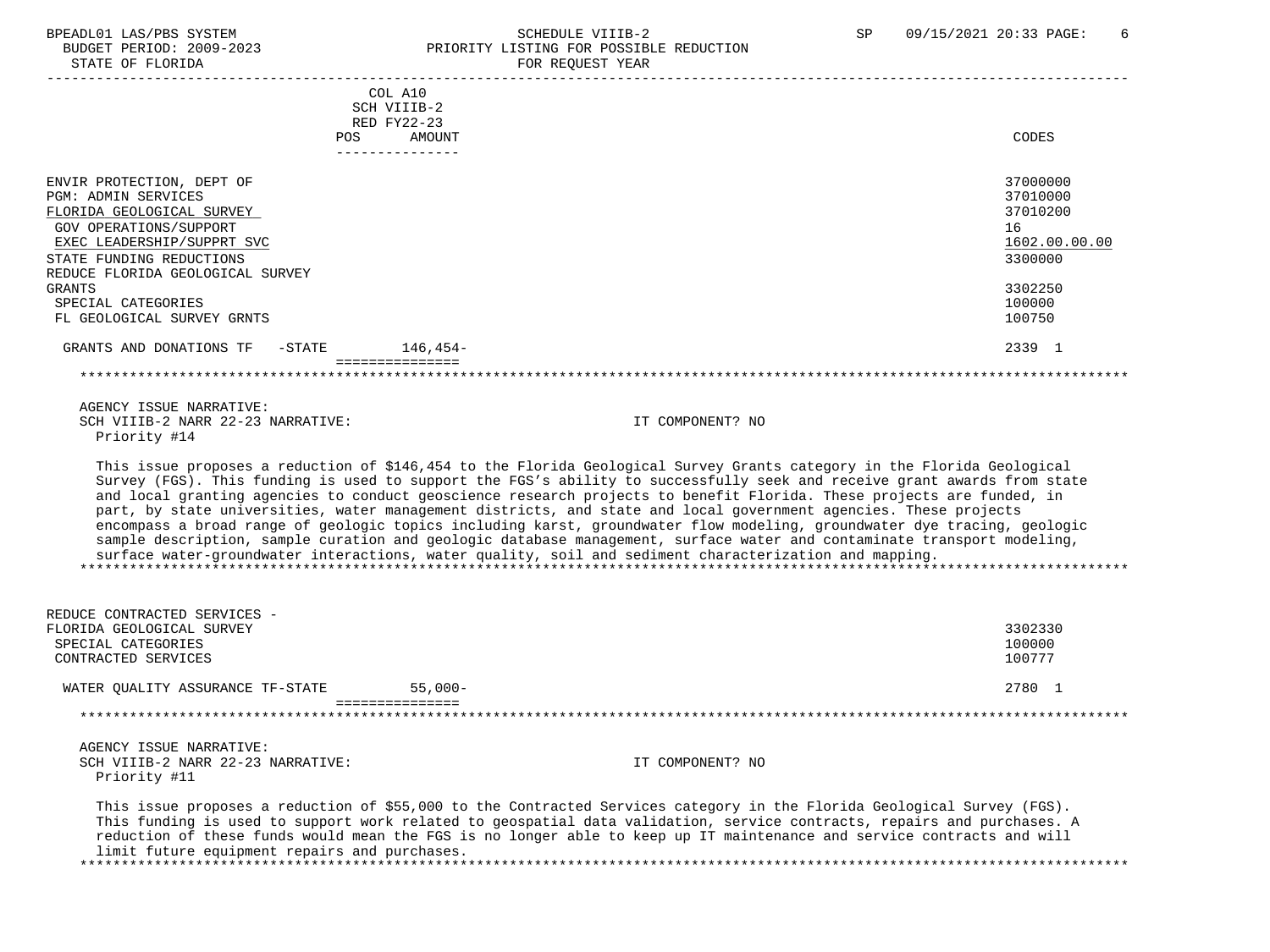# BPEADL01 LAS/PBS SYSTEM SCHEDULE VIIIB-2 SCHEDULE VIIIB-2 SP 09/15/2021 20:33 PAGE: 7<br>BUDGET PERIOD: 2009-2023 PRIORITY LISTING FOR POSSIBLE REDUCTION PRIORITY LISTING FOR POSSIBLE REDUCTION<br>FOR REQUEST YEAR

|                                                                                                                                                                          | COL A10<br>SCH VIIIB-2<br>RED FY22-23 |                                                                                                                                                                                                                                                                                                                                                                                                                                                                                                                                                                                                                                                                                                                                                     |               |
|--------------------------------------------------------------------------------------------------------------------------------------------------------------------------|---------------------------------------|-----------------------------------------------------------------------------------------------------------------------------------------------------------------------------------------------------------------------------------------------------------------------------------------------------------------------------------------------------------------------------------------------------------------------------------------------------------------------------------------------------------------------------------------------------------------------------------------------------------------------------------------------------------------------------------------------------------------------------------------------------|---------------|
|                                                                                                                                                                          | POS<br>AMOUNT                         | CODES                                                                                                                                                                                                                                                                                                                                                                                                                                                                                                                                                                                                                                                                                                                                               |               |
| ENVIR PROTECTION, DEPT OF<br><b>PGM: ADMIN SERVICES</b><br>FLORIDA GEOLOGICAL SURVEY<br>GOV OPERATIONS/SUPPORT<br>EXEC LEADERSHIP/SUPPRT SVC<br>STATE FUNDING REDUCTIONS | ---------------                       | 37000000<br>37010000<br>37010200<br>16<br>3300000                                                                                                                                                                                                                                                                                                                                                                                                                                                                                                                                                                                                                                                                                                   | 1602.00.00.00 |
| REDUCE OPERATIONS - FLORIDA<br>GEOLOGICAL SURVEY<br><b>EXPENSES</b>                                                                                                      |                                       | 3302370<br>040000                                                                                                                                                                                                                                                                                                                                                                                                                                                                                                                                                                                                                                                                                                                                   |               |
| WATER QUALITY ASSURANCE TF-STATE 89,973-                                                                                                                                 |                                       | 2780 1                                                                                                                                                                                                                                                                                                                                                                                                                                                                                                                                                                                                                                                                                                                                              |               |
| OPERATING CAPITAL OUTLAY                                                                                                                                                 |                                       | 060000                                                                                                                                                                                                                                                                                                                                                                                                                                                                                                                                                                                                                                                                                                                                              |               |
| MINERALS TRUST FUND -MATCH 30,000-<br>WATER QUALITY ASSURANCE TF-STATE                                                                                                   | $15,000-$                             | 2499 2<br>2780 1                                                                                                                                                                                                                                                                                                                                                                                                                                                                                                                                                                                                                                                                                                                                    |               |
| TOTAL APPRO                                                                                                                                                              | $45.000 -$<br>================        |                                                                                                                                                                                                                                                                                                                                                                                                                                                                                                                                                                                                                                                                                                                                                     |               |
| TOTAL: REDUCE OPERATIONS - FLORIDA<br>GEOLOGICAL SURVEY<br>TOTAL ISSUE 134,973-                                                                                          | ===============                       | 3302370                                                                                                                                                                                                                                                                                                                                                                                                                                                                                                                                                                                                                                                                                                                                             |               |
|                                                                                                                                                                          |                                       |                                                                                                                                                                                                                                                                                                                                                                                                                                                                                                                                                                                                                                                                                                                                                     |               |
| AGENCY ISSUE NARRATIVE:<br>SCH VIIIB-2 NARR 22-23 NARRATIVE:<br>Priority #13                                                                                             |                                       | IT COMPONENT? NO                                                                                                                                                                                                                                                                                                                                                                                                                                                                                                                                                                                                                                                                                                                                    |               |
|                                                                                                                                                                          |                                       | This issue proposes a reduction of \$45,000 to the OCO category and \$89,973 to the Expenses category in the Florida<br>Geological Survey (FGS). These funds are used to support mission critical projects and initiatives including geological<br>research, generation of maps and other deliverables to customers, maintenance of the FGS research library and sample<br>repository, and equipment purchases. A reduction would negatively impact the FGS's operating budget, including travel<br>expenses related to geologic field work throughout the state, and the purchase of office and field supplies, as well as<br>purchasing updated equipment which is needed to replace older equipment which is more costly to repair and maintain. |               |
| TOTAL: EXEC LEADERSHIP/SUPPRT SVC<br>BY FUND TYPE                                                                                                                        |                                       |                                                                                                                                                                                                                                                                                                                                                                                                                                                                                                                                                                                                                                                                                                                                                     | 1602.00.00.00 |
|                                                                                                                                                                          | - ================                    | 2000                                                                                                                                                                                                                                                                                                                                                                                                                                                                                                                                                                                                                                                                                                                                                |               |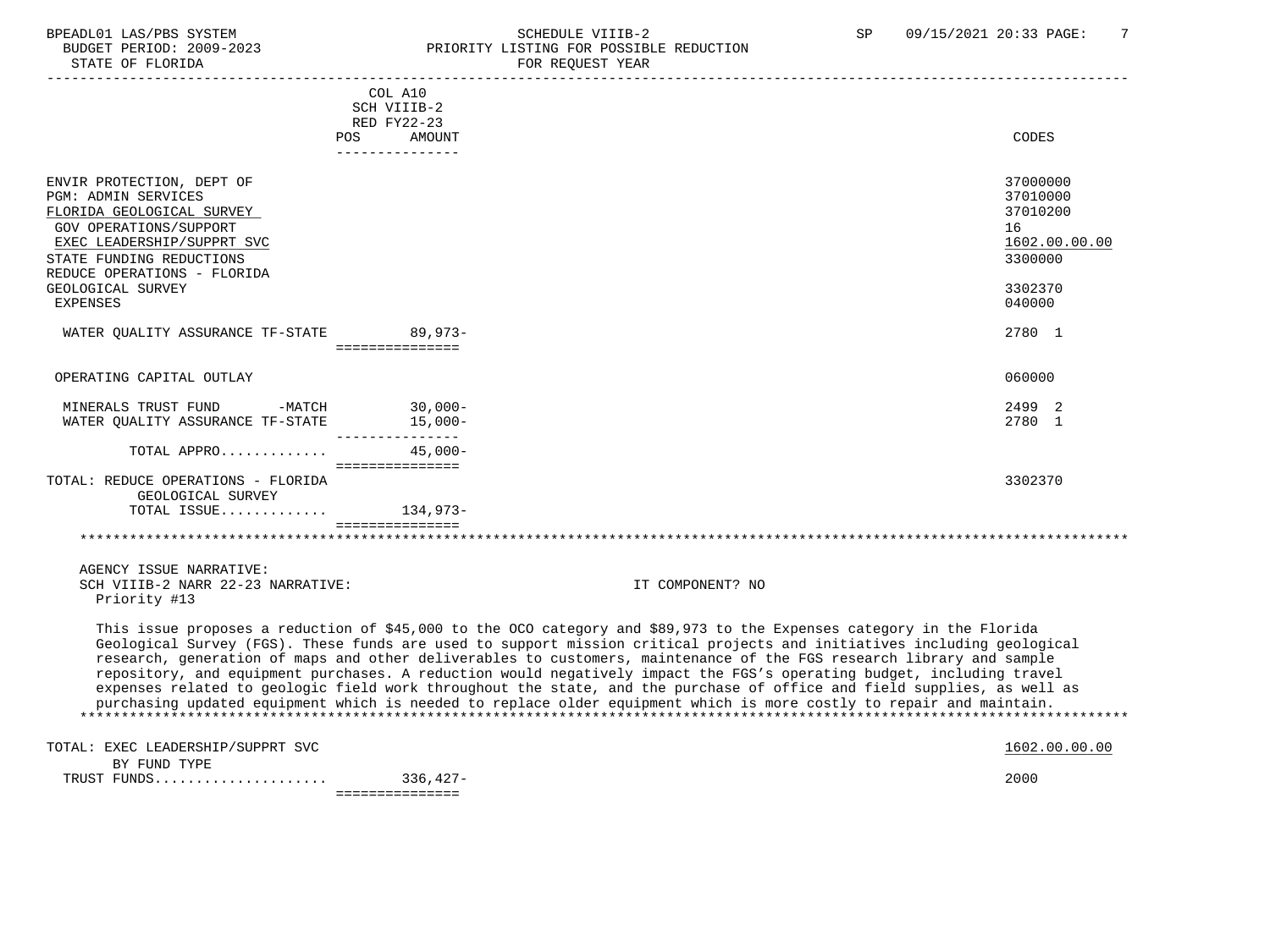#### BPEADL01 LAS/PBS SYSTEM SALLE STRIDULE VIIIB-2 SCHEDULE VIIIB-2 SP 09/15/2021 20:33 PAGE: 8<br>BUDGET PERIOD: 2009-2023 PRIORITY LISTING FOR POSSIBLE REDUCTION BUDGET PERIOD: 2009-2023<br>STATE OF FLORIDA PRIORITY LISTING FOR POSSIBLE REDUCTION FOR REQUEST YEAR

|                                                                                                                                                                                                           | COL A10<br>SCH VIIIB-2                                           |                                                                                                                                                                                                                                                                                                                                                                   |                                                                    |
|-----------------------------------------------------------------------------------------------------------------------------------------------------------------------------------------------------------|------------------------------------------------------------------|-------------------------------------------------------------------------------------------------------------------------------------------------------------------------------------------------------------------------------------------------------------------------------------------------------------------------------------------------------------------|--------------------------------------------------------------------|
|                                                                                                                                                                                                           | RED FY22-23<br>POS FOR<br>AMOUNT<br><u> Le Beles Beles Beles</u> |                                                                                                                                                                                                                                                                                                                                                                   | CODES                                                              |
| ENVIR PROTECTION, DEPT OF<br><b>PGM: ADMIN SERVICES</b><br>TECHNOLOGY/INFORMATION SVC<br><b>GOV OPERATIONS/SUPPORT</b><br>INFORMATION TECHNOLOGY<br>STATE FUNDING REDUCTIONS<br>REDUCE NETWORK UPGRADES - |                                                                  |                                                                                                                                                                                                                                                                                                                                                                   | 37000000<br>37010000<br>37010300<br>16<br>1603.00.00.00<br>3300000 |
| TECHNOLOGY AND INFORMATION SERVICES<br><b>EXPENSES</b>                                                                                                                                                    |                                                                  |                                                                                                                                                                                                                                                                                                                                                                   | 3301320<br>040000                                                  |
| LAND ACQUISITION TF -STATE 100,000-                                                                                                                                                                       |                                                                  |                                                                                                                                                                                                                                                                                                                                                                   | 2423 1                                                             |
| AGENCY ISSUE NARRATIVE:<br>SCH VIIIB-2 NARR 22-23 NARRATIVE:<br>Priority #22                                                                                                                              |                                                                  | IT COMPONENT? YES                                                                                                                                                                                                                                                                                                                                                 |                                                                    |
|                                                                                                                                                                                                           |                                                                  | This issue proposes a reduction of \$100,000 to the Expenses category in the Office of Technology and Information Services<br>(OTIS). These funds are used to support network connectivity in park locations throughout the state. A reduction of these<br>funds would impact the ability of OTIS to continue providing these services to parks across the state. |                                                                    |
| REDUCE APPLICATION DEVELOPMENT AND<br>MAINTENANCE - TECHNOLOGY AND<br>INFORMATION SERVICES<br>SPECIAL CATEGORIES                                                                                          |                                                                  |                                                                                                                                                                                                                                                                                                                                                                   | 3301330<br>100000                                                  |
| CONTRACTED SERVICES                                                                                                                                                                                       |                                                                  |                                                                                                                                                                                                                                                                                                                                                                   | 100777                                                             |
| WORKING CAPITAL TRUST FUND-STATE 676,740-                                                                                                                                                                 | ===============                                                  |                                                                                                                                                                                                                                                                                                                                                                   | 2792 1                                                             |
|                                                                                                                                                                                                           |                                                                  |                                                                                                                                                                                                                                                                                                                                                                   |                                                                    |
| AGENCY ISSUE NARRATIVE:<br>SCH VIIIB-2 NARR 22-23 NARRATIVE:<br>Priority #25                                                                                                                              |                                                                  | IT COMPONENT? YES                                                                                                                                                                                                                                                                                                                                                 |                                                                    |
|                                                                                                                                                                                                           |                                                                  | This issue proposes a reduction of \$676,740 to the Contracted Services category in the Office of Technology and<br>Information Services. These funds are used to support contractual services needed to develop and maintain applications                                                                                                                        |                                                                    |

 throughout the Department of Environmental Protection. If reduced, new application development efforts and maintenance would need to be reprioritized. \*\*\*\*\*\*\*\*\*\*\*\*\*\*\*\*\*\*\*\*\*\*\*\*\*\*\*\*\*\*\*\*\*\*\*\*\*\*\*\*\*\*\*\*\*\*\*\*\*\*\*\*\*\*\*\*\*\*\*\*\*\*\*\*\*\*\*\*\*\*\*\*\*\*\*\*\*\*\*\*\*\*\*\*\*\*\*\*\*\*\*\*\*\*\*\*\*\*\*\*\*\*\*\*\*\*\*\*\*\*\*\*\*\*\*\*\*\*\*\*\*\*\*\*\*\*\*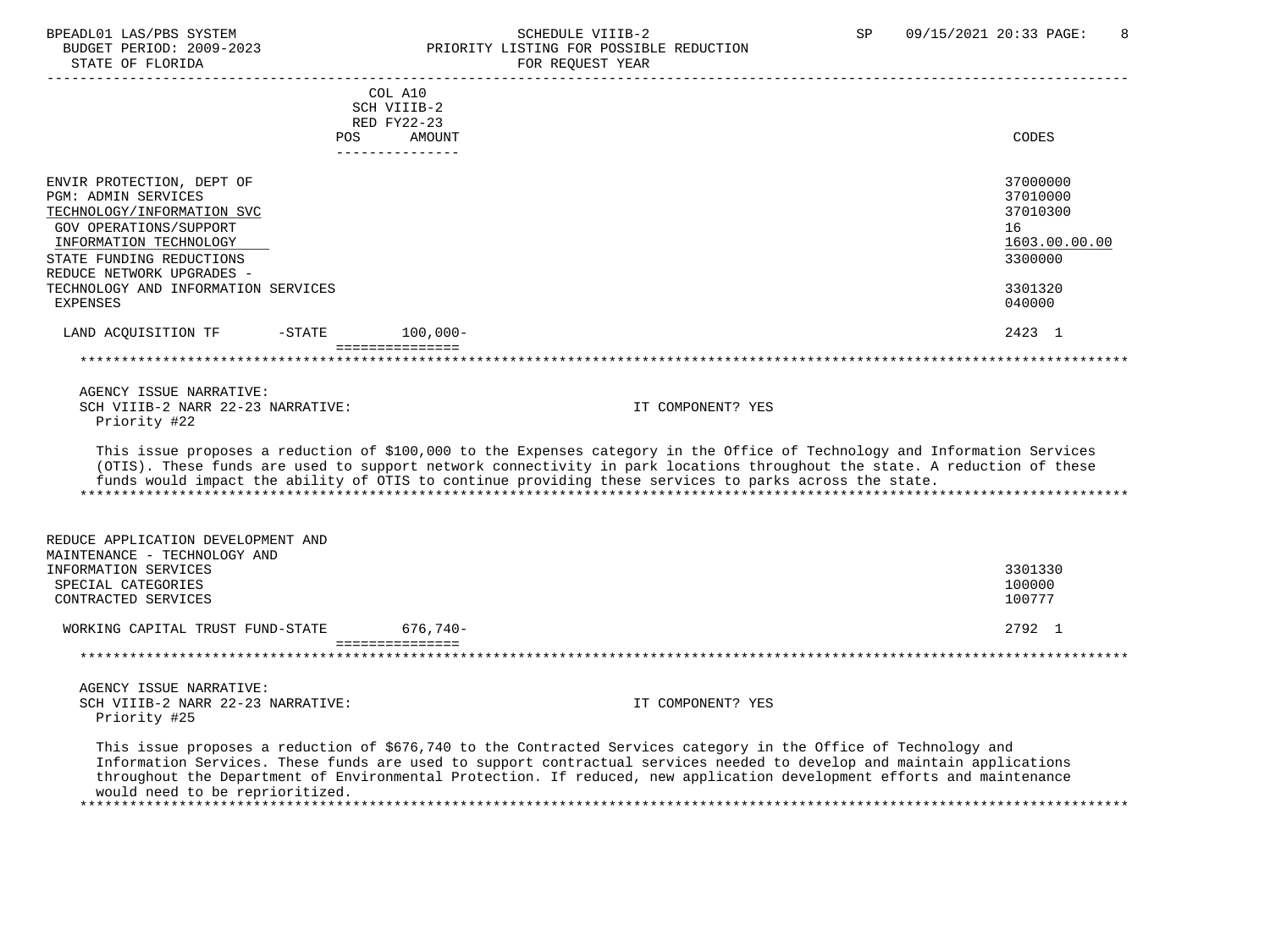# BPEADL01 LAS/PBS SYSTEM SOHEDULE VIIIB-2 SCHEDULE VIIIB-2 SP 09/15/2021 20:33 PAGE: 9 PRIORITY LISTING FOR POSSIBLE REDUCTION

| STATE OF FLORIDA                                                                                                                                                                                                                                                     |                                                                    | FOR REQUEST YEAR                                                                                                                                                                                                                                                                                                                                                                                                                                                                                                                                                                                                                                                                                                                                                                                                                                                                                                                                                                                                                                                                                                                                                                                                                   |                                                                               |
|----------------------------------------------------------------------------------------------------------------------------------------------------------------------------------------------------------------------------------------------------------------------|--------------------------------------------------------------------|------------------------------------------------------------------------------------------------------------------------------------------------------------------------------------------------------------------------------------------------------------------------------------------------------------------------------------------------------------------------------------------------------------------------------------------------------------------------------------------------------------------------------------------------------------------------------------------------------------------------------------------------------------------------------------------------------------------------------------------------------------------------------------------------------------------------------------------------------------------------------------------------------------------------------------------------------------------------------------------------------------------------------------------------------------------------------------------------------------------------------------------------------------------------------------------------------------------------------------|-------------------------------------------------------------------------------|
| <b>POS</b>                                                                                                                                                                                                                                                           | COL A10<br>SCH VIIIB-2<br>RED FY22-23<br>AMOUNT<br>_______________ |                                                                                                                                                                                                                                                                                                                                                                                                                                                                                                                                                                                                                                                                                                                                                                                                                                                                                                                                                                                                                                                                                                                                                                                                                                    | CODES                                                                         |
| ENVIR PROTECTION, DEPT OF<br><b>PGM: ADMIN SERVICES</b><br>TECHNOLOGY/INFORMATION SVC<br>GOV OPERATIONS/SUPPORT<br>INFORMATION TECHNOLOGY<br>STATE FUNDING REDUCTIONS<br>REDUCE ANNUAL LICENSING AND<br>MAINTENANCE SUPPORT - TECHNOLOGY<br>AND INFORMATION SERVICES |                                                                    |                                                                                                                                                                                                                                                                                                                                                                                                                                                                                                                                                                                                                                                                                                                                                                                                                                                                                                                                                                                                                                                                                                                                                                                                                                    | 37000000<br>37010000<br>37010300<br>16<br>1603.00.00.00<br>3300000<br>3301340 |
| <b>EXPENSES</b>                                                                                                                                                                                                                                                      |                                                                    |                                                                                                                                                                                                                                                                                                                                                                                                                                                                                                                                                                                                                                                                                                                                                                                                                                                                                                                                                                                                                                                                                                                                                                                                                                    | 040000                                                                        |
| WORKING CAPITAL TRUST FUND-STATE                                                                                                                                                                                                                                     | $573,448-$<br>===============                                      |                                                                                                                                                                                                                                                                                                                                                                                                                                                                                                                                                                                                                                                                                                                                                                                                                                                                                                                                                                                                                                                                                                                                                                                                                                    | 2792 1                                                                        |
|                                                                                                                                                                                                                                                                      |                                                                    |                                                                                                                                                                                                                                                                                                                                                                                                                                                                                                                                                                                                                                                                                                                                                                                                                                                                                                                                                                                                                                                                                                                                                                                                                                    |                                                                               |
| AGENCY ISSUE NARRATIVE:<br>SCH VIIIB-2 NARR 22-23 NARRATIVE:<br>Priority #24                                                                                                                                                                                         |                                                                    | IT COMPONENT? YES                                                                                                                                                                                                                                                                                                                                                                                                                                                                                                                                                                                                                                                                                                                                                                                                                                                                                                                                                                                                                                                                                                                                                                                                                  |                                                                               |
|                                                                                                                                                                                                                                                                      |                                                                    | This issue proposes a reduction of \$573,448 to funds used for licensing and maintenance support in the Office of<br>Technology and Information Services (OTIS). These funds are used to support the network services, web management and<br>maintenance to department applications. This funding is also used to support annual licensing costs for OTIS and other<br>programs throughout the Department of Environmental Protection (Department) such as: Adobe Acrobat licensing (enables<br>paperless process), Computer Tutors (Department computer training agreement), Daptiv software (portfolio management time<br>tracking tool), Gartner support (information technology research and consulting services), HP testing tool (automated<br>software testing tool), Microsoft Premier (server and desktop support), OTIS smart phones (corporate phones issued to<br>OTIS staff), and Snag-it tool (agency computer screen capture and recording software). Elimination of annual licenses and<br>maintenance agreements would result in unsupported applications or terminate access to applications. This would impact<br>departmental business operations resulting in more manual processes decreasing effectiveness. |                                                                               |
| REDUCE OTHER PERSONAL SERVICES -<br>OFFICE OF TECHNOLOGY AND<br>INFORMATION SERVICES<br>OTHER PERSONAL SERVICES                                                                                                                                                      |                                                                    |                                                                                                                                                                                                                                                                                                                                                                                                                                                                                                                                                                                                                                                                                                                                                                                                                                                                                                                                                                                                                                                                                                                                                                                                                                    | 3301420<br>030000                                                             |
| WORKING CAPITAL TRUST FUND-STATE 471,924-                                                                                                                                                                                                                            |                                                                    |                                                                                                                                                                                                                                                                                                                                                                                                                                                                                                                                                                                                                                                                                                                                                                                                                                                                                                                                                                                                                                                                                                                                                                                                                                    | 2792 1                                                                        |
| *********************                                                                                                                                                                                                                                                | ===============                                                    |                                                                                                                                                                                                                                                                                                                                                                                                                                                                                                                                                                                                                                                                                                                                                                                                                                                                                                                                                                                                                                                                                                                                                                                                                                    |                                                                               |
| AGENCY ISSUE NARRATIVE:<br>SCH VIIIB-2 NARR 22-23 NARRATIVE:<br>Priority #23                                                                                                                                                                                         |                                                                    | IT COMPONENT? YES                                                                                                                                                                                                                                                                                                                                                                                                                                                                                                                                                                                                                                                                                                                                                                                                                                                                                                                                                                                                                                                                                                                                                                                                                  |                                                                               |

 This issue proposes a reduction of \$471,924 to the Other Personal Services (OPS) category in the Office of Technology and Information Services. This category is used to provide staffing support for network services, web management and maintenance to departmental applications. A reduction of OPS would reduce response times for web related development and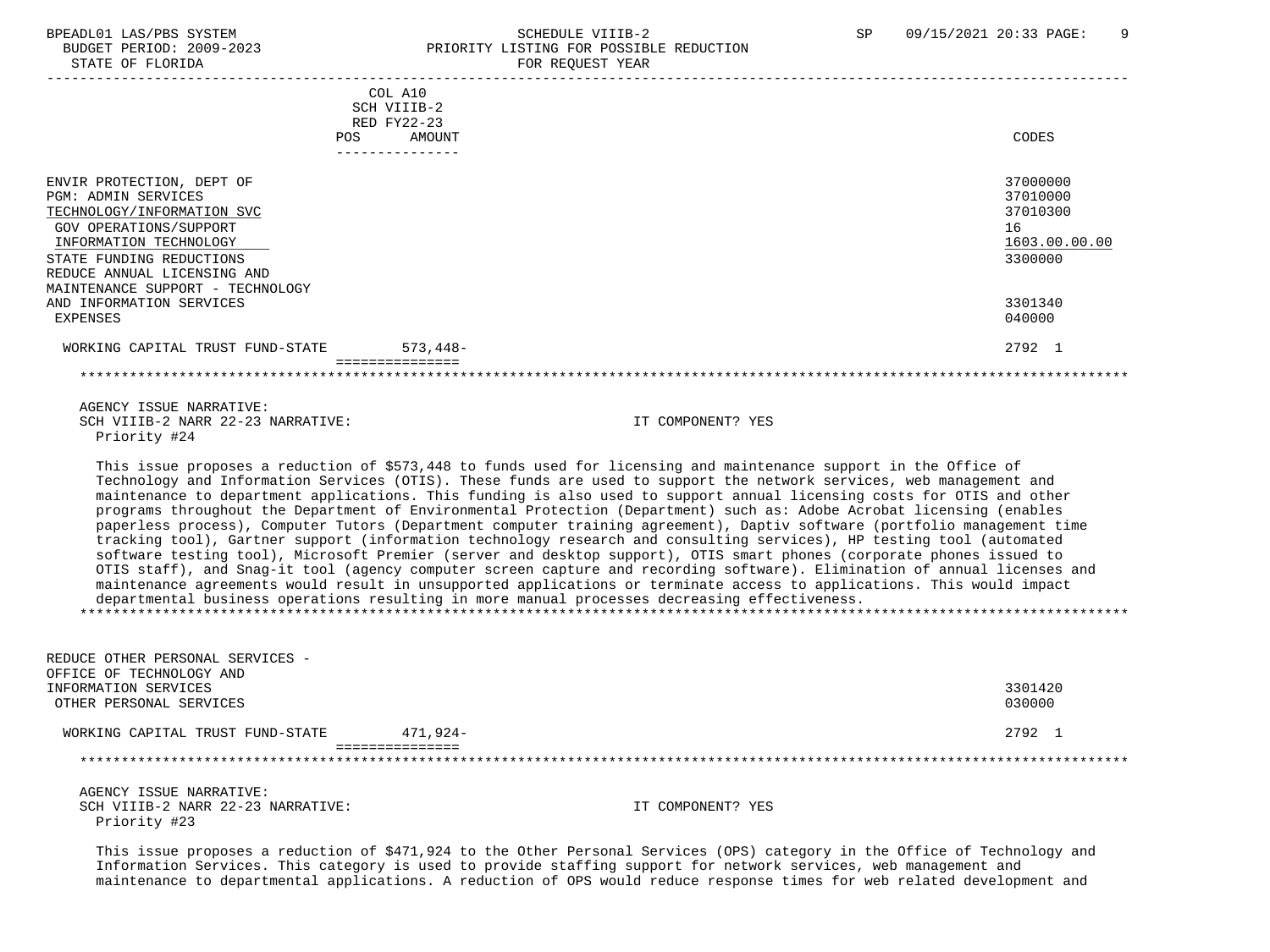#### BPEADL01 LAS/PBS SYSTEM STREADULE SCHEDULE VIIIB-2 SP 09/15/2021 20:33 PAGE: 10 BUDGET PERIOD: 2009-2023<br>
STATE OF FLORIDA<br>
FOR REOUEST YEAR FOR REQUEST YEAR

|                                  | COL A10                                                                                                   |               |
|----------------------------------|-----------------------------------------------------------------------------------------------------------|---------------|
|                                  | SCH VIIIB-2                                                                                               |               |
|                                  | RED FY22-23                                                                                               |               |
|                                  | <b>AMOUNT</b><br>POS                                                                                      | CODES         |
|                                  | ---------------                                                                                           |               |
|                                  |                                                                                                           |               |
| ENVIR PROTECTION, DEPT OF        |                                                                                                           | 37000000      |
| <b>PGM: ADMIN SERVICES</b>       |                                                                                                           | 37010000      |
| TECHNOLOGY/INFORMATION SVC       |                                                                                                           | 37010300      |
| GOV OPERATIONS/SUPPORT           |                                                                                                           | 16            |
|                                  |                                                                                                           |               |
| INFORMATION TECHNOLOGY           |                                                                                                           | 1603.00.00.00 |
| STATE FUNDING REDUCTIONS         |                                                                                                           | 3300000       |
| REDUCE OTHER PERSONAL SERVICES - |                                                                                                           |               |
| OFFICE OF TECHNOLOGY AND         |                                                                                                           |               |
| INFORMATION SERVICES             |                                                                                                           | 3301420       |
| TOTAL: INFORMATION TECHNOLOGY    | issues, network connectivity upgrade projects, and maintenance provided to the departmental applications. | 1603.00.00.00 |
| BY FUND TYPE                     |                                                                                                           |               |
|                                  |                                                                                                           |               |
|                                  |                                                                                                           | 2000          |
|                                  | ===============                                                                                           |               |
|                                  |                                                                                                           |               |
| OFFICE OF EMRGNCY RESPONSE       |                                                                                                           | 37010400      |
| PUBLIC PROTECTION                |                                                                                                           | 12            |
|                                  |                                                                                                           |               |
| EMERGENCY PREV/PREP/RESPNS       |                                                                                                           | 1208.00.00.00 |
| STATE FUNDING REDUCTIONS         |                                                                                                           | 3300000       |
| REDUCE EXPENSES - OFFICE OF      |                                                                                                           |               |
| EMERGENCY RESPONSE               |                                                                                                           | 3300240       |
| <b>EXPENSES</b>                  |                                                                                                           | 040000        |
|                                  |                                                                                                           |               |
| COASTAL PROTECTION TF            |                                                                                                           | 2099 1        |
| INLAND PROTECTION TF             | - STATE 39,572<br>-STATE 30,000-                                                                          | 2212 1        |
| TOTAL APPRO                      | $69.572-$                                                                                                 |               |
|                                  |                                                                                                           |               |

 AGENCY ISSUE NARRATIVE: SCH VIIIB-2 NARR 22-23 NARRATIVE: IT COMPONENT? NO Priority #28

 This issue proposes a \$69,572 reduction to the Expenses category in the Office of Emergency Response (OER). This category is used to purchase all necessary supplies and resources needed to ensure OER's emergency responders are properly equipped when responding to incidences. This impact would significantly impact the OER's ability to ensure the safety and protection of Florida's citizens and environment. \*\*\*\*\*\*\*\*\*\*\*\*\*\*\*\*\*\*\*\*\*\*\*\*\*\*\*\*\*\*\*\*\*\*\*\*\*\*\*\*\*\*\*\*\*\*\*\*\*\*\*\*\*\*\*\*\*\*\*\*\*\*\*\*\*\*\*\*\*\*\*\*\*\*\*\*\*\*\*\*\*\*\*\*\*\*\*\*\*\*\*\*\*\*\*\*\*\*\*\*\*\*\*\*\*\*\*\*\*\*\*\*\*\*\*\*\*\*\*\*\*\*\*\*\*\*\*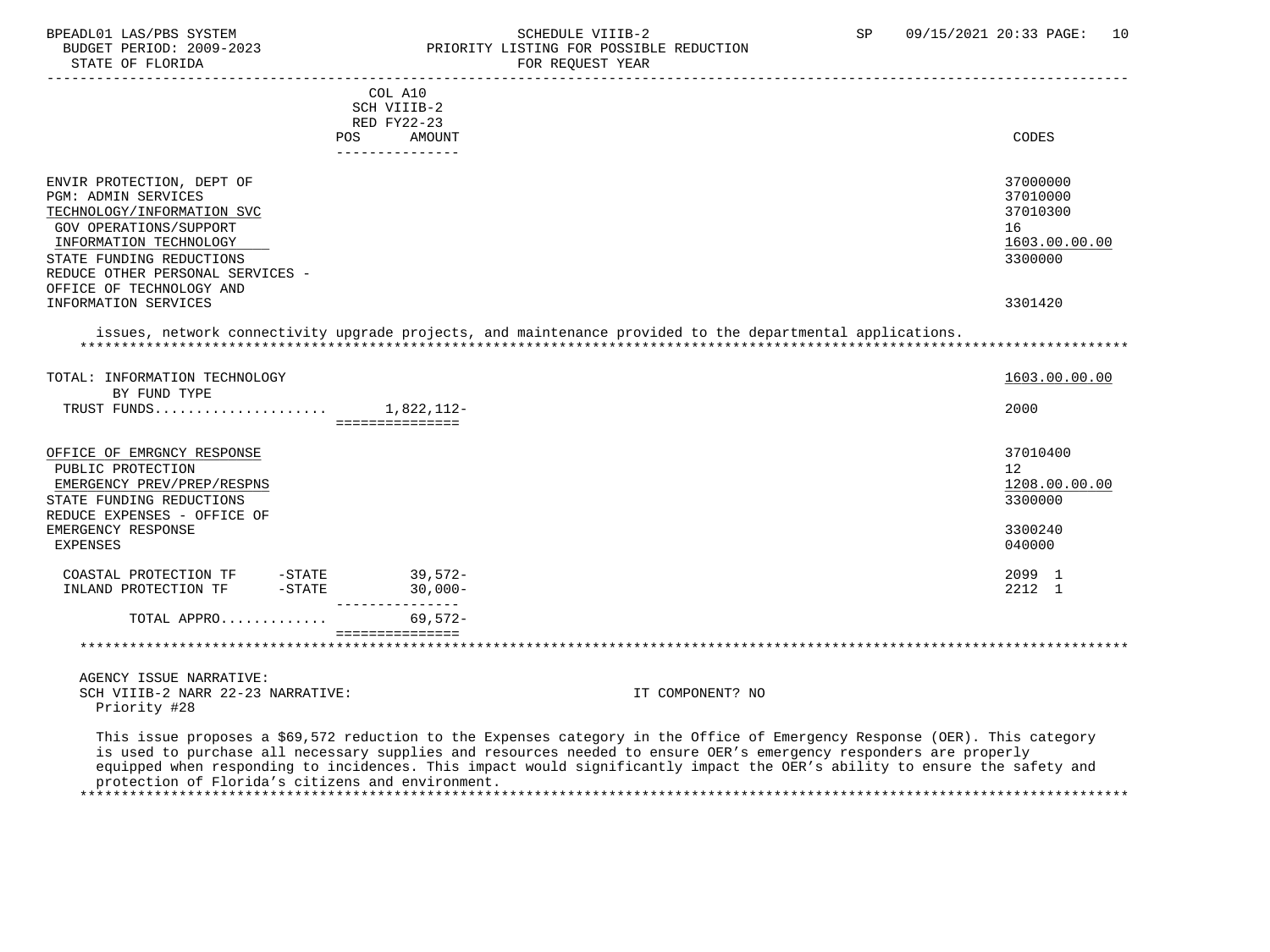# BPEADL01 LAS/PBS SYSTEM STRING THE SCHEDULE VIIIB-2 SCHEDULE SENSIBLE REDUCTION SP 09/15/2021 20:33 PAGE: 11 PRIORITY LISTING FOR POSSIBLE REDUCTION<br>FOR REQUEST YEAR

|                                                                                                |                   | COL A10                                                                    |                                                                                                                                                                                                                                                                                                                                                                              |                                  |
|------------------------------------------------------------------------------------------------|-------------------|----------------------------------------------------------------------------|------------------------------------------------------------------------------------------------------------------------------------------------------------------------------------------------------------------------------------------------------------------------------------------------------------------------------------------------------------------------------|----------------------------------|
|                                                                                                |                   | SCH VIIIB-2                                                                |                                                                                                                                                                                                                                                                                                                                                                              |                                  |
|                                                                                                | POS               | RED FY22-23<br>AMOUNT                                                      |                                                                                                                                                                                                                                                                                                                                                                              | CODES                            |
|                                                                                                |                   | ---------------                                                            |                                                                                                                                                                                                                                                                                                                                                                              |                                  |
|                                                                                                |                   |                                                                            |                                                                                                                                                                                                                                                                                                                                                                              |                                  |
| ENVIR PROTECTION, DEPT OF<br><b>PGM: ADMIN SERVICES</b><br>OFFICE OF EMRGNCY RESPONSE          |                   |                                                                            |                                                                                                                                                                                                                                                                                                                                                                              | 37000000<br>37010000<br>37010400 |
| PUBLIC PROTECTION                                                                              |                   |                                                                            |                                                                                                                                                                                                                                                                                                                                                                              | 12 <sup>°</sup>                  |
| EMERGENCY PREV/PREP/RESPNS                                                                     |                   |                                                                            |                                                                                                                                                                                                                                                                                                                                                                              | 1208.00.00.00                    |
| STATE FUNDING REDUCTIONS                                                                       |                   |                                                                            |                                                                                                                                                                                                                                                                                                                                                                              | 3300000                          |
| REDUCE UNDERGROUND STORAGE TANK<br>CLEANUP - OFFICE OF EMERGENCY                               |                   |                                                                            |                                                                                                                                                                                                                                                                                                                                                                              |                                  |
| RESPONSE                                                                                       |                   |                                                                            |                                                                                                                                                                                                                                                                                                                                                                              | 3300250                          |
| SPECIAL CATEGORIES                                                                             |                   |                                                                            |                                                                                                                                                                                                                                                                                                                                                                              | 100000                           |
| UNDERGROUND TANK CLEANUP                                                                       |                   |                                                                            |                                                                                                                                                                                                                                                                                                                                                                              | 104132                           |
| INLAND PROTECTION TF                                                                           | $-$ STATE         | $40,000-$<br>===============                                               |                                                                                                                                                                                                                                                                                                                                                                              | 2212 1                           |
|                                                                                                |                   |                                                                            |                                                                                                                                                                                                                                                                                                                                                                              |                                  |
|                                                                                                |                   |                                                                            |                                                                                                                                                                                                                                                                                                                                                                              |                                  |
| AGENCY ISSUE NARRATIVE:                                                                        |                   |                                                                            |                                                                                                                                                                                                                                                                                                                                                                              |                                  |
| SCH VIIIB-2 NARR 22-23 NARRATIVE:                                                              |                   |                                                                            | IT COMPONENT? NO                                                                                                                                                                                                                                                                                                                                                             |                                  |
| Priority #29                                                                                   |                   |                                                                            |                                                                                                                                                                                                                                                                                                                                                                              |                                  |
|                                                                                                |                   | to ensure the safety and protection of Florida's citizens and environment. | This issue proposes a \$40,000 reduction to the Underground Storage Tank Cleanup category in the Office of Emergency<br>Response (OER). This category is used to hire contractors and conduct cleanup efforts associated with emergency responses<br>involving hazardous materials in underground storage tanks. This reduction would significantly impact the OER's ability |                                  |
| REDUCE TRANSFERS TO FLORIDA FISH<br>AND WILDLIFE CONSERVATION<br>COMMISSION (FWCC) - OFFICE OF |                   |                                                                            |                                                                                                                                                                                                                                                                                                                                                                              |                                  |
| EMERGENCY RESPONSE                                                                             |                   |                                                                            |                                                                                                                                                                                                                                                                                                                                                                              | 3302220                          |
| SPECIAL CATEGORIES                                                                             |                   |                                                                            |                                                                                                                                                                                                                                                                                                                                                                              | 100000                           |
| TR/FWCC FOR LAW ENF                                                                            |                   |                                                                            |                                                                                                                                                                                                                                                                                                                                                                              | 105552                           |
|                                                                                                |                   |                                                                            |                                                                                                                                                                                                                                                                                                                                                                              |                                  |
| COASTAL PROTECTION TF                                                                          | $-\mathtt{STATE}$ | 1,131,026-                                                                 |                                                                                                                                                                                                                                                                                                                                                                              | 2099 1                           |
| SOLID WASTE MGMT TF                                                                            | $-\mathtt{STATE}$ | 282,260-<br>_______________                                                |                                                                                                                                                                                                                                                                                                                                                                              | 2644 1                           |
| TOTAL APPRO                                                                                    |                   | 1,413,286-<br>===============                                              |                                                                                                                                                                                                                                                                                                                                                                              |                                  |
|                                                                                                |                   |                                                                            |                                                                                                                                                                                                                                                                                                                                                                              |                                  |
| AGENCY ISSUE NARRATIVE:                                                                        |                   |                                                                            |                                                                                                                                                                                                                                                                                                                                                                              |                                  |
| SCH VIIIB-2 NARR 22-23 NARRATIVE:                                                              |                   |                                                                            | IT COMPONENT? NO                                                                                                                                                                                                                                                                                                                                                             |                                  |
| Priority #26                                                                                   |                   |                                                                            |                                                                                                                                                                                                                                                                                                                                                                              |                                  |
|                                                                                                |                   |                                                                            |                                                                                                                                                                                                                                                                                                                                                                              |                                  |

 This issue proposes a 10 percent reduction to the Transfer to Fish and Wildlife Conservation Commission (FWCC) Law Enforcement category. This category is used to transfer funds to FWCC in support of law enforcement programs that previously resided in the Department of Environmental Protection (Department) and were later transferred by the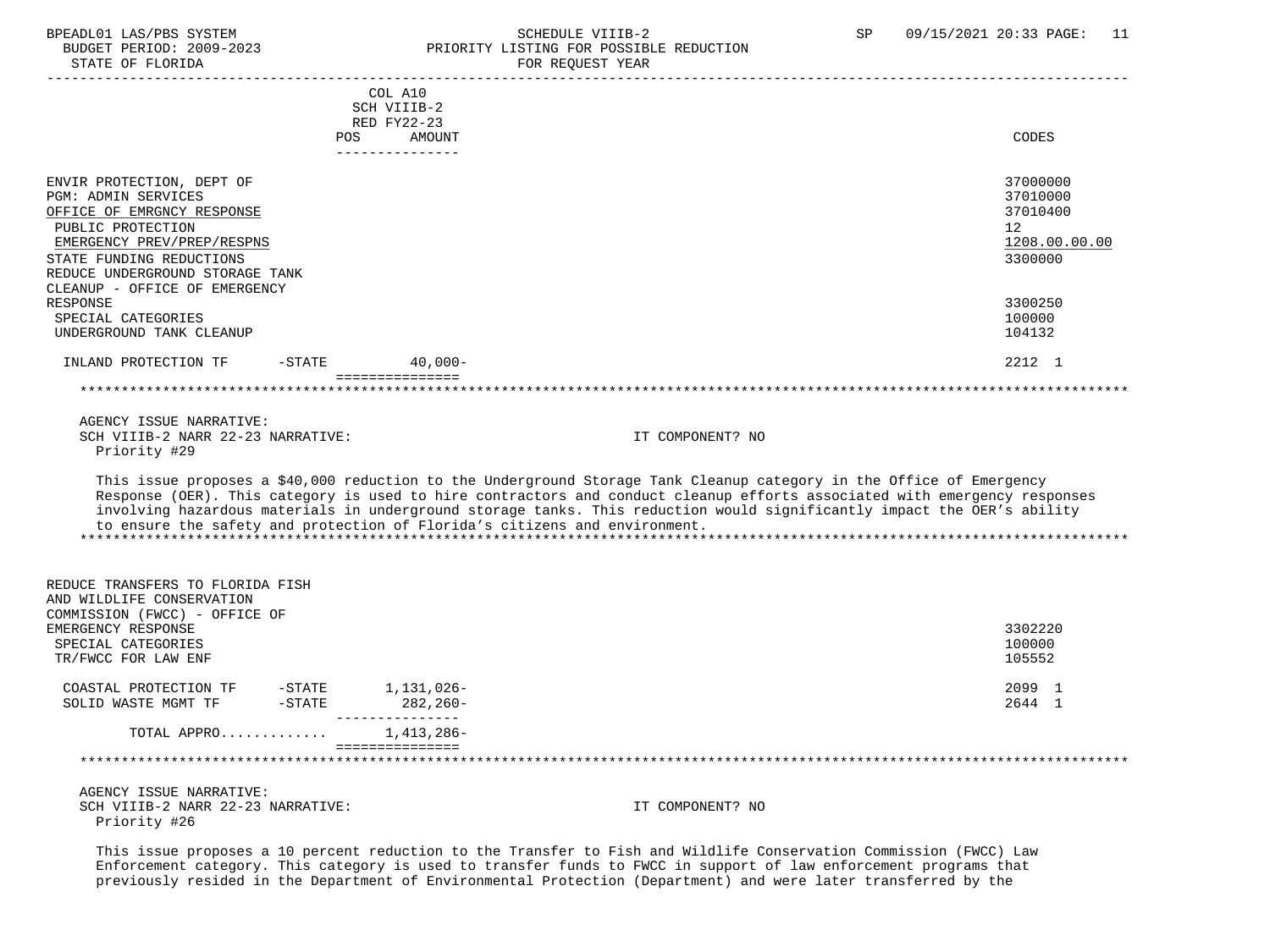#### BPEADL01 LAS/PBS SYSTEM SALL SOME SCHEDULE VIIIB-2 SCHEDULE SP 09/15/2021 20:33 PAGE: 12 BUDGET PERIOD: 2009-2023 PRIORITY LISTING FOR POSSIBLE REDUCTION STATE OF FLORIDA **FOR STATE OF STATE OF STATE OF STATE**

|                                                               |           | COL A10<br>SCH VIIIB-2 |                                                                                                                                                                                                              |                 |
|---------------------------------------------------------------|-----------|------------------------|--------------------------------------------------------------------------------------------------------------------------------------------------------------------------------------------------------------|-----------------|
|                                                               |           | RED FY22-23            |                                                                                                                                                                                                              |                 |
|                                                               | POS       | AMOUNT                 |                                                                                                                                                                                                              | <b>CODES</b>    |
|                                                               |           | ----------------       |                                                                                                                                                                                                              |                 |
| ENVIR PROTECTION, DEPT OF                                     |           |                        |                                                                                                                                                                                                              | 37000000        |
| <b>PGM: ADMIN SERVICES</b>                                    |           |                        |                                                                                                                                                                                                              | 37010000        |
| OFFICE OF EMRGNCY RESPONSE                                    |           |                        |                                                                                                                                                                                                              | 37010400        |
| PUBLIC PROTECTION                                             |           |                        |                                                                                                                                                                                                              | 12 <sup>°</sup> |
| EMERGENCY PREV/PREP/RESPNS                                    |           |                        |                                                                                                                                                                                                              | 1208.00.00.00   |
| STATE FUNDING REDUCTIONS                                      |           |                        |                                                                                                                                                                                                              | 3300000         |
| REDUCE TRANSFERS TO FLORIDA FISH<br>AND WILDLIFE CONSERVATION |           |                        |                                                                                                                                                                                                              |                 |
| COMMISSION (FWCC) - OFFICE OF                                 |           |                        |                                                                                                                                                                                                              |                 |
| EMERGENCY RESPONSE                                            |           |                        |                                                                                                                                                                                                              | 3302220         |
|                                                               |           |                        |                                                                                                                                                                                                              |                 |
|                                                               |           |                        | Legislature. The specific impact of this reduction is unknown as the decisions regarding the allocation or use of such                                                                                       |                 |
| funds are outside the purview of the Department.              |           |                        |                                                                                                                                                                                                              |                 |
|                                                               |           |                        |                                                                                                                                                                                                              |                 |
|                                                               |           |                        |                                                                                                                                                                                                              |                 |
| REDUCE HAZARDOUS WASTE CLEANUP -                              |           |                        |                                                                                                                                                                                                              |                 |
| OFFICE OF EMERGENCY RESPONSE                                  |           |                        |                                                                                                                                                                                                              | 3302300         |
| SPECIAL CATEGORIES                                            |           |                        |                                                                                                                                                                                                              | 100000          |
| HAZARDOUS WASTE CLEANUP                                       |           |                        |                                                                                                                                                                                                              | 101492          |
|                                                               |           |                        |                                                                                                                                                                                                              |                 |
| COASTAL PROTECTION TF                                         | $-$ STATE | $55.480 -$             |                                                                                                                                                                                                              | 2099 1          |
|                                                               |           | ===============        |                                                                                                                                                                                                              |                 |
|                                                               |           |                        |                                                                                                                                                                                                              |                 |
| AGENCY ISSUE NARRATIVE:                                       |           |                        |                                                                                                                                                                                                              |                 |
| SCH VIIIB-2 NARR 22-23 NARRATIVE:                             |           |                        | IT COMPONENT? NO                                                                                                                                                                                             |                 |
| Priority #32                                                  |           |                        |                                                                                                                                                                                                              |                 |
|                                                               |           |                        |                                                                                                                                                                                                              |                 |
|                                                               |           |                        | This issue proposes a reduction of \$55,480 in Hazardous Waste Cleanup in the Office of Emergency Response (OER). This                                                                                       |                 |
|                                                               |           |                        | special category provides funding for the cleanup of significant emergency response incidents, staff training, and the                                                                                       |                 |
|                                                               |           |                        | outfitting of response staff with appropriate equipment. This includes funding to support professional responders and                                                                                        |                 |
|                                                               |           |                        | response assistants staffing in the districts. This reduction could potentially impact the response services provided<br>throughout the state of Florida during large emergency events, such as a hurricane. |                 |
|                                                               |           |                        |                                                                                                                                                                                                              |                 |
|                                                               |           |                        |                                                                                                                                                                                                              |                 |
| TOTAL: EMERGENCY PREV/PREP/RESPNS                             |           |                        |                                                                                                                                                                                                              | 1208.00.00.00   |
| BY FUND TYPE                                                  |           |                        |                                                                                                                                                                                                              |                 |
|                                                               |           |                        |                                                                                                                                                                                                              | 2000            |
|                                                               |           | ===============        |                                                                                                                                                                                                              |                 |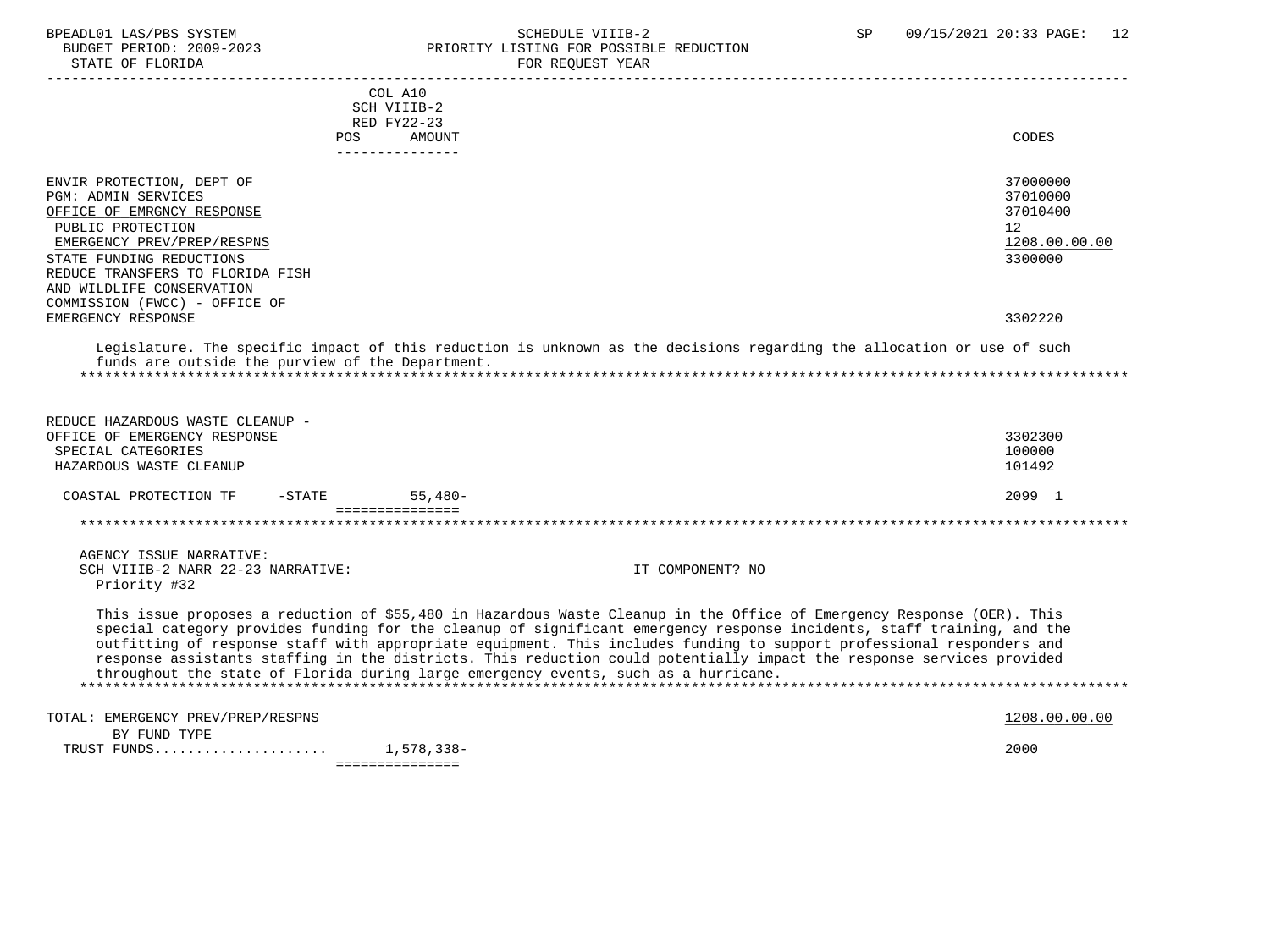#### BPEADL01 LAS/PBS SYSTEM SALLE STREDULE VIIIB-2 SCHEDULE VIIIB-2 SP 09/15/2021 20:33 PAGE: 13<br>BUDGET PERIOD: 2009-2023 PRIORITY LISTING FOR POSSIBLE REDUCTION BUDGET PERIOD: 2009-2023 PRIORITY LISTING FOR POSSIBLE REDUCTION<br>FOR REQUEST YEAR FOR REQUEST YEAR

| COL A10                                                                                                                                                                                                                                                                                                                                                                                                                                                                                                                                                                                                                                                                                                                               |                  |               |
|---------------------------------------------------------------------------------------------------------------------------------------------------------------------------------------------------------------------------------------------------------------------------------------------------------------------------------------------------------------------------------------------------------------------------------------------------------------------------------------------------------------------------------------------------------------------------------------------------------------------------------------------------------------------------------------------------------------------------------------|------------------|---------------|
| SCH VIIIB-2                                                                                                                                                                                                                                                                                                                                                                                                                                                                                                                                                                                                                                                                                                                           |                  |               |
| RED FY22-23                                                                                                                                                                                                                                                                                                                                                                                                                                                                                                                                                                                                                                                                                                                           |                  |               |
| AMOUNT<br>POS                                                                                                                                                                                                                                                                                                                                                                                                                                                                                                                                                                                                                                                                                                                         |                  | CODES         |
|                                                                                                                                                                                                                                                                                                                                                                                                                                                                                                                                                                                                                                                                                                                                       |                  |               |
| ENVIR PROTECTION, DEPT OF                                                                                                                                                                                                                                                                                                                                                                                                                                                                                                                                                                                                                                                                                                             |                  | 37000000      |
| <b>PGM: STATE LANDS</b>                                                                                                                                                                                                                                                                                                                                                                                                                                                                                                                                                                                                                                                                                                               |                  | 37100000      |
| LAND ADMIN AND MGMT                                                                                                                                                                                                                                                                                                                                                                                                                                                                                                                                                                                                                                                                                                                   |                  | 37100400      |
| NATURAL RESOURCES/ENVIRON                                                                                                                                                                                                                                                                                                                                                                                                                                                                                                                                                                                                                                                                                                             |                  | 14            |
| LAND RESOURCES                                                                                                                                                                                                                                                                                                                                                                                                                                                                                                                                                                                                                                                                                                                        |                  | 1402.00.00.00 |
|                                                                                                                                                                                                                                                                                                                                                                                                                                                                                                                                                                                                                                                                                                                                       |                  |               |
| STATE FUNDING REDUCTIONS                                                                                                                                                                                                                                                                                                                                                                                                                                                                                                                                                                                                                                                                                                              |                  | 3300000       |
| REDUCE PAYMENT IN LIEU OF TAXES                                                                                                                                                                                                                                                                                                                                                                                                                                                                                                                                                                                                                                                                                                       |                  | 3302410       |
| (PILT) - STATE LANDS<br>SPECIAL CATEGORIES                                                                                                                                                                                                                                                                                                                                                                                                                                                                                                                                                                                                                                                                                            |                  | 100000        |
| PAYMENT IN LIEU OF TAXES                                                                                                                                                                                                                                                                                                                                                                                                                                                                                                                                                                                                                                                                                                              |                  | 103887        |
|                                                                                                                                                                                                                                                                                                                                                                                                                                                                                                                                                                                                                                                                                                                                       |                  |               |
| 1,160,000-<br>INTERNAL IMPROVEMENT TF -STATE<br>===============                                                                                                                                                                                                                                                                                                                                                                                                                                                                                                                                                                                                                                                                       |                  | 2408 1        |
|                                                                                                                                                                                                                                                                                                                                                                                                                                                                                                                                                                                                                                                                                                                                       |                  |               |
| AGENCY ISSUE NARRATIVE:                                                                                                                                                                                                                                                                                                                                                                                                                                                                                                                                                                                                                                                                                                               |                  |               |
| SCH VIIIB-2 NARR 22-23 NARRATIVE:                                                                                                                                                                                                                                                                                                                                                                                                                                                                                                                                                                                                                                                                                                     | IT COMPONENT? NO |               |
| Priority #7                                                                                                                                                                                                                                                                                                                                                                                                                                                                                                                                                                                                                                                                                                                           |                  |               |
|                                                                                                                                                                                                                                                                                                                                                                                                                                                                                                                                                                                                                                                                                                                                       |                  |               |
| This issue proposes a reduction of \$1,160,000 to the Payments in Lieu of Taxes (PILT) category in the Division of State<br>Lands. Section 259.032(10), F.S., allows the Department of Environmental Protection to pay annual payments to qualifying<br>counties and local governments for each tax loss incurred as a result of Board of Trustees acquisitions for state<br>agencies under the Preservation 2000 or Florida Forever programs during any year. Payments shall be available to all<br>counties that have a population of 150,000 or fewer and all local governments located in eligible counties. In 2014, the<br>Legislature reduced this budget by \$200,000 but this proposal would eliminate all funding for PILT. |                  |               |
| Recipients of this funding will consider this reduction to have a significant impact to their counties.                                                                                                                                                                                                                                                                                                                                                                                                                                                                                                                                                                                                                               |                  |               |

| REDUCE CONTRACTED SERVICES - STATE<br>LANDS<br>SPECIAL CATEGORIES<br>CONTRACTED SERVICES | 3302530<br>100000<br>100777                                                                                                                                                                                                                                                                                                                                                    |
|------------------------------------------------------------------------------------------|--------------------------------------------------------------------------------------------------------------------------------------------------------------------------------------------------------------------------------------------------------------------------------------------------------------------------------------------------------------------------------|
| INTERNAL IMPROVEMENT TF<br>-STATE                                                        | 2408 1<br>102,203-                                                                                                                                                                                                                                                                                                                                                             |
|                                                                                          |                                                                                                                                                                                                                                                                                                                                                                                |
| AGENCY ISSUE NARRATIVE:                                                                  |                                                                                                                                                                                                                                                                                                                                                                                |
| SCH VIIIB-2 NARR 22-23 NARRATIVE:<br>Priority #15                                        | IT COMPONENT? NO                                                                                                                                                                                                                                                                                                                                                               |
| land use payments.                                                                       | This issue proposes a reduction of \$102,203 to the Contracted Services category in the Division of State Lands. These<br>funds are used for restoration of land survey corners and boundaries, telephone maintenance, courier services, resource<br>analysis, information technology maintenance and enhancements and payment of bank fees when credit cards are used to make |

\*\*\*\*\*\*\*\*\*\*\*\*\*\*\*\*\*\*\*\*\*\*\*\*\*\*\*\*\*\*\*\*\*\*\*\*\*\*\*\*\*\*\*\*\*\*\*\*\*\*\*\*\*\*\*\*\*\*\*\*\*\*\*\*\*\*\*\*\*\*\*\*\*\*\*\*\*\*\*\*\*\*\*\*\*\*\*\*\*\*\*\*\*\*\*\*\*\*\*\*\*\*\*\*\*\*\*\*\*\*\*\*\*\*\*\*\*\*\*\*\*\*\*\*\*\*\*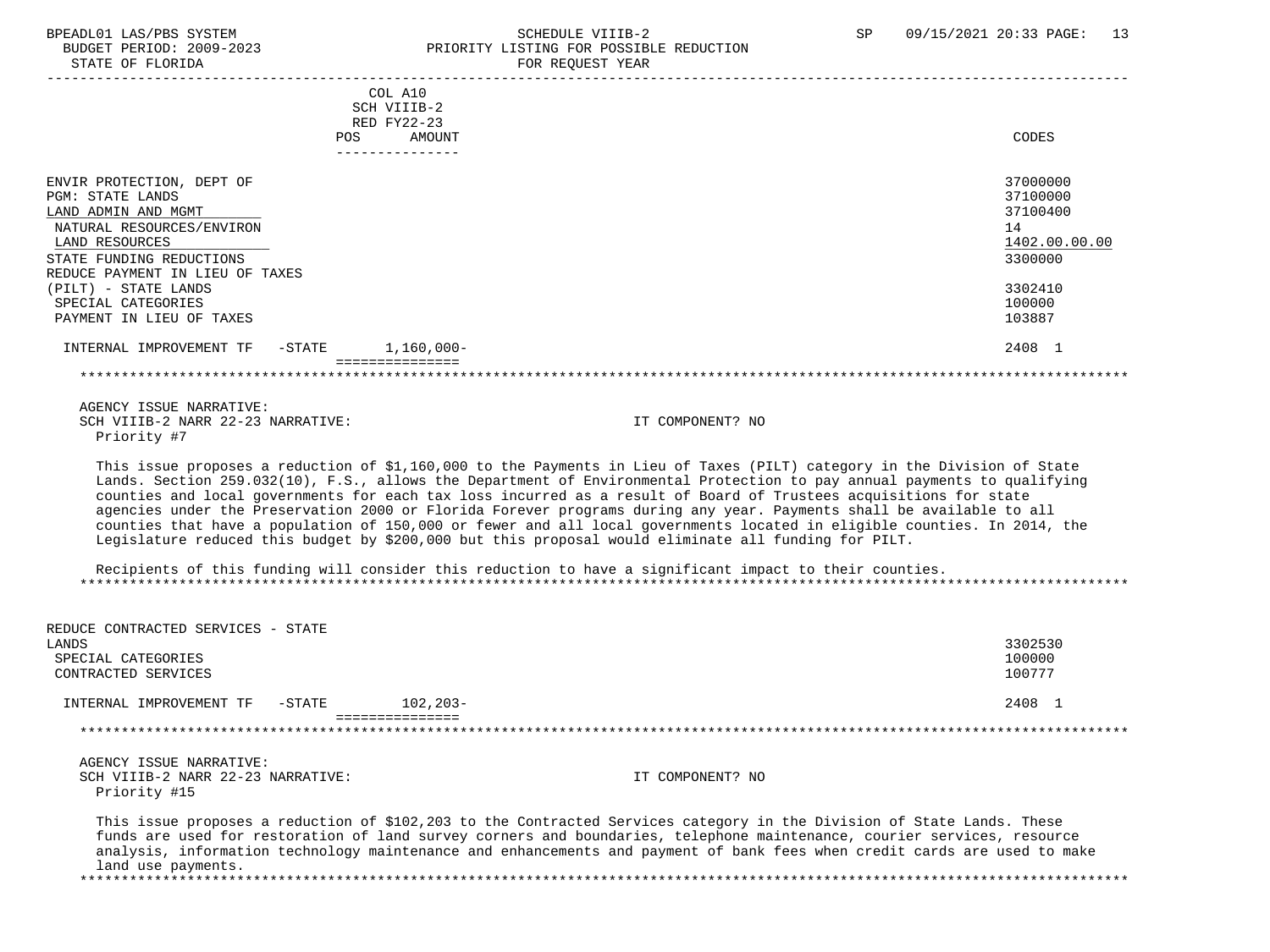#### BPEADL01 LAS/PBS SYSTEM SALL SALL SOMEDULE VIIIB-2 SP 09/15/2021 20:33 PAGE: 14 BUDGET PERIOD: 2009-2023 PRIORITY LISTING FOR POSSIBLE REDUCTION STATE OF FLORIDA FOR REQUEST YEAR FOR REQUEST YEAR

|                                                                                                                                                                                                                                                                           | <b>POS</b> | COL A10<br>SCH VIIIB-2<br>RED FY22-23<br>AMOUNT | CODES                                                                                             |
|---------------------------------------------------------------------------------------------------------------------------------------------------------------------------------------------------------------------------------------------------------------------------|------------|-------------------------------------------------|---------------------------------------------------------------------------------------------------|
|                                                                                                                                                                                                                                                                           |            | -------------                                   |                                                                                                   |
| ENVIR PROTECTION, DEPT OF<br><b>PGM: STATE LANDS</b><br>LAND ADMIN AND MGMT<br>NATURAL RESOURCES/ENVIRON<br>LAND RESOURCES<br>STATE FUNDING REDUCTIONS<br>REDUCE TIDE STATION RECOVERY AND<br>MAINTENANCE - STATE LANDS<br>SPECIAL CATEGORIES<br>TIDE STATIONS/BENCHMARKS |            |                                                 | 37000000<br>37100000<br>37100400<br>14<br>1402.00.00.00<br>3300000<br>3302540<br>100000<br>101500 |
| INTERNAL IMPROVEMENT TF                                                                                                                                                                                                                                                   | $-$ STATE  | $250,000-$                                      | 2408 1                                                                                            |
|                                                                                                                                                                                                                                                                           |            |                                                 |                                                                                                   |

 AGENCY ISSUE NARRATIVE: SCH VIIIB-2 NARR 22-23 NARRATIVE: IT COMPONENT? NO Priority #17

 This issue proposes a reduction of \$250,000 to the Tide Stations and Benchmarks special category in the Division of State Lands. Tide stations measure water levels that assist with determining the boundaries between upland and sovereign lands as well as the offshore boundary between state and federal governments. Non-operational tide stations result in a loss of data which increases the time and cost of establishing the sovereign boundary. Determining this boundary assists with issues involving public beach access, beach nourishment, flood zone determinations, land ownership lawsuits, and pre and

 post hurricane efforts. This data is used by the private sector, as well as federal, state and local agencies. \*\*\*\*\*\*\*\*\*\*\*\*\*\*\*\*\*\*\*\*\*\*\*\*\*\*\*\*\*\*\*\*\*\*\*\*\*\*\*\*\*\*\*\*\*\*\*\*\*\*\*\*\*\*\*\*\*\*\*\*\*\*\*\*\*\*\*\*\*\*\*\*\*\*\*\*\*\*\*\*\*\*\*\*\*\*\*\*\*\*\*\*\*\*\*\*\*\*\*\*\*\*\*\*\*\*\*\*\*\*\*\*\*\*\*\*\*\*\*\*\*\*\*\*\*\*\*

| REDUCE LAND MANAGEMENT - STATE |           |          |         |
|--------------------------------|-----------|----------|---------|
| LANDS                          |           |          | 3302580 |
| SPECIAL CATEGORIES             |           |          | 100000  |
| LAND MANAGEMENT                |           |          | 100718  |
| LAND ACOUISITION TF            | $-$ STATE | 466,036- | 2423 1  |
|                                |           |          |         |
|                                |           |          |         |

|  |              | AGENCY ISSUE NARRATIVE: |                                  |
|--|--------------|-------------------------|----------------------------------|
|  |              |                         | SCH VIIIB-2 NARR 22-23 NARRATIVE |
|  | Priority #21 |                         |                                  |

SCHEINIGE SCHOOL IT COMPONENT? NO

 This issue proposes a reduction of \$466,036 to the Land Management category in the Division of State Lands. These funds are used for resource stewardship, program management, inventory management, administration, and planning. Specific examples of work that will be reduced are prescribed burning in Florida's state parks, removal of exotic plants, and funding for a comprehensive land and vegetation inventory which enables the Department of Environmental Protection to model land management methods and facilitate enhanced resource management. The data and modeling are utilized to identify specific tasks needed to meet the objectives of each park's Unit Management Plan. \*\*\*\*\*\*\*\*\*\*\*\*\*\*\*\*\*\*\*\*\*\*\*\*\*\*\*\*\*\*\*\*\*\*\*\*\*\*\*\*\*\*\*\*\*\*\*\*\*\*\*\*\*\*\*\*\*\*\*\*\*\*\*\*\*\*\*\*\*\*\*\*\*\*\*\*\*\*\*\*\*\*\*\*\*\*\*\*\*\*\*\*\*\*\*\*\*\*\*\*\*\*\*\*\*\*\*\*\*\*\*\*\*\*\*\*\*\*\*\*\*\*\*\*\*\*\*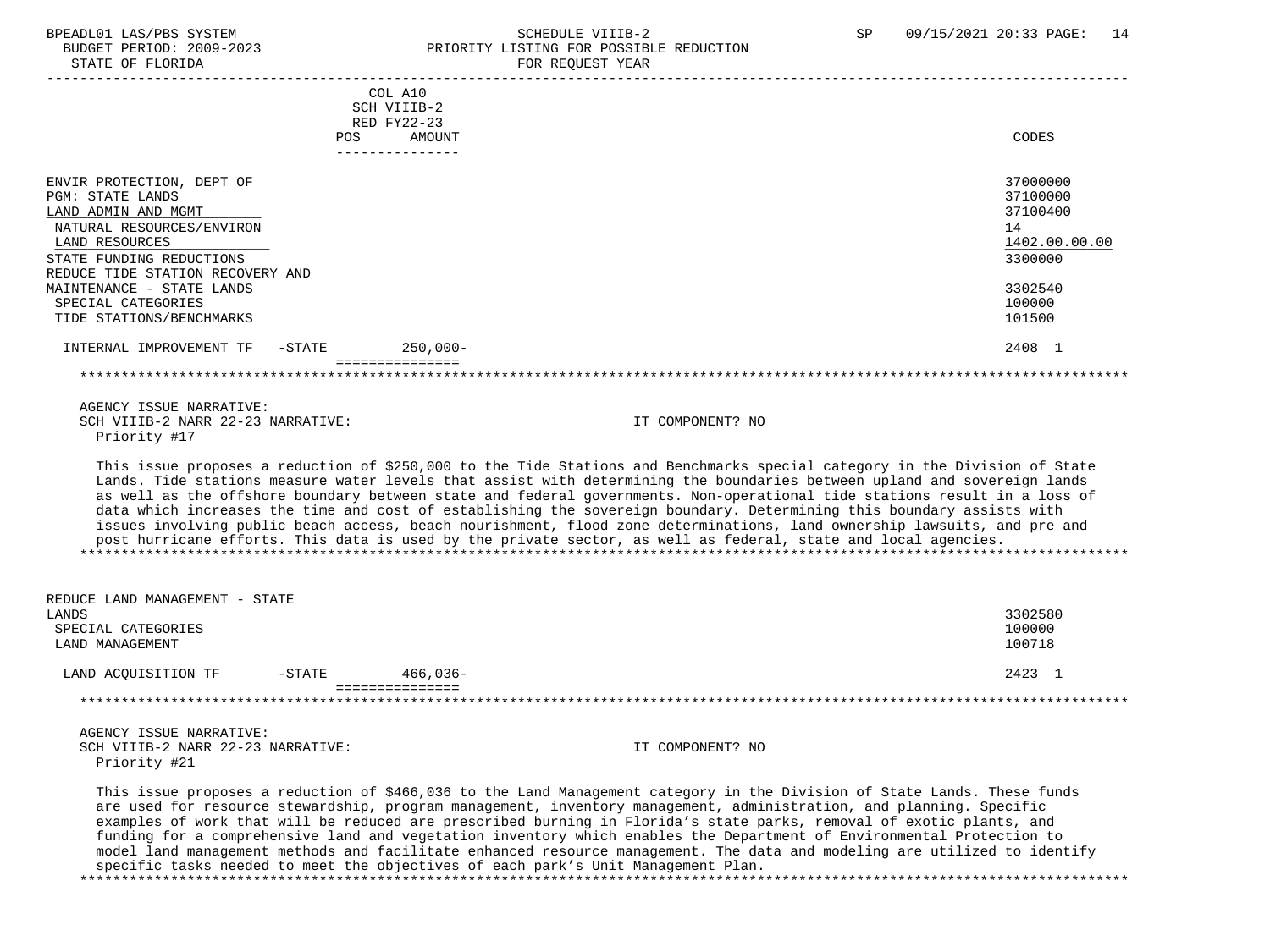### BPEADL01 LAS/PBS SYSTEM SALL SOME SCHEDULE VIIIB-2 SCHEDULE SP 09/15/2021 20:33 PAGE: 15 BUDGET PERIOD: 2009-2023 PRIORITY LISTING FOR POSSIBLE REDUCTION

| STATE OF FLORIDA                                                                                                                                                                                                                                                                                                                                                        |                                                                                                                                            | FOR REQUEST YEAR |                                                                                                  |
|-------------------------------------------------------------------------------------------------------------------------------------------------------------------------------------------------------------------------------------------------------------------------------------------------------------------------------------------------------------------------|--------------------------------------------------------------------------------------------------------------------------------------------|------------------|--------------------------------------------------------------------------------------------------|
|                                                                                                                                                                                                                                                                                                                                                                         | COL A10<br>SCH VIIIB-2<br><b>RED FY22-23</b><br>POS<br>AMOUNT<br>_______________                                                           |                  | CODES                                                                                            |
| ENVIR PROTECTION, DEPT OF<br>PGM: STATE LANDS<br>LAND ADMIN AND MGMT<br>NATURAL RESOURCES/ENVIRON<br>LAND RESOURCES<br>TOTAL: LAND RESOURCES<br>BY FUND TYPE                                                                                                                                                                                                            |                                                                                                                                            |                  | 37000000<br>37100000<br>37100400<br>14<br>1402.00.00.00<br>1402.00.00.00<br>2000                 |
|                                                                                                                                                                                                                                                                                                                                                                         | ===============                                                                                                                            |                  |                                                                                                  |
| PGM: DISTRICT OFFICES<br>REG DISTRICT OFFICES<br>PUBLIC PROTECTION<br>REGULATORY DISTRICT OPER<br>STATE FUNDING REDUCTIONS<br>REDUCE POSITIONS - REGULATORY<br>DISTRICT OFFICES<br>SALARY RATE<br>SALARY RATE 2,622,888-                                                                                                                                                | ===============                                                                                                                            |                  | 37150000<br>37150700<br>12<br>1209.00.00.00<br>3300000<br>3301220<br>000000                      |
| SALARIES AND BENEFITS                                                                                                                                                                                                                                                                                                                                                   |                                                                                                                                            |                  | 010000                                                                                           |
| $-$ STATE<br>GENERAL REVENUE FUND<br>ADMINISTRATIVE TRUST FUND -STATE<br>AIR POLLUTION CONTROL TF -STATE<br>$-\mathtt{STATE}$<br>COASTAL PROTECTION TF<br>INLAND PROTECTION TF -STATE<br>INTERNAL IMPROVEMENT TF -STATE<br>LAND ACQUISITION TF<br>$ STATE$<br>PERMIT FEE TRUST FUND<br>$-$ STATE<br>$-MATCH$<br>SOLID WASTE MGMT TF<br>WATER QUALITY ASSURANCE TF-MATCH | 50,360-<br>144,148–<br>504,518-<br>72,074-<br>331,758-<br>72,074-<br>1,441,480-<br>792,814-<br>144,148–<br>$360, 370 -$<br>--------------- |                  | 1000 1<br>2021 1<br>2035 1<br>2099 1<br>2212 1<br>2408 1<br>2423 1<br>2526 1<br>2644 2<br>2780 2 |
| TOTAL POSITIONS 54.00-<br>TOTAL APPRO 3,913,744-                                                                                                                                                                                                                                                                                                                        |                                                                                                                                            |                  |                                                                                                  |
| TOTAL: REDUCE POSITIONS - REGULATORY<br>DISTRICT OFFICES<br>TOTAL POSITIONS 54.00-<br>TOTAL ISSUE<br>TOTAL SALARY RATE $2,622,888-$                                                                                                                                                                                                                                     | ===============<br>3,913,744-<br>===============                                                                                           |                  | 3301220                                                                                          |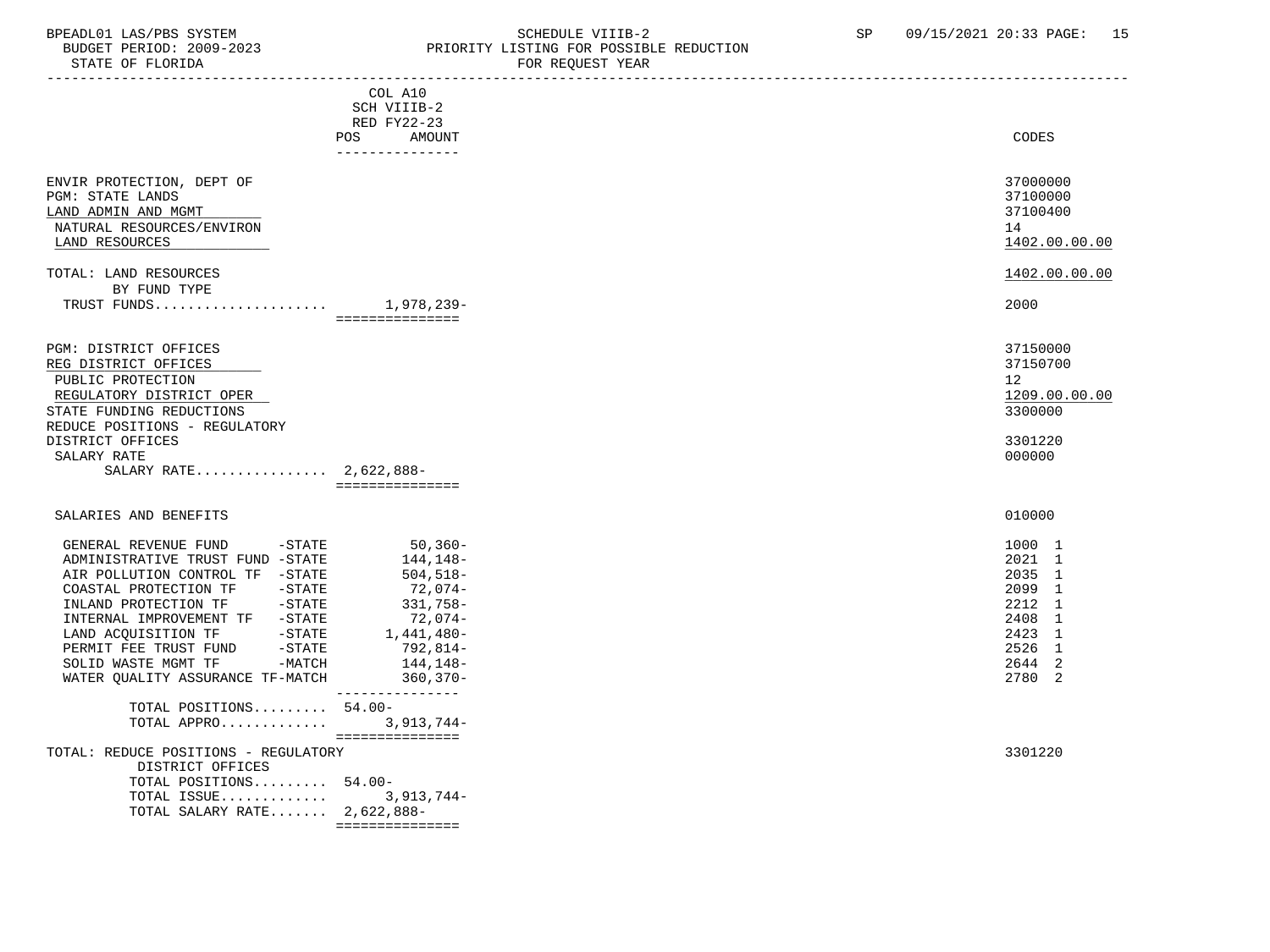#### BPEADL01 LAS/PBS SYSTEM SALL SALL SOMEDULE VIIIB-2 SP 09/15/2021 20:33 PAGE: 16 BUDGET PERIOD: 2009-2023 PRIORITY LISTING FOR POSSIBLE REDUCTION STATE OF FLORIDA FOR REQUEST YEAR

| COL A10<br>SCH VIIIB-2<br>RED FY22-23<br>AMOUNT<br>POS.                                                                                                                                  | CODES                                                              |
|------------------------------------------------------------------------------------------------------------------------------------------------------------------------------------------|--------------------------------------------------------------------|
| ENVIR PROTECTION, DEPT OF<br>PGM: DISTRICT OFFICES<br>REG DISTRICT OFFICES<br>PUBLIC PROTECTION<br>REGULATORY DISTRICT OPER<br>STATE FUNDING REDUCTIONS<br>REDUCE POSITIONS - REGULATORY | 37000000<br>37150000<br>37150700<br>12<br>1209.00.00.00<br>3300000 |
| DISTRICT OFFICES                                                                                                                                                                         | 3301220                                                            |

 AGENCY ISSUE NARRATIVE: SCH VIIIB-2 NARR 22-23 NARRATIVE: IT COMPONENT? NO Priority #48

 This issue proposes a reduction of 54 positions and \$3.9 million in Salaries and Benefits. The District's Salaries and Benefits category makes up 85 percent of the District's budget. The reduction does not identify specific positions, but instead proportionally selects positions by trust fund. The average Salaries and Benefits package for the district employees is roughly \$72,074. The Department has six district offices, located regionally throughout the state. These district offices review permit applications, conduct inspections of permitted facilities, respond to reports of environmental damage and conduct compliance assistance and enforcement activities. The Districts currently have 558 FTE.

 This reduction, if taken, would significantly limit the Department's ability to meet required federal and state obligations, including minimum inspection and enforcement numbers, and timely process permit applications. Workload in the Districts is up more than 35% over the last fiscal year and necessary environmental protections recently signed into law will only increase this workload. A decrease in District staff will, necessarily, result in greater permitting backlogs, fewer inspections, less responsiveness to complaints, and decreased enforcement rates. \*\*\*\*\*\*\*\*\*\*\*\*\*\*\*\*\*\*\*\*\*\*\*\*\*\*\*\*\*\*\*\*\*\*\*\*\*\*\*\*\*\*\*\*\*\*\*\*\*\*\*\*\*\*\*\*\*\*\*\*\*\*\*\*\*\*\*\*\*\*\*\*\*\*\*\*\*\*\*\*\*\*\*\*\*\*\*\*\*\*\*\*\*\*\*\*\*\*\*\*\*\*\*\*\*\*\*\*\*\*\*\*\*\*\*\*\*\*\*\*\*\*\*\*\*\*\*

| POSITION DETAIL OF SALARIES AND BENEFITS: |            |              |           |          |                    | LAPSE | LAPSED SALARIES |
|-------------------------------------------|------------|--------------|-----------|----------|--------------------|-------|-----------------|
|                                           | <b>FTE</b> | BASE RATE    | ADDITIVES | BENEFITS | SUBTOTAL           | ႜ     | AND BENEFITS    |
|                                           |            |              |           |          |                    |       |                 |
| - SCH VIIIB-2 RED FY22-23<br>A10          |            |              |           |          |                    |       |                 |
| CHANGES TO CURRENTLY AUTHORIZED POSITIONS |            |              |           |          |                    |       |                 |
| P101 PROPOSED CLASS CODE                  |            |              |           |          |                    |       |                 |
| C0001 001                                 | $1.00-$    | 48,572-      |           | 23,501-  | 72.073-0.00        |       | 72,073-         |
| C0002 001                                 | $2.00 -$   | 97,144-      |           | 47,003-  | 144,147- 0.00      |       | 144,147-        |
| C0003 001                                 | 7.00-      | $340.004 -$  |           | 164,508- | 504.512- 0.00      |       | $504, 512 -$    |
| C0004 001                                 | $1.00-$    | 48,572-      |           | 23,501-  | 72.073-0.00        |       | 72,073-         |
| C0005 001                                 | $4.00-$    | 194,288-     |           | 94,005-  | 288,293-           | 0.00  | 288,293-        |
| C0006 001                                 | $1.00-$    | 48,572-      |           | 23,501-  | 72.073-0.00        |       | $72,073-$       |
| C0007 001                                 | $20.00 -$  | $971.440 -$  |           | 470,025- | $1.441.465 - 0.00$ |       | 1,441,465-      |
| C0008 001                                 | $11.00 -$  | $534, 292 -$ |           | 258,513- | 792,805-0.00       |       | $792,805-$      |
| C0009 001                                 | $2.00 -$   | 97.144-      |           | 47,003-  | 144.147- 0.00      |       | 144,147-        |
|                                           |            |              |           | 117,506- | $360,366 - 0.00$   |       | $360, 366 -$    |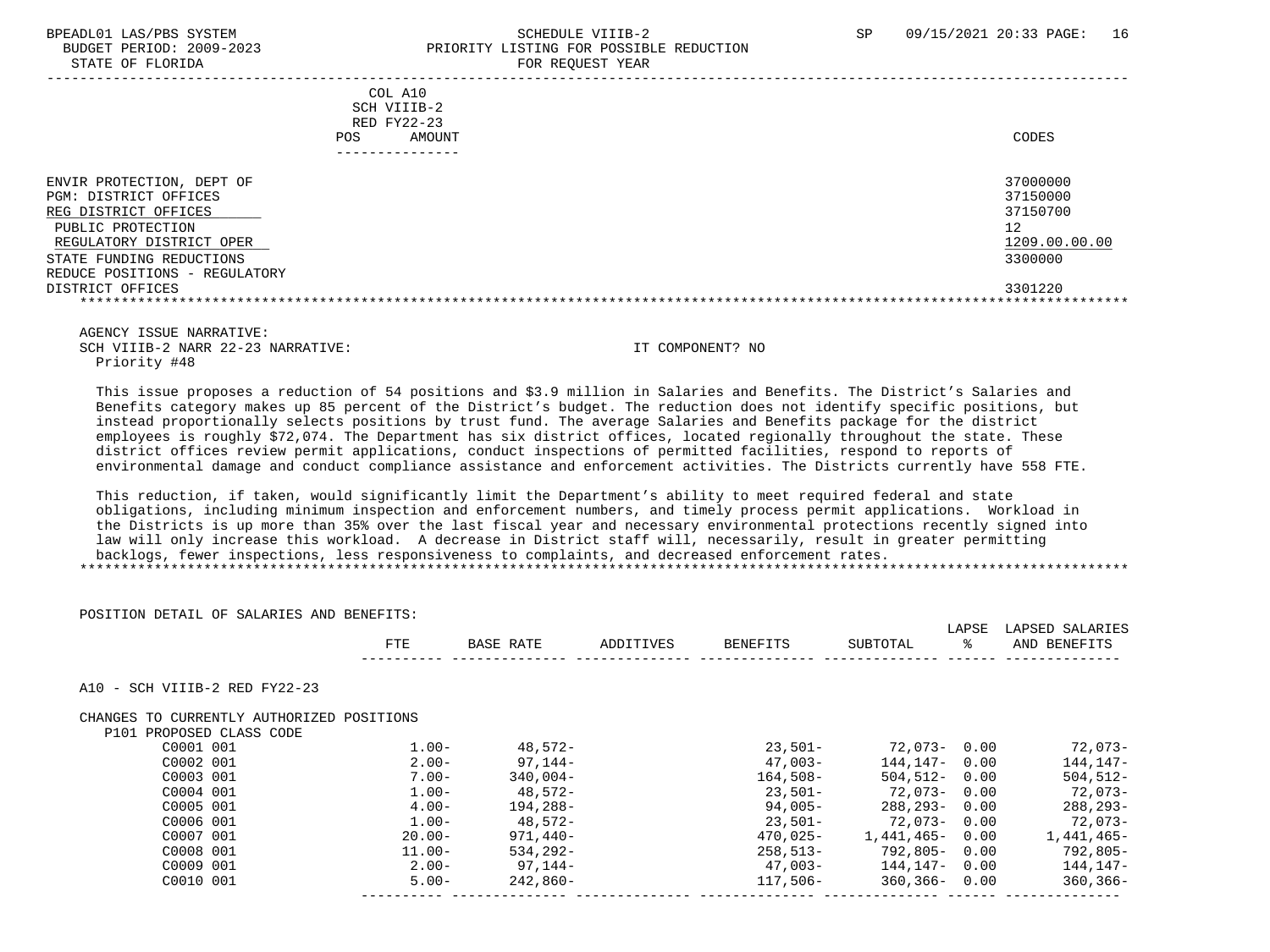STATE OF FLORIDA

# BPEADL01 LAS/PBS SYSTEM SALLE STREDULE VIIIB-2 SCHEDULE VIIIB-2 SP 09/15/2021 20:33 PAGE: 17 PRIORITY LISTING FOR POSSIBLE REDUCTION<br>FOR REQUEST YEAR

|                                                                                                                                                                                                                                                                                                                                              | COL A10               |              |           |            |            |   |                                                                                                                                                |
|----------------------------------------------------------------------------------------------------------------------------------------------------------------------------------------------------------------------------------------------------------------------------------------------------------------------------------------------|-----------------------|--------------|-----------|------------|------------|---|------------------------------------------------------------------------------------------------------------------------------------------------|
|                                                                                                                                                                                                                                                                                                                                              | SCH VIIIB-2           |              |           |            |            |   |                                                                                                                                                |
| POS                                                                                                                                                                                                                                                                                                                                          | RED FY22-23<br>AMOUNT |              |           |            |            |   | CODES                                                                                                                                          |
|                                                                                                                                                                                                                                                                                                                                              | .                     |              |           |            |            |   |                                                                                                                                                |
| ENVIR PROTECTION, DEPT OF<br>PGM: DISTRICT OFFICES<br>REG DISTRICT OFFICES<br>PUBLIC PROTECTION<br>REGULATORY DISTRICT OPER<br>STATE FUNDING REDUCTIONS<br>REDUCE POSITIONS - REGULATORY<br>DISTRICT OFFICES                                                                                                                                 |                       |              |           |            |            |   | 37000000<br>37150000<br>37150700<br>12 <sup>°</sup><br>1209.00.00.00<br>3300000<br>3301220                                                     |
|                                                                                                                                                                                                                                                                                                                                              |                       |              |           |            |            |   |                                                                                                                                                |
| POSITION DETAIL OF SALARIES AND BENEFITS:                                                                                                                                                                                                                                                                                                    |                       |              |           |            |            |   | LAPSE LAPSED SALARIES                                                                                                                          |
|                                                                                                                                                                                                                                                                                                                                              | <b>FTE</b>            | BASE RATE    | ADDITIVES | BENEFITS   | SUBTOTAL   | ႜ | AND BENEFITS                                                                                                                                   |
|                                                                                                                                                                                                                                                                                                                                              |                       |              |           |            |            |   |                                                                                                                                                |
| A10 - SCH VIIIB-2 RED FY22-23                                                                                                                                                                                                                                                                                                                |                       |              |           |            |            |   |                                                                                                                                                |
| CHANGES TO CURRENTLY AUTHORIZED POSITIONS                                                                                                                                                                                                                                                                                                    |                       |              |           |            |            |   |                                                                                                                                                |
| TOTALS FOR ISSUE BY FUND<br>1000 GENERAL REVENUE FUND<br>2021 ADMINISTRATIVE TRUST FUND<br>2035 AIR POLLUTION CONTROL TF<br>2099 COASTAL PROTECTION TF<br>2212 INLAND PROTECTION TF<br>2408 INTERNAL IMPROVEMENT TF<br>2423 LAND ACQUISITION TF<br>2526 PERMIT FEE TRUST FUND<br>2644 SOLID WASTE MGMT TF<br>2780 WATER QUALITY ASSURANCE TF |                       |              |           |            |            |   | 72,073-<br>144,147-<br>$504, 512 -$<br>72,073-<br>288, 293-<br>72,073-<br>1,441,465-<br>792,805-<br>144,147-<br>$360, 366 -$<br>-------------- |
|                                                                                                                                                                                                                                                                                                                                              | $54.00 -$             | $2,622,888-$ |           | 1,269,066- | 3,891,954- |   | $3,891,954-$<br>==============                                                                                                                 |
|                                                                                                                                                                                                                                                                                                                                              |                       |              |           |            |            |   |                                                                                                                                                |
| OTHER SALARY AMOUNT                                                                                                                                                                                                                                                                                                                          |                       |              |           |            |            |   |                                                                                                                                                |
| 2212 INLAND PROTECTION TF<br>2408 INTERNAL IMPROVEMENT TF                                                                                                                                                                                                                                                                                    |                       |              |           |            |            |   | $43,465-$<br>$1 -$                                                                                                                             |
| 1000 GENERAL REVENUE FUND                                                                                                                                                                                                                                                                                                                    |                       |              |           |            |            |   | 21,713                                                                                                                                         |
| 2644 SOLID WASTE MGMT TF                                                                                                                                                                                                                                                                                                                     |                       |              |           |            |            |   | $1-$                                                                                                                                           |
| 2780 WATER QUALITY ASSURANCE TF<br>2035 AIR POLLUTION CONTROL TF                                                                                                                                                                                                                                                                             |                       |              |           |            |            |   | $4-$<br>$6-$                                                                                                                                   |
| 2423 LAND ACQUISITION TF                                                                                                                                                                                                                                                                                                                     |                       |              |           |            |            |   | $15 -$                                                                                                                                         |
| 2526 PERMIT FEE TRUST FUND                                                                                                                                                                                                                                                                                                                   |                       |              |           |            |            |   | $9-$                                                                                                                                           |
| 2099 COASTAL PROTECTION TF                                                                                                                                                                                                                                                                                                                   |                       |              |           |            |            |   | $1 -$                                                                                                                                          |
| 2021 ADMINISTRATIVE TRUST FUND                                                                                                                                                                                                                                                                                                               |                       |              |           |            |            |   | $1 -$                                                                                                                                          |
|                                                                                                                                                                                                                                                                                                                                              |                       |              |           |            |            |   | $3,913,744-$                                                                                                                                   |
|                                                                                                                                                                                                                                                                                                                                              |                       |              |           |            |            |   | ==============                                                                                                                                 |

\*\*\*\*\*\*\*\*\*\*\*\*\*\*\*\*\*\*\*\*\*\*\*\*\*\*\*\*\*\*\*\*\*\*\*\*\*\*\*\*\*\*\*\*\*\*\*\*\*\*\*\*\*\*\*\*\*\*\*\*\*\*\*\*\*\*\*\*\*\*\*\*\*\*\*\*\*\*\*\*\*\*\*\*\*\*\*\*\*\*\*\*\*\*\*\*\*\*\*\*\*\*\*\*\*\*\*\*\*\*\*\*\*\*\*\*\*\*\*\*\*\*\*\*\*\*\*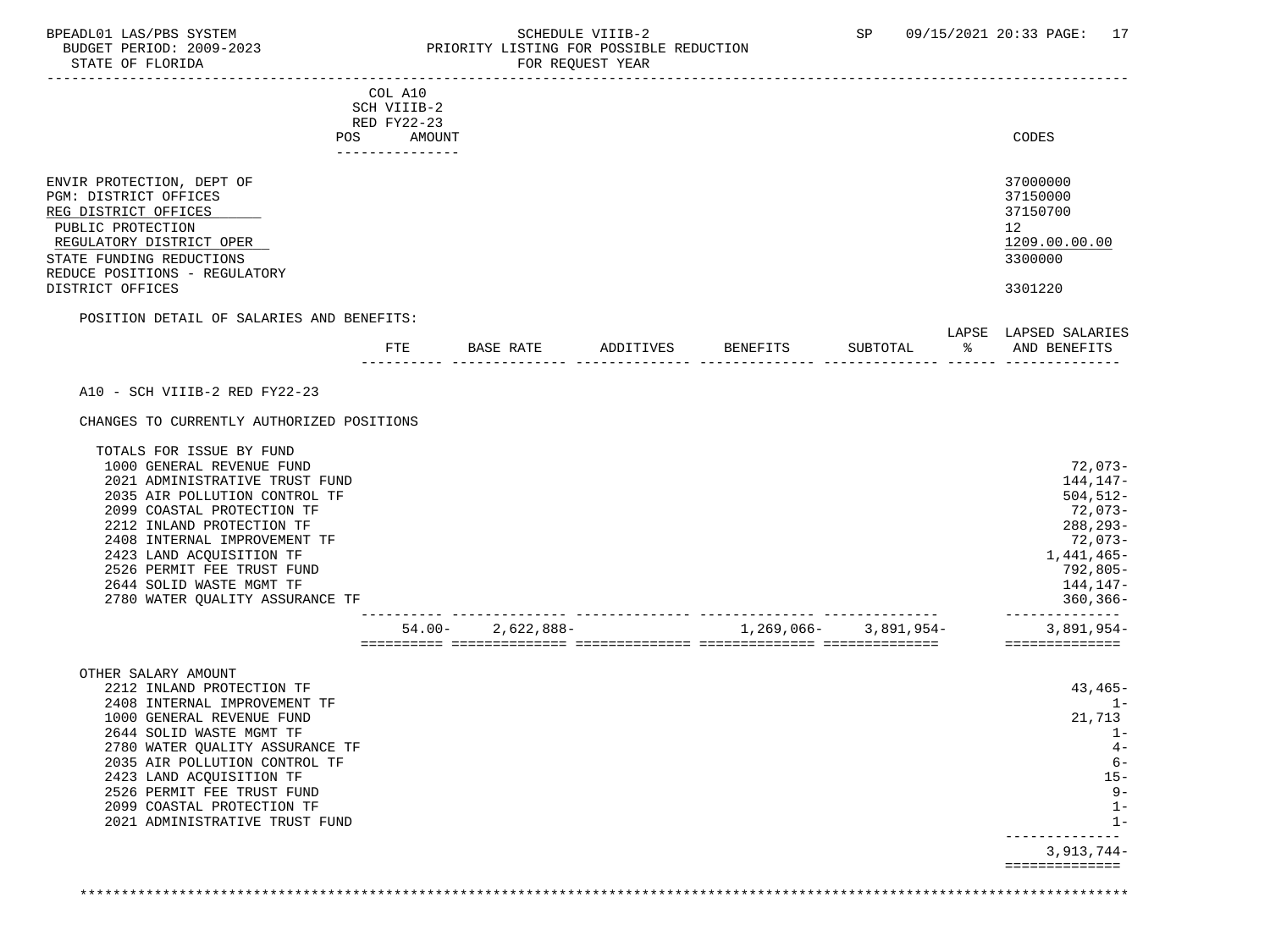# BPEADL01 LAS/PBS SYSTEM STREM SCHEDULE VIIIB-2 SCHEDULE VIIIB-2 SP 09/15/2021 20:33 PAGE: 18

BUDGET PERIOD: 2009-2023 PRIORITY LISTING FOR POSSIBLE REDUCTION<br>FOR REQUEST YEAR FOR REQUEST YEAR

|                                                                                             | COL A10<br>SCH VIIIB-2<br>RED FY22-23 |                 |
|---------------------------------------------------------------------------------------------|---------------------------------------|-----------------|
|                                                                                             | POS<br>AMOUNT<br>---------------      | CODES           |
| ENVIR PROTECTION, DEPT OF                                                                   |                                       | 37000000        |
| PGM: DISTRICT OFFICES                                                                       |                                       | 37150000        |
| REG DISTRICT OFFICES                                                                        |                                       | 37150700        |
| PUBLIC PROTECTION                                                                           |                                       | 12 <sup>°</sup> |
| REGULATORY DISTRICT OPER                                                                    |                                       | 1209.00.00.00   |
| STATE FUNDING REDUCTIONS                                                                    |                                       | 3300000         |
| REDUCE OPERATIONS - REGULATORY                                                              |                                       |                 |
| DISTRICT OFFICES                                                                            |                                       | 3302600         |
| OTHER PERSONAL SERVICES                                                                     |                                       | 030000          |
| ADMINISTRATIVE TRUST FUND -STATE                                                            | $10,000-$                             | 2021 1          |
| INLAND PROTECTION TF -STATE                                                                 | 25,000-                               | 2212 1          |
| PERMIT FEE TRUST FUND -STATE                                                                | 25,000-                               | 2526 1          |
| WATER QUALITY ASSURANCE TF-STATE                                                            | 25,000-                               | 2780 1          |
| TOTAL APPRO                                                                                 | ---------------<br>$85,000-$          |                 |
|                                                                                             |                                       |                 |
| <b>EXPENSES</b>                                                                             |                                       | 040000          |
| GENERAL REVENUE FUND -STATE 51,456-                                                         |                                       | 1000 1          |
| ADMINISTRATIVE TRUST FUND -STATE                                                            |                                       | 2021 1          |
| AIR POLLUTION CONTROL TF -STATE                                                             | -87,876<br>-126,740                   | 2035 1          |
|                                                                                             |                                       | 2099 1          |
|                                                                                             | 18,949–<br>25,000–                    | 2212 1          |
|                                                                                             | $80,000-$                             | 2423 1          |
| LAND ACQUISITION TF - STATE<br>PERMIT FEE TRUST FUND - STATE<br>SOLID WASTE MGMT TF - STATE | $25,000-$                             | 2526 1          |
|                                                                                             | 60,919-<br>-----------                | 2644 1          |
| TOTAL APPRO $475,940-$                                                                      | ===============                       |                 |
|                                                                                             |                                       |                 |
| SPECIAL CATEGORIES                                                                          |                                       | 100000          |
| CONTRACTED SERVICES                                                                         |                                       | 100777          |
| GENERAL REVENUE FUND -STATE                                                                 | $32,327-$                             | 1000 1          |
| ADMINISTRATIVE TRUST FUND -STATE                                                            | 65,000-                               | 2021 1          |
| AIR POLLUTION CONTROL TF -STATE                                                             | 21,644-                               | 2035 1          |
|                                                                                             | 1,860-<br>9,325-                      | 2212 1          |
|                                                                                             |                                       | 2423 1          |
| SOLID WASTE MGMT TF -STATE                                                                  | $6,550-$<br>________________          | 2644 1          |
| TOTAL APPRO $\dots\dots\dots\dots$ 136,706-                                                 |                                       |                 |
|                                                                                             |                                       |                 |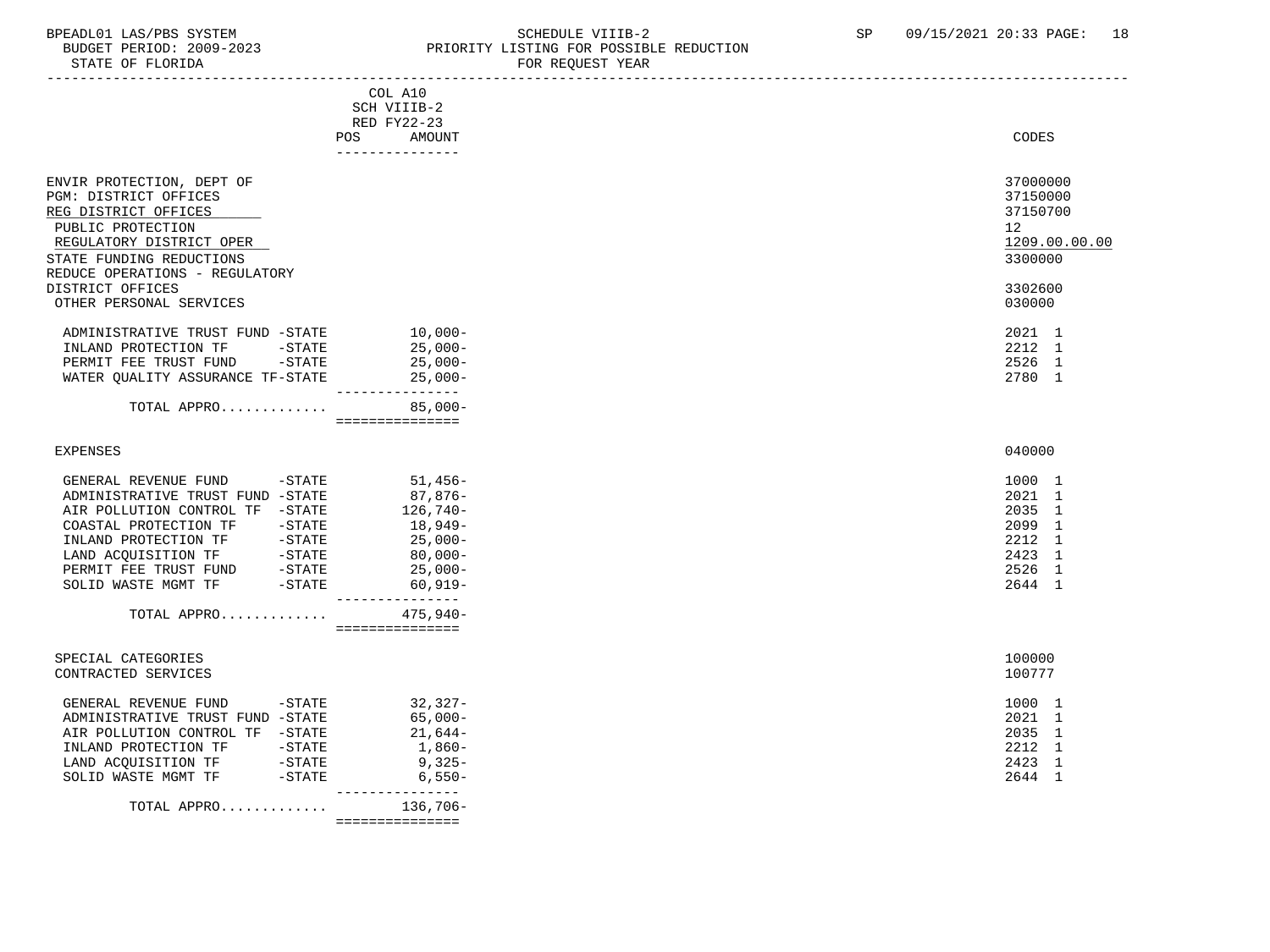#### BPEADL01 LAS/PBS SYSTEM STRING THE SCHEDULE VIIIB-2 SP 09/15/2021 20:33 PAGE: 19<br>BUDGET PERIOD: 2009-2023 PRIORITY LISTING FOR POSSIBLE REDUCTION BUDGET PERIOD: 2009-2023 PRIORITY LISTING FOR POSSIBLE REDUCTION FOR REQUEST YEAR

|                                                            | COL A10<br>SCH VIIIB-2<br>RED FY22-23 |                                                                                                                                                                                                                                                                                                                                                                                                                                                                                                                                                                                                                             |
|------------------------------------------------------------|---------------------------------------|-----------------------------------------------------------------------------------------------------------------------------------------------------------------------------------------------------------------------------------------------------------------------------------------------------------------------------------------------------------------------------------------------------------------------------------------------------------------------------------------------------------------------------------------------------------------------------------------------------------------------------|
|                                                            | POS.<br>AMOUNT<br>----------------    | CODES                                                                                                                                                                                                                                                                                                                                                                                                                                                                                                                                                                                                                       |
| ENVIR PROTECTION, DEPT OF                                  |                                       | 37000000                                                                                                                                                                                                                                                                                                                                                                                                                                                                                                                                                                                                                    |
| PGM: DISTRICT OFFICES<br>REG DISTRICT OFFICES              |                                       | 37150000<br>37150700                                                                                                                                                                                                                                                                                                                                                                                                                                                                                                                                                                                                        |
| PUBLIC PROTECTION                                          |                                       | 12                                                                                                                                                                                                                                                                                                                                                                                                                                                                                                                                                                                                                          |
| REGULATORY DISTRICT OPER                                   |                                       | 1209.00.00.00                                                                                                                                                                                                                                                                                                                                                                                                                                                                                                                                                                                                               |
| STATE FUNDING REDUCTIONS<br>REDUCE OPERATIONS - REGULATORY |                                       | 3300000                                                                                                                                                                                                                                                                                                                                                                                                                                                                                                                                                                                                                     |
| DISTRICT OFFICES                                           |                                       | 3302600                                                                                                                                                                                                                                                                                                                                                                                                                                                                                                                                                                                                                     |
| SPECIAL CATEGORIES                                         |                                       | 100000                                                                                                                                                                                                                                                                                                                                                                                                                                                                                                                                                                                                                      |
| HAZARDOUS WASTE CLEANUP                                    |                                       | 101492                                                                                                                                                                                                                                                                                                                                                                                                                                                                                                                                                                                                                      |
| COASTAL PROTECTION TF                                      | -STATE 30,000-<br>================    | 2099 1                                                                                                                                                                                                                                                                                                                                                                                                                                                                                                                                                                                                                      |
| TOTAL: REDUCE OPERATIONS - REGULATORY                      |                                       | 3302600                                                                                                                                                                                                                                                                                                                                                                                                                                                                                                                                                                                                                     |
| DISTRICT OFFICES                                           |                                       |                                                                                                                                                                                                                                                                                                                                                                                                                                                                                                                                                                                                                             |
| TOTAL ISSUE                                                | 727,646-<br>===============           |                                                                                                                                                                                                                                                                                                                                                                                                                                                                                                                                                                                                                             |
|                                                            |                                       |                                                                                                                                                                                                                                                                                                                                                                                                                                                                                                                                                                                                                             |
|                                                            |                                       |                                                                                                                                                                                                                                                                                                                                                                                                                                                                                                                                                                                                                             |
| AGENCY ISSUE NARRATIVE:                                    |                                       |                                                                                                                                                                                                                                                                                                                                                                                                                                                                                                                                                                                                                             |
| SCH VIIIB-2 NARR 22-23 NARRATIVE:                          |                                       | IT COMPONENT? NO                                                                                                                                                                                                                                                                                                                                                                                                                                                                                                                                                                                                            |
| Priority #40                                               |                                       |                                                                                                                                                                                                                                                                                                                                                                                                                                                                                                                                                                                                                             |
| etc.                                                       |                                       | This issue proposes a reduction of \$727,646 to operating budget categories in the Districts, including OPS (\$85,000),<br>Expenses (\$475,940), Contracted Services (\$136,706), and Hazardous Waste Cleanup (\$30,000). The impact of this reduction<br>includes decreased travel, decreased purchase of expenses including supplies, a reduction in OPS hours and staff,<br>decreased ability to purchase needed equipment, and a reduced ability to respond to hazardous waste cleanup sites.<br>Contracted Services is used for janitorial services, software security, courier services, travel, laboratory services, |
|                                                            |                                       |                                                                                                                                                                                                                                                                                                                                                                                                                                                                                                                                                                                                                             |
| TOTAL: REGULATORY DISTRICT OPER<br>BY FUND TYPE            |                                       | 1209.00.00.00                                                                                                                                                                                                                                                                                                                                                                                                                                                                                                                                                                                                               |
| GENERAL REVENUE FUND                                       | 134,143-                              | 1000                                                                                                                                                                                                                                                                                                                                                                                                                                                                                                                                                                                                                        |
| TRUST FUNDS                                                | $4,507,247-$                          | 2000                                                                                                                                                                                                                                                                                                                                                                                                                                                                                                                                                                                                                        |
|                                                            | ---------------                       |                                                                                                                                                                                                                                                                                                                                                                                                                                                                                                                                                                                                                             |
| TOTAL POSITIONS 54.00-<br>TOTAL PROG COMP                  | 4,641,390-                            |                                                                                                                                                                                                                                                                                                                                                                                                                                                                                                                                                                                                                             |
| TOTAL SALARY RATE 2,622,888-                               |                                       |                                                                                                                                                                                                                                                                                                                                                                                                                                                                                                                                                                                                                             |
|                                                            | ===============                       |                                                                                                                                                                                                                                                                                                                                                                                                                                                                                                                                                                                                                             |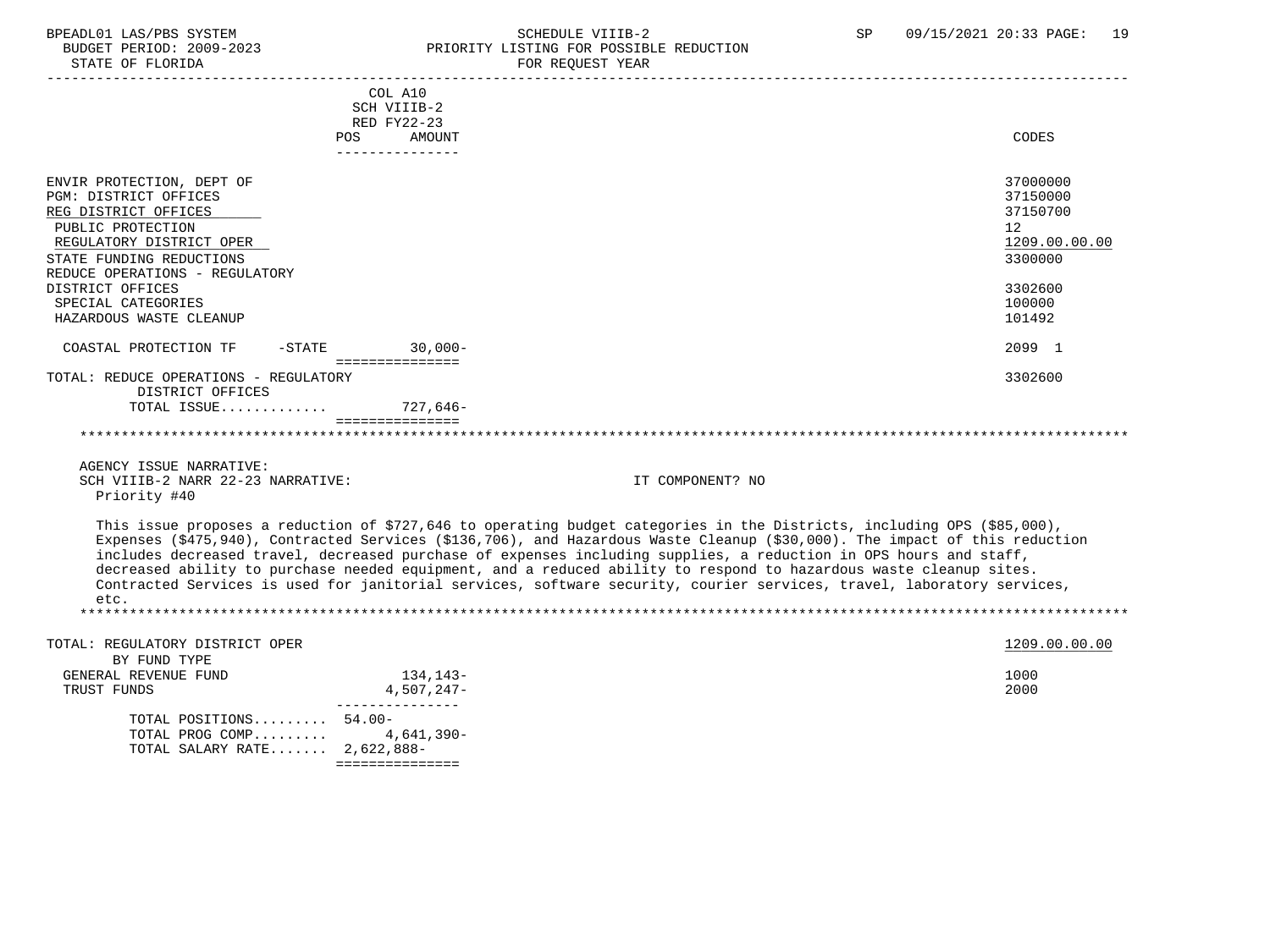#### BPEADL01 LAS/PBS SYSTEM SALLE STREDULE VIIIB-2 SCHEDULE VIIIB-2 SP 09/15/2021 20:33 PAGE: 20<br>BUDGET PERIOD: 2009-2023 PRIORITY LISTING FOR POSSIBLE REDUCTION BUDGET PERIOD: 2009-2023 PRIORITY LISTING FOR POSSIBLE REDUCTION<br>FOR REQUEST YEAR FOR REQUEST YEAR

| COL A10<br>SCH VIIIB-2<br>RED FY22-23<br><b>AMOUNT</b><br><b>POS</b>                                                                                                                                                                                                                                                                                                                                                                                                                                                     | CODES                                                              |
|--------------------------------------------------------------------------------------------------------------------------------------------------------------------------------------------------------------------------------------------------------------------------------------------------------------------------------------------------------------------------------------------------------------------------------------------------------------------------------------------------------------------------|--------------------------------------------------------------------|
| ---------------                                                                                                                                                                                                                                                                                                                                                                                                                                                                                                          |                                                                    |
| ENVIR PROTECTION, DEPT OF<br>PGM: WATER POL/ECO RESTORE<br>WATER POL/ECOSYSTEMS RESTO<br>NATURAL RESOURCES/ENVIRON<br>WATER RESOURCES<br>CAPITAL IMPROVEMENT PLAN<br>REDUCE NORTHERN EVERGLADES AND<br>ESTUARIES PROTECTION PROGRAM -<br>WATER POLICY AND ECOSYSTEMS                                                                                                                                                                                                                                                     | 37000000<br>37200000<br>37200100<br>14<br>1403.00.00.00<br>9900000 |
| RESTORATION                                                                                                                                                                                                                                                                                                                                                                                                                                                                                                              | 990B050                                                            |
| G/A-LOC GOV/NONST ENT-FCO                                                                                                                                                                                                                                                                                                                                                                                                                                                                                                | 140000                                                             |
| N EVERGLADES/ESTUARIES PRT                                                                                                                                                                                                                                                                                                                                                                                                                                                                                               | 141118                                                             |
| LAND ACQUISITION TF -STATE 12,816,907-                                                                                                                                                                                                                                                                                                                                                                                                                                                                                   | 2423 1                                                             |
|                                                                                                                                                                                                                                                                                                                                                                                                                                                                                                                          |                                                                    |
| AGENCY NARRATIVE:<br>SCH VIIIB-2 NARR 22-23 NARRATIVE: N EVERGLADES/ESTUARIES PRT IT COMPONENT? NO<br>Priority #53                                                                                                                                                                                                                                                                                                                                                                                                       |                                                                    |
| This issue proposes a reduction of \$12,816,907 to the Northern Everglades and Estuaries Protection category in the Office<br>of Water Policy and Ecosystems Restoration (Office). This reduction will restrict the Office's ability to complete<br>projects that are critical for Everglades Restoration and that assist with capturing basin runoff and regulatory releases<br>from Lake Okeechobee and reduce harmful discharges to the Caloosahatchee and St. Lucie Estuaries and moving water to the<br>Everglades. |                                                                    |

\*\*\*\*\*\*\*\*\*\*\*\*\*\*\*\*\*\*\*\*\*\*\*\*\*\*\*\*\*\*\*\*\*\*\*\*\*\*\*\*\*\*\*\*\*\*\*\*\*\*\*\*\*\*\*\*\*\*\*\*\*\*\*\*\*\*\*\*\*\*\*\*\*\*\*\*\*\*\*\*\*\*\*\*\*\*\*\*\*\*\*\*\*\*\*\*\*\*\*\*\*\*\*\*\*\*\*\*\*\*\*\*\*\*\*\*\*\*\*\*\*\*\*\*\*\*\*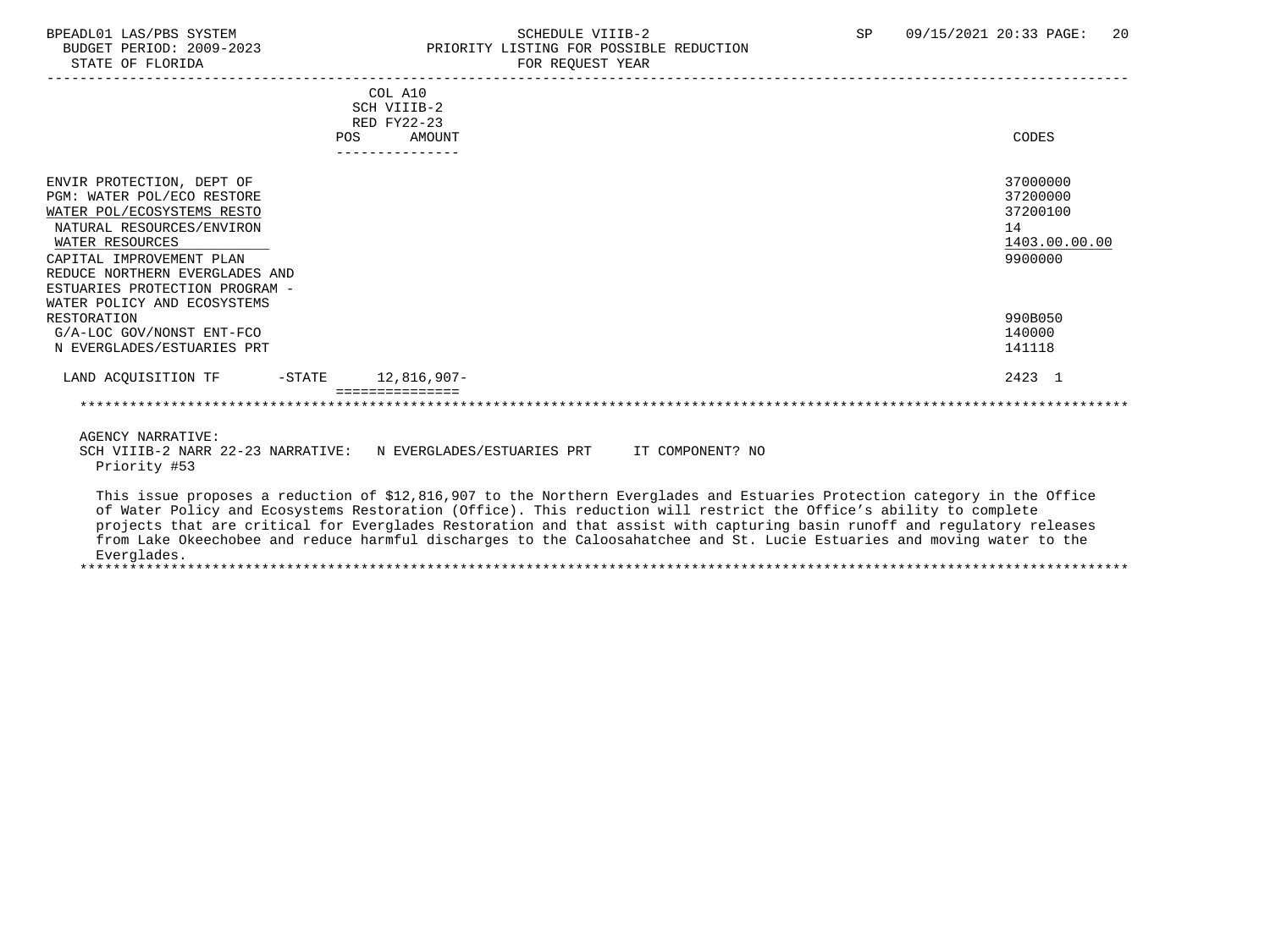#### BPEADL01 LAS/PBS SYSTEM SOHEDULE VIIIB-2 SCHEDULE VIIIB-2 SP 09/15/2021 20:33 PAGE: 21 BUDGET PERIOD: 2009-2023 PRIORITY LISTING FOR POSSIBLE REDUCTION<br>STATE OF FLORIDA FOR REQUEST YEAR

|                                          | RED FY22-23     | COL A10<br>SCH VIIIB-2 |               |
|------------------------------------------|-----------------|------------------------|---------------|
|                                          | POS             | AMOUNT                 | CODES         |
|                                          |                 | --------------         |               |
|                                          |                 |                        |               |
| ENVIR PROTECTION, DEPT OF                |                 |                        | 37000000      |
| PGM: WATER RESTORATION AST               |                 |                        | 37220000      |
| WATER RESTORATION ASSIST                 |                 |                        | 37220100      |
| NATURAL RESOURCES/ENVIRON                |                 |                        | 14            |
| WATER RESOURCES                          |                 |                        | 1403.00.00.00 |
| STATE FUNDING REDUCTIONS                 |                 |                        | 3300000       |
|                                          |                 |                        |               |
| REDUCE SPECIAL CATEGORIES - WATER        |                 |                        |               |
| RESTORATION ASSISTANCE                   |                 |                        | 3302750       |
| SPECIAL CATEGORIES                       |                 |                        | 100000        |
| HAZARDOUS WASTE CLEANUP                  |                 |                        | 101492        |
|                                          |                 |                        |               |
| WATER OUALITY ASSURANCE TF-STATE         |                 | $329,896-$             | 2780 1        |
|                                          |                 | ===============        |               |
|                                          |                 |                        |               |
| WATER WELL CLEANUP                       |                 |                        | 104134        |
|                                          |                 |                        | 2780 1        |
| WATER OUALITY ASSURANCE TF-STATE         |                 | $167.333 -$            |               |
|                                          | =============== |                        |               |
| TOTAL: REDUCE SPECIAL CATEGORIES - WATER |                 |                        | 3302750       |
| RESTORATION ASSISTANCE                   |                 |                        |               |
| TOTAL ISSUE                              |                 | 497,229-               |               |
|                                          |                 |                        |               |
|                                          |                 |                        |               |
|                                          |                 |                        |               |

 AGENCY ISSUE NARRATIVE: SCH VIIIB-2 NARR 22-23 NARRATIVE: IT COMPONENT? NO Priority #35

 This issue proposes a reduction of \$497,229 to the Water Supply Restoration Program in the Division of Water Restoration Assistance (Division). Hazardous Waste Cleanup and Water Well Cleanup special categories are used by the Division to provide assistance to private well owners whose wells have become contaminated.

 A reduction in these special categories will reduce the Division's ability to: perform filter maintenance for existing filters on contaminated private drinking water wells, install new filters when new contaminated private drinking water sources are identified and fund connections of contaminated private drinking water wells to public water systems. \*\*\*\*\*\*\*\*\*\*\*\*\*\*\*\*\*\*\*\*\*\*\*\*\*\*\*\*\*\*\*\*\*\*\*\*\*\*\*\*\*\*\*\*\*\*\*\*\*\*\*\*\*\*\*\*\*\*\*\*\*\*\*\*\*\*\*\*\*\*\*\*\*\*\*\*\*\*\*\*\*\*\*\*\*\*\*\*\*\*\*\*\*\*\*\*\*\*\*\*\*\*\*\*\*\*\*\*\*\*\*\*\*\*\*\*\*\*\*\*\*\*\*\*\*\*\*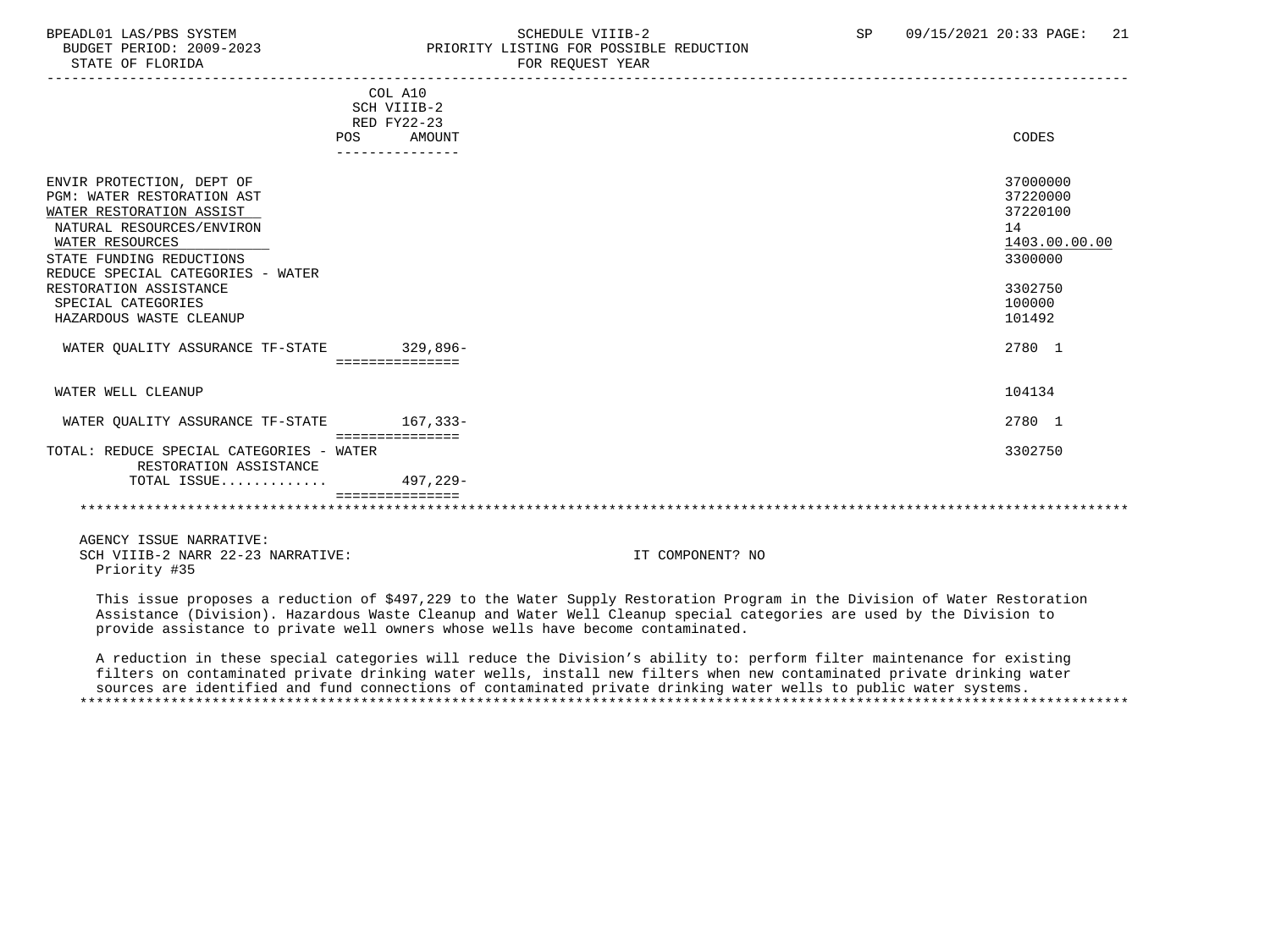STATE OF FLORIDA FOR STATE OF STATE OF STATE OF STATE OF STATE ASSESSMENT OF STATE ASSESSMENT OF STATE AND THE STATE OF STATE ASSESSMENT OF STATE AND THE STATE OF STATE AND THE STATE OF STATE ASSESSMENT OF STATE AND THE ST

### BPEADL01 LAS/PBS SYSTEM SALL SOME SCHEDULE VIIIB-2 SCHEDULE SP 09/15/2021 20:33 PAGE: 22 BUDGET PERIOD: 2009-2023 PRIORITY LISTING FOR POSSIBLE REDUCTION

|                                                                                                                                                                                                                                                                                                                                                                                   | POS. | COL A10<br>SCH VIIIB-2<br>RED FY22-23<br><b>AMOUNT</b> |                  |  | CODES                                                                                   |
|-----------------------------------------------------------------------------------------------------------------------------------------------------------------------------------------------------------------------------------------------------------------------------------------------------------------------------------------------------------------------------------|------|--------------------------------------------------------|------------------|--|-----------------------------------------------------------------------------------------|
|                                                                                                                                                                                                                                                                                                                                                                                   |      | ---------------                                        |                  |  |                                                                                         |
| ENVIR PROTECTION, DEPT OF<br>PGM: WATER RESTORATION AST<br>WATER RESTORATION ASSIST<br>NATURAL RESOURCES/ENVIRON<br>WATER RESOURCES<br>CAPITAL IMPROVEMENT PLAN<br>REDUCE SPRINGS RESTORATION - WATER<br>RESTORATION ASSISTANCE<br>FIXED CAPITAL OUTLAY                                                                                                                           |      |                                                        |                  |  | 37000000<br>37220000<br>37220100<br>14<br>1403.00.00.00<br>9900000<br>990B040<br>080000 |
| SPRINGS RESTORATION                                                                                                                                                                                                                                                                                                                                                               |      |                                                        |                  |  | 087870                                                                                  |
| LAND ACOUISITION TF<br>-STATE                                                                                                                                                                                                                                                                                                                                                     |      | $5,000,000 -$                                          |                  |  | 2423 1                                                                                  |
|                                                                                                                                                                                                                                                                                                                                                                                   |      |                                                        |                  |  |                                                                                         |
| AGENCY NARRATIVE:<br>SCH VIIIB-2 NARR 22-23 NARRATIVE: SPRINGS RESTORATION<br>Priority #52                                                                                                                                                                                                                                                                                        |      |                                                        | IT COMPONENT? NO |  |                                                                                         |
| This issue proposes a reduction of \$5 million to the recurring Springs Restoration funding received in the Division of<br>Water Restoration Assistance. This funding is used for land acquisition to protect springs and for capital projects that<br>protect the quality and quantity of water that flows from springs. The FY 2022-23 recurring appropriation is \$50 million. |      |                                                        |                  |  |                                                                                         |

TOTAL: WATER RESOURCES 1403.00.00 POTAL: WATER RESOURCES BY FUND TYPE TRUST FUNDS..................... 5,497,229- 2000 ===============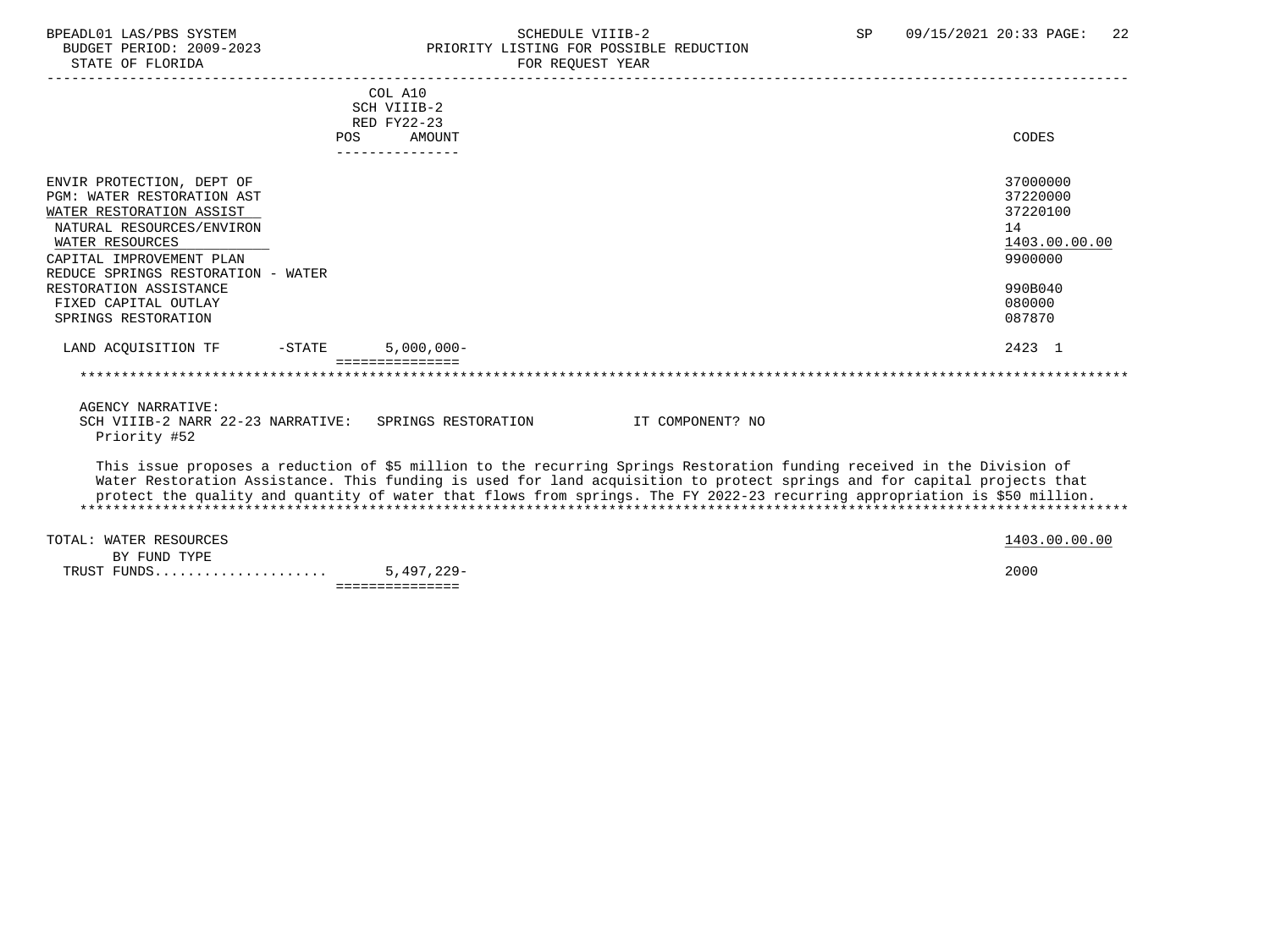### BPEADL01 LAS/PBS SYSTEM SOHEDULE VIIIB-2 SCHEDULE VIIIB-2 SP 09/15/2021 20:33 PAGE: 23<br>BUDGET PERIOD: 2009-2023 PRIORITY LISTING FOR POSSIBLE REDUCTION BUDGET PERIOD: 2009-2023<br>CTATE OF FLORIDA

| STATE OF FLORIDA                                                    |                            | FOR REQUEST YEAR                                                                                                                                                                                                                                                                                                                                                                                                                                                                                                                                                                                                       |               |
|---------------------------------------------------------------------|----------------------------|------------------------------------------------------------------------------------------------------------------------------------------------------------------------------------------------------------------------------------------------------------------------------------------------------------------------------------------------------------------------------------------------------------------------------------------------------------------------------------------------------------------------------------------------------------------------------------------------------------------------|---------------|
|                                                                     | COL A10                    |                                                                                                                                                                                                                                                                                                                                                                                                                                                                                                                                                                                                                        |               |
|                                                                     | SCH VIIIB-2<br>RED FY22-23 |                                                                                                                                                                                                                                                                                                                                                                                                                                                                                                                                                                                                                        |               |
|                                                                     | <b>POS</b><br>AMOUNT       |                                                                                                                                                                                                                                                                                                                                                                                                                                                                                                                                                                                                                        | CODES         |
|                                                                     | ---------------            |                                                                                                                                                                                                                                                                                                                                                                                                                                                                                                                                                                                                                        |               |
| ENVIR PROTECTION, DEPT OF                                           |                            |                                                                                                                                                                                                                                                                                                                                                                                                                                                                                                                                                                                                                        | 37000000      |
| PGM: ENVIRON ASSESS/RESTOR                                          |                            |                                                                                                                                                                                                                                                                                                                                                                                                                                                                                                                                                                                                                        | 37300000      |
| WATER SCIENCE/LAB SERVICES                                          |                            |                                                                                                                                                                                                                                                                                                                                                                                                                                                                                                                                                                                                                        | 37300100      |
| NATURAL RESOURCES/ENVIRON                                           |                            |                                                                                                                                                                                                                                                                                                                                                                                                                                                                                                                                                                                                                        | 14            |
| WATER RESOURCES                                                     |                            |                                                                                                                                                                                                                                                                                                                                                                                                                                                                                                                                                                                                                        | 1403.00.00.00 |
| STATE FUNDING REDUCTIONS                                            |                            |                                                                                                                                                                                                                                                                                                                                                                                                                                                                                                                                                                                                                        | 3300000       |
| ELIMINATE FUNDING FOR LAKEWATCH                                     |                            |                                                                                                                                                                                                                                                                                                                                                                                                                                                                                                                                                                                                                        | 3302830       |
| SPECIAL CATEGORIES                                                  |                            |                                                                                                                                                                                                                                                                                                                                                                                                                                                                                                                                                                                                                        | 100000        |
| TR/IFAS-LAKEWATCH                                                   |                            |                                                                                                                                                                                                                                                                                                                                                                                                                                                                                                                                                                                                                        | 105015        |
| INTERNAL IMPROVEMENT TF<br>$-$ STATE                                | $500,000 -$                |                                                                                                                                                                                                                                                                                                                                                                                                                                                                                                                                                                                                                        | 2408 1        |
|                                                                     | ===============            |                                                                                                                                                                                                                                                                                                                                                                                                                                                                                                                                                                                                                        |               |
| AGENCY ISSUE NARRATIVE:                                             |                            |                                                                                                                                                                                                                                                                                                                                                                                                                                                                                                                                                                                                                        |               |
| SCH VIIIB-2 NARR 22-23 NARRATIVE:                                   |                            | IT COMPONENT? NO                                                                                                                                                                                                                                                                                                                                                                                                                                                                                                                                                                                                       |               |
| Priority #1                                                         |                            |                                                                                                                                                                                                                                                                                                                                                                                                                                                                                                                                                                                                                        |               |
|                                                                     |                            | This issue proposes a reduction of \$500,000 to the Lakewatch program from the Division of Environmental Assessment and<br>Restoration. Lakewatch provides research and educational programs in the area of aquatic resource management and,<br>specific to this appropriation, provides volunteers for conducting lake water quality sampling, which was created by<br>1004.49 F.S. Lakewatch provides a significant amount of the nutrient data for Florida lakes, allowing the Department to<br>evaluate water quality trends. This issue will have a minimal impact to the Department of Environmental Protection. |               |
| REDUCE GROUNDWATER MONITORING<br>NETWORK - ENVIRONMENTAL ASSESSMENT |                            |                                                                                                                                                                                                                                                                                                                                                                                                                                                                                                                                                                                                                        |               |
| AND RESTORATION                                                     |                            |                                                                                                                                                                                                                                                                                                                                                                                                                                                                                                                                                                                                                        | 3302840       |
| SPECIAL CATEGORIES                                                  |                            |                                                                                                                                                                                                                                                                                                                                                                                                                                                                                                                                                                                                                        | 100000        |
| GROUND WTR/MONITOR NETWRK                                           |                            |                                                                                                                                                                                                                                                                                                                                                                                                                                                                                                                                                                                                                        | 100027        |
| WATER QUALITY ASSURANCE TF-MATCH 1,404,976-                         |                            |                                                                                                                                                                                                                                                                                                                                                                                                                                                                                                                                                                                                                        | 2780 2        |
|                                                                     | ===============            |                                                                                                                                                                                                                                                                                                                                                                                                                                                                                                                                                                                                                        |               |
| AGENCY ISSUE NARRATIVE:                                             |                            |                                                                                                                                                                                                                                                                                                                                                                                                                                                                                                                                                                                                                        |               |
| SCH VIIIB-2 NARR 22-23 NARRATIVE:                                   |                            | IT COMPONENT? NO                                                                                                                                                                                                                                                                                                                                                                                                                                                                                                                                                                                                       |               |
| Priority #47                                                        |                            |                                                                                                                                                                                                                                                                                                                                                                                                                                                                                                                                                                                                                        |               |

 This issue proposes a reduction of \$1,404,976 to Groundwater Monitoring Network in the Division of Environmental Assessment and Restoration (Division). These funds are used to pay for activities related to water quality sampling, including contracts with Florida's water management districts, support for Other Personal Services field samplers, field staff travel, critical sampling equipment, etc. Sampling data collected by qualified staff is essential to the Department's water quality assessment and restoration programs, collection of nutrient data, tracking of other source indicators and other water quality demands including algal bloom response. \*\*\*\*\*\*\*\*\*\*\*\*\*\*\*\*\*\*\*\*\*\*\*\*\*\*\*\*\*\*\*\*\*\*\*\*\*\*\*\*\*\*\*\*\*\*\*\*\*\*\*\*\*\*\*\*\*\*\*\*\*\*\*\*\*\*\*\*\*\*\*\*\*\*\*\*\*\*\*\*\*\*\*\*\*\*\*\*\*\*\*\*\*\*\*\*\*\*\*\*\*\*\*\*\*\*\*\*\*\*\*\*\*\*\*\*\*\*\*\*\*\*\*\*\*\*\*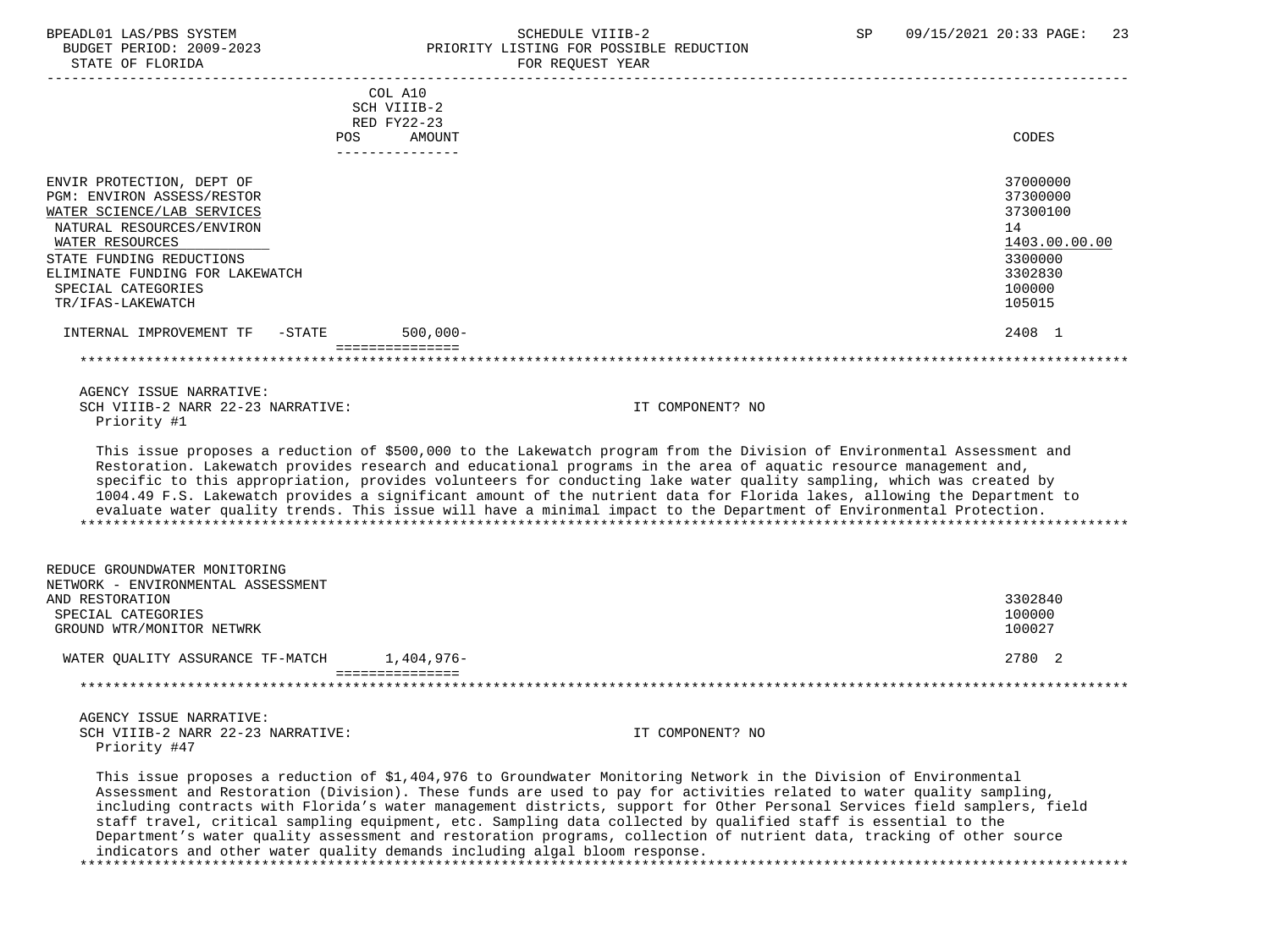### BPEADL01 LAS/PBS SYSTEM SALL SOME SCHEDULE VIIIB-2 SCHEDULE SUNTA SP 09/15/2021 20:33 PAGE: 24 BUDGET PERIOD: 2009-2023 PRIORITY LISTING FOR POSSIBLE REDUCTION

|                                   | COL A10                                |                                                                                                                                                                                                                                                 |               |
|-----------------------------------|----------------------------------------|-------------------------------------------------------------------------------------------------------------------------------------------------------------------------------------------------------------------------------------------------|---------------|
|                                   | SCH VIIIB-2                            |                                                                                                                                                                                                                                                 |               |
|                                   | RED FY22-23                            |                                                                                                                                                                                                                                                 |               |
|                                   | POS<br><b>AMOUNT</b><br>-------------- |                                                                                                                                                                                                                                                 | CODES         |
|                                   |                                        |                                                                                                                                                                                                                                                 |               |
| ENVIR PROTECTION, DEPT OF         |                                        |                                                                                                                                                                                                                                                 | 37000000      |
| PGM: ENVIRON ASSESS/RESTOR        |                                        |                                                                                                                                                                                                                                                 | 37300000      |
| WATER SCIENCE/LAB SERVICES        |                                        |                                                                                                                                                                                                                                                 | 37300100      |
| NATURAL RESOURCES/ENVIRON         |                                        |                                                                                                                                                                                                                                                 | 14            |
| WATER RESOURCES                   |                                        |                                                                                                                                                                                                                                                 | 1403.00.00.00 |
| STATE FUNDING REDUCTIONS          |                                        |                                                                                                                                                                                                                                                 | 3300000       |
| REDUCE TRANSFER TO INDIAN RIVER   |                                        |                                                                                                                                                                                                                                                 |               |
| LAGOON NATIONAL ESTUARY PROGRAM   |                                        |                                                                                                                                                                                                                                                 | 3302850       |
| SPECIAL CATEGORIES                |                                        |                                                                                                                                                                                                                                                 | 100000        |
| TR TO IRL NEP                     |                                        |                                                                                                                                                                                                                                                 | 105022        |
|                                   |                                        |                                                                                                                                                                                                                                                 |               |
| GENERAL REVENUE FUND<br>$-STATE$  | $25.000 -$                             |                                                                                                                                                                                                                                                 | 1000 1        |
|                                   | ===============                        |                                                                                                                                                                                                                                                 |               |
|                                   |                                        |                                                                                                                                                                                                                                                 |               |
|                                   |                                        |                                                                                                                                                                                                                                                 |               |
| AGENCY ISSUE NARRATIVE:           |                                        |                                                                                                                                                                                                                                                 |               |
| SCH VIIIB-2 NARR 22-23 NARRATIVE: |                                        | IT COMPONENT? NO                                                                                                                                                                                                                                |               |
| Priority #6                       |                                        |                                                                                                                                                                                                                                                 |               |
|                                   |                                        |                                                                                                                                                                                                                                                 |               |
|                                   |                                        | This issue proposes a reduction of \$25,000 to the Indian River Lagoon National Estuary Program (NEP) transfer category.<br>This category is used to support the Indian River Lagoon NEP, one of the 28 NEPs in the United States. The NEP is a |               |
|                                   |                                        | critical ally in lagoon restoration and funding is necessary to support the NEP Council in administering the program to                                                                                                                         |               |
|                                   |                                        | promote a healthy lagoon ecosystem that supports endangered and threatened species, fisheries, commerce, and recreation.                                                                                                                        |               |
|                                   |                                        |                                                                                                                                                                                                                                                 |               |
|                                   |                                        |                                                                                                                                                                                                                                                 |               |
| TOTAL: WATER RESOURCES            |                                        |                                                                                                                                                                                                                                                 | 1403.00.00.00 |
| BY FUND TYPE                      |                                        |                                                                                                                                                                                                                                                 |               |
| GENERAL REVENUE FUND              | $25,000-$                              |                                                                                                                                                                                                                                                 | 1000          |
| TRUST FUNDS                       | 1,904,976-                             |                                                                                                                                                                                                                                                 | 2000          |
|                                   |                                        |                                                                                                                                                                                                                                                 |               |
| TOTAL PROG COMP                   | $1,929,976-$                           |                                                                                                                                                                                                                                                 |               |

===============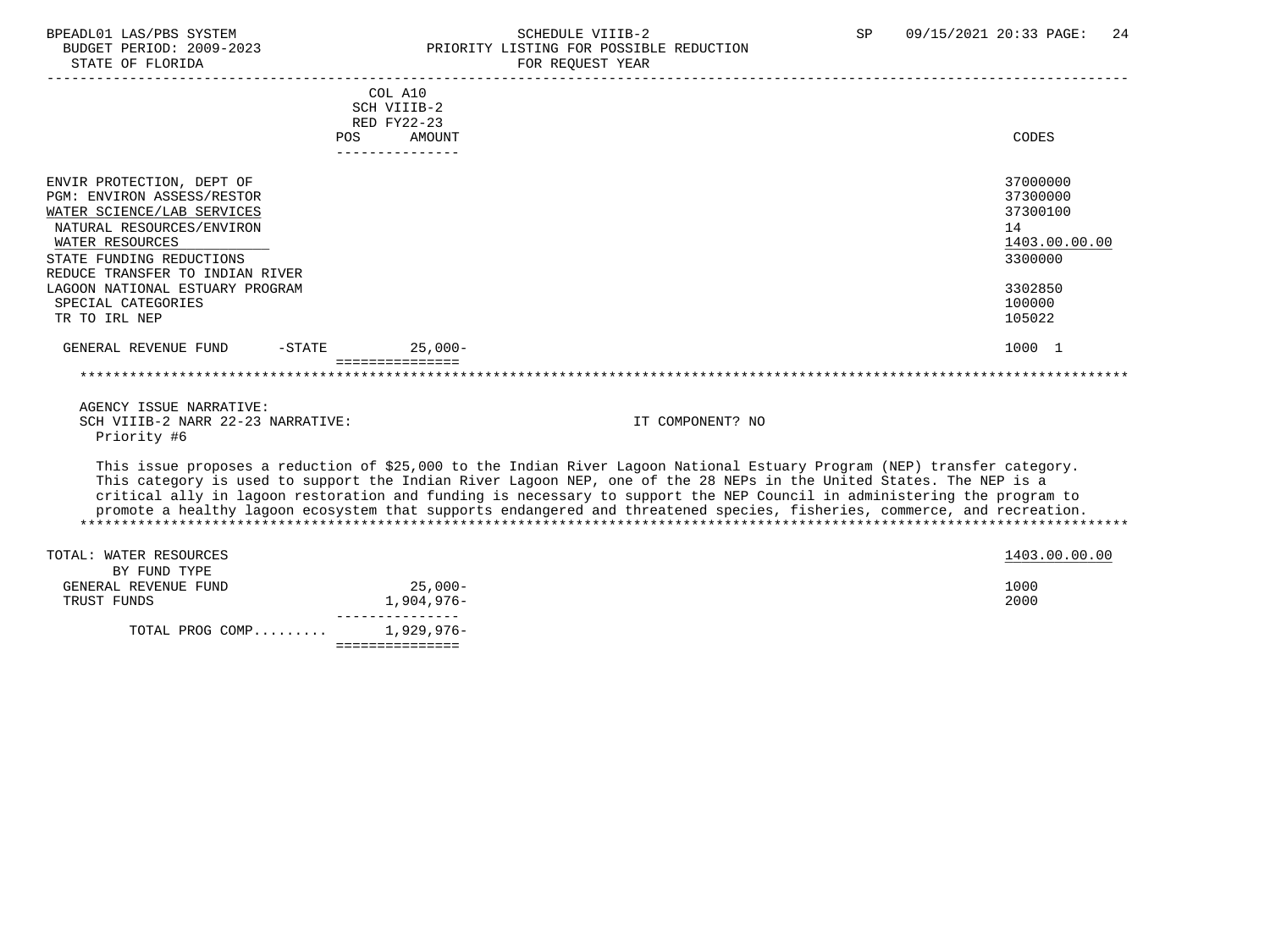### BPEADL01 LAS/PBS SYSTEM SALL SALL SOMEDULE VIIIB-2 SP 09/15/2021 20:33 PAGE: 25 BUDGET PERIOD: 2009-2023 PRIORITY LISTING FOR POSSIBLE REDUCTION

STATE OF FLORIDA **FOR REQUEST YEAR**  ----------------------------------------------------------------------------------------------------------------------------------- COL A10 SCH VIIIB-2 RED FY22-23 POS AMOUNT CODES --------------- ENVIR PROTECTION, DEPT OF SAN SERVICE SUBSEXUATION OF SERVICE SERVICE SERVICE SUBSEXUATION OF STRESS OF STRESS OF STRESS OF STRESS OF STRESS OF STRESS OF STRESS OF STRESS OF STRESS OF STRESS OF STRESS OF STRESS OF STRESS O PGM: WATER RESOURCE MGT<br>WATER RESOURCE MANAGEMENT 37350000<br>WATER RESOURCE MANAGEMENT WATER RESOURCE MANAGEMENT NATURAL RESOURCES/ENVIRON 14 WATER RESOURCES 1403.00.00.00 \_\_\_\_\_\_\_\_\_\_\_\_\_\_\_\_\_\_\_\_\_\_\_\_\_\_ \_\_\_\_\_\_\_\_\_\_\_\_\_ STATE FUNDING REDUCTIONS 3300000 REDUCE OTHER PERSONAL SERVICES - WATER RESOURCE MANAGEMENT 3303110 OTHER PERSONAL SERVICES WATER QUALITY ASSURANCE TF-STATE 524,028- 2780 1 =============== \*\*\*\*\*\*\*\*\*\*\*\*\*\*\*\*\*\*\*\*\*\*\*\*\*\*\*\*\*\*\*\*\*\*\*\*\*\*\*\*\*\*\*\*\*\*\*\*\*\*\*\*\*\*\*\*\*\*\*\*\*\*\*\*\*\*\*\*\*\*\*\*\*\*\*\*\*\*\*\*\*\*\*\*\*\*\*\*\*\*\*\*\*\*\*\*\*\*\*\*\*\*\*\*\*\*\*\*\*\*\*\*\*\*\*\*\*\*\*\*\*\*\*\*\*\*\* AGENCY ISSUE NARRATIVE: SCH VIIIB-2 NARR 22-23 NARRATIVE: IT COMPONENT? NO Priority #38 This issue proposes a reduction of \$524,028 to Other Personal Services in the Division of Water Resource Management (Division). These funds are used for temporary staffing and contractual services, such as, the Division's information technology projects, software licenses and maintenance, public noticing and courier services. This proposed reduction would have a negative impact on the day to day operations of the programs that reside in the Division. \*\*\*\*\*\*\*\*\*\*\*\*\*\*\*\*\*\*\*\*\*\*\*\*\*\*\*\*\*\*\*\*\*\*\*\*\*\*\*\*\*\*\*\*\*\*\*\*\*\*\*\*\*\*\*\*\*\*\*\*\*\*\*\*\*\*\*\*\*\*\*\*\*\*\*\*\*\*\*\*\*\*\*\*\*\*\*\*\*\*\*\*\*\*\*\*\*\*\*\*\*\*\*\*\*\*\*\*\*\*\*\*\*\*\*\*\*\*\*\*\*\*\*\*\*\*\* REDUCE EXPENSES - WATER RESOURCE MANAGEMENT 3303150 EXPENSES 040000 GENERAL REVENUE FUND -STATE 200,000-<br>NON-MANDATORY LAND RECL TE-STATE 225 000-NON-MANDATORY LAND RECL TF-STATE 225,000-<br>
2506 1 PERMIT FEE TRUST FUND -STATE 300.000- 2506 1 PERMIT FEE TRUST FUND -STATE --------------- TOTAL APPRO............. 725,000- =============== \*\*\*\*\*\*\*\*\*\*\*\*\*\*\*\*\*\*\*\*\*\*\*\*\*\*\*\*\*\*\*\*\*\*\*\*\*\*\*\*\*\*\*\*\*\*\*\*\*\*\*\*\*\*\*\*\*\*\*\*\*\*\*\*\*\*\*\*\*\*\*\*\*\*\*\*\*\*\*\*\*\*\*\*\*\*\*\*\*\*\*\*\*\*\*\*\*\*\*\*\*\*\*\*\*\*\*\*\*\*\*\*\*\*\*\*\*\*\*\*\*\*\*\*\*\*\* AGENCY ISSUE NARRATIVE: SCH VIIIB-2 NARR 22-23 NARRATIVE: IT COMPONENT? NO Priority #39 This issue proposes a reduction of \$725,000 to Expenses in the Division of Water Resource Management (Division). These

 funds are used for travel (inspections and training), purchasing supplies, vehicle maintenance, activities related to mine reclamation and other miscellaneous expenses in the Division. This proposed reduction would have a negative impact on the day to day operations of the programs that reside in this Division. \*\*\*\*\*\*\*\*\*\*\*\*\*\*\*\*\*\*\*\*\*\*\*\*\*\*\*\*\*\*\*\*\*\*\*\*\*\*\*\*\*\*\*\*\*\*\*\*\*\*\*\*\*\*\*\*\*\*\*\*\*\*\*\*\*\*\*\*\*\*\*\*\*\*\*\*\*\*\*\*\*\*\*\*\*\*\*\*\*\*\*\*\*\*\*\*\*\*\*\*\*\*\*\*\*\*\*\*\*\*\*\*\*\*\*\*\*\*\*\*\*\*\*\*\*\*\*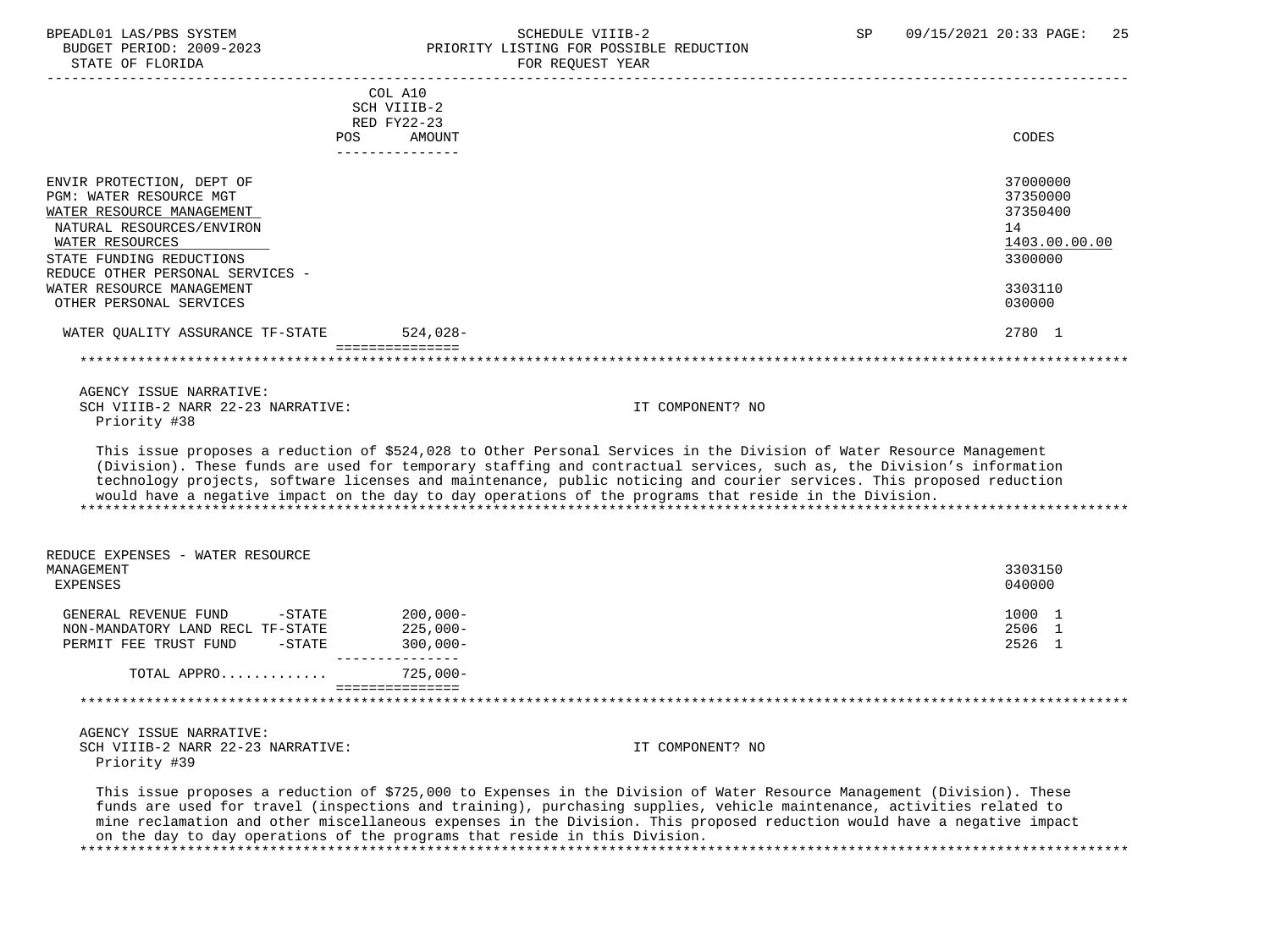#### BPEADL01 LAS/PBS SYSTEM SALLE STRID SCHEDULE VIIIB-2 SP 09/15/2021 20:33 PAGE: 26<br>BUDGET PERIOD: 2009-2023 PRIORITY LISTING FOR POSSIBLE REDUCTION BUDGET PERIOD: 2009-2023 PRIORITY LISTING FOR POSSIBLE REDUCTION FOR REQUEST YEAR

|                                                        | COL A10                                                                                                                |               |
|--------------------------------------------------------|------------------------------------------------------------------------------------------------------------------------|---------------|
|                                                        | SCH VIIIB-2                                                                                                            |               |
|                                                        | RED FY22-23                                                                                                            |               |
| <b>POS</b>                                             | <b>AMOUNT</b>                                                                                                          | CODES         |
|                                                        | ---------------                                                                                                        |               |
| ENVIR PROTECTION, DEPT OF                              |                                                                                                                        | 37000000      |
| PGM: WATER RESOURCE MGT                                |                                                                                                                        | 37350000      |
| WATER RESOURCE MANAGEMENT                              |                                                                                                                        | 37350400      |
| NATURAL RESOURCES/ENVIRON                              |                                                                                                                        | 14            |
| WATER RESOURCES                                        |                                                                                                                        | 1403.00.00.00 |
| CAPITAL IMPROVEMENT PLAN                               |                                                                                                                        | 9900000       |
| REDUCE BEACH PROJECTS STATEWIDE -                      |                                                                                                                        |               |
| WATER RESOURCE MANAGEMENT                              |                                                                                                                        | 990B100       |
| G/A-LOC GOV/NONST ENT-FCO                              |                                                                                                                        | 140000        |
| BEACH PROJECTS - STW                                   |                                                                                                                        | 140126        |
|                                                        |                                                                                                                        |               |
| LAND ACQUISITION TF -STATE 5,491,209-                  |                                                                                                                        | 2423 1        |
|                                                        | <b>BEBBBBBBBBBBBBB</b>                                                                                                 |               |
|                                                        |                                                                                                                        |               |
| <b>AGENCY NARRATIVE:</b>                               |                                                                                                                        |               |
| SCH VIIIB-2 NARR 22-23 NARRATIVE: BEACH PROJECTS - STW | IT COMPONENT? NO                                                                                                       |               |
| Priority #45                                           |                                                                                                                        |               |
|                                                        |                                                                                                                        |               |
|                                                        | This issue proposes a reduction of \$5,491,209 to the recurring Beach Management Funding Assistance Program in the     |               |
|                                                        | Division of Water Resource Management. This program provides financial assistance to local and state governments and   |               |
|                                                        | special taxing authorities for beach and dune restoration, beach nourishment, inlet sand bypassing, regional sediment  |               |
|                                                        | management and innovative projects from the feasibility stage through post-construction monitoring. The FY 2022-23     |               |
| recurring appropriation is \$50 million.               |                                                                                                                        |               |
|                                                        |                                                                                                                        |               |
|                                                        | This reduction will need to be taken from Coastal and Aquatic Managed Areas budget entity if the transfer of the Beach |               |
| program gets approved in the LBR.                      |                                                                                                                        |               |
|                                                        |                                                                                                                        |               |
| TOTAL: WATER RESOURCES                                 |                                                                                                                        | 1403.00.00.00 |
| BY FUND TYPE                                           |                                                                                                                        |               |
| GENERAL REVENUE FUND                                   | $200,000-$                                                                                                             | 1000          |
| TRUST FUNDS                                            | $6,540,237-$                                                                                                           | 2000          |
|                                                        |                                                                                                                        |               |
| TOTAL PROG COMP                                        | $6.740.237 -$                                                                                                          |               |
|                                                        | ===============                                                                                                        |               |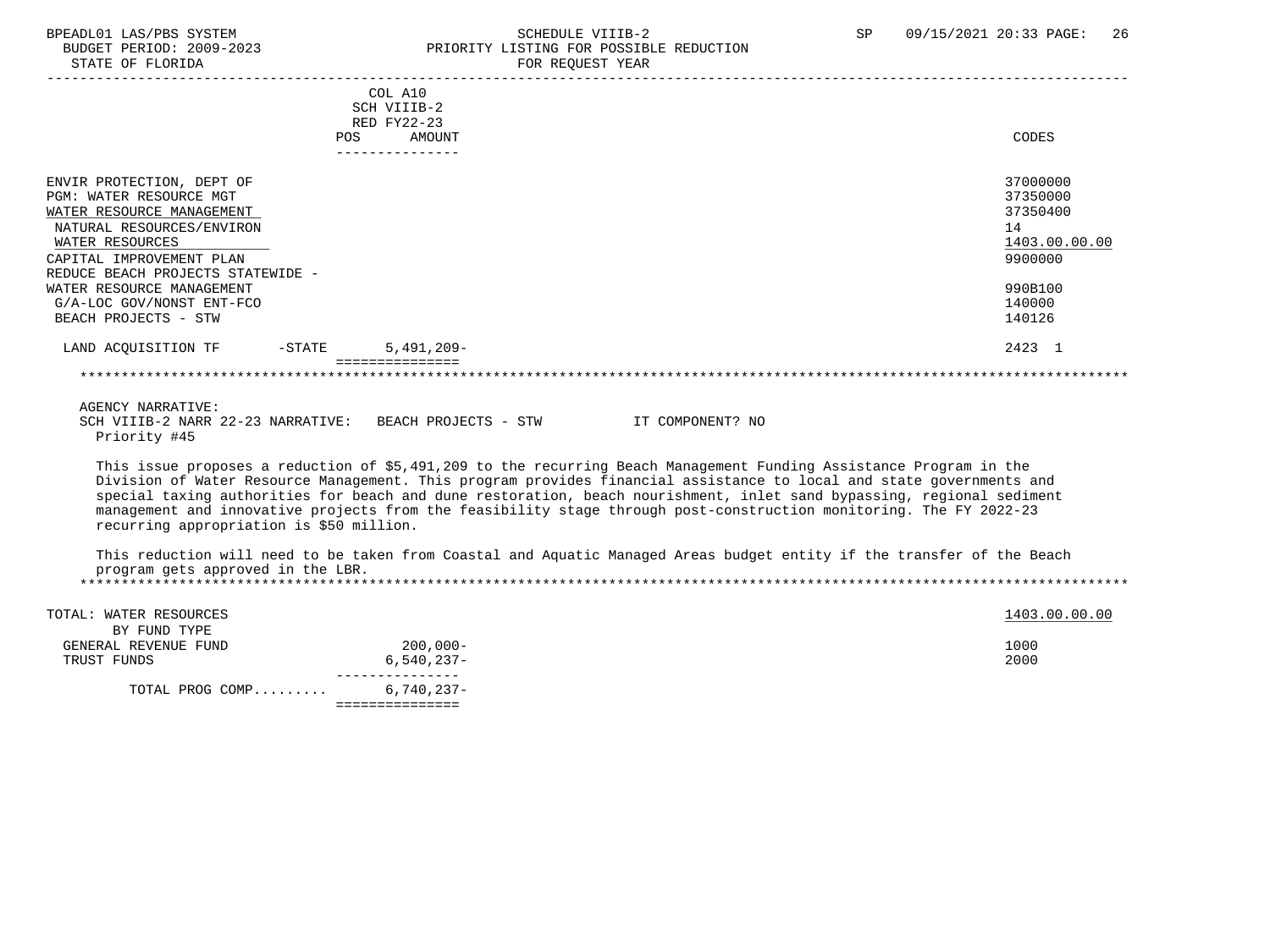STATE OF FLORIDA FOR REQUEST YEAR

### BPEADL01 LAS/PBS SYSTEM STRING THE SCHEDULE VIIIB-2 SP 09/15/2021 20:33 PAGE: 27<br>BUDGET PERIOD: 2009-2023 PRIORITY LISTING FOR POSSIBLE REDUCTION PRIORITY LISTING FOR POSSIBLE REDUCTION

| SIAIL UP PLUKIDA                                  |                        | PUR REQUESI IEAR                                                                                                        |                  |
|---------------------------------------------------|------------------------|-------------------------------------------------------------------------------------------------------------------------|------------------|
|                                                   | COL A10                |                                                                                                                         |                  |
|                                                   | SCH VIIIB-2            |                                                                                                                         |                  |
|                                                   | RED FY22-23            |                                                                                                                         |                  |
|                                                   | POS<br><b>AMOUNT</b>   |                                                                                                                         | CODES            |
|                                                   | ----------------       |                                                                                                                         |                  |
| ENVIR PROTECTION, DEPT OF                         |                        |                                                                                                                         | 37000000         |
| <b>PGM: WASTE MANAGEMENT</b>                      |                        |                                                                                                                         | 37450000         |
| WASTE MANAGEMENT                                  |                        |                                                                                                                         | 37450300         |
| NATURAL RESOURCES/ENVIRON                         |                        |                                                                                                                         | 14               |
| WASTE MANAGEMENT                                  |                        |                                                                                                                         | 1405.00.00.00    |
| STATE FUNDING REDUCTIONS                          |                        |                                                                                                                         | 3300000          |
| REDUCE TRANSFER TO DEPARTMENT OF                  |                        |                                                                                                                         |                  |
| AGRICULTURE AND CONSUMER SERVICES                 |                        |                                                                                                                         |                  |
| (DACS) - OPERATION CLEAN SWEEP -                  |                        |                                                                                                                         |                  |
| WASTE MANAGEMENT                                  |                        |                                                                                                                         | 3304060          |
| SPECIAL CATEGORIES                                |                        |                                                                                                                         | 100000           |
| TR/DACS - CLEAN SWEEP                             |                        |                                                                                                                         | 109088           |
| SOLID WASTE MGMT TF                               | $10,000-$<br>$-$ STATE |                                                                                                                         | 2644 1           |
|                                                   | ===============        |                                                                                                                         |                  |
|                                                   |                        |                                                                                                                         |                  |
|                                                   |                        |                                                                                                                         |                  |
| AGENCY ISSUE NARRATIVE:                           |                        |                                                                                                                         |                  |
| SCH VIIIB-2 NARR 22-23 NARRATIVE:                 |                        | IT COMPONENT? NO                                                                                                        |                  |
| Priority #4                                       |                        |                                                                                                                         |                  |
|                                                   |                        |                                                                                                                         |                  |
|                                                   |                        | This issue proposes a reduction of \$10,000 to the Operation Clean Sweep special category in the Division of Waste      |                  |
|                                                   |                        | Management. This appropriation transfers funding to the Department of Agriculture and Consumer Services for the         |                  |
|                                                   |                        | implementation of the Operation Clean Sweep Program which assists agricultural interests in the disposal of their       |                  |
|                                                   |                        | hazardous products. Decisions regarding the allocation or use of these funds are outside the purview of the Department. |                  |
|                                                   |                        | This issue will have a minimal impact to the Department of Environmental Protection.                                    |                  |
|                                                   |                        |                                                                                                                         |                  |
|                                                   |                        |                                                                                                                         |                  |
|                                                   |                        |                                                                                                                         |                  |
| REDUCE TRANSFER TO DEPARTMENT OF                  |                        |                                                                                                                         |                  |
| REVENUE (DOR) - BATTERY FEE - WASTE<br>MANAGEMENT |                        |                                                                                                                         | 3304540          |
|                                                   |                        |                                                                                                                         |                  |
| SPECIAL CATEGORIES                                |                        |                                                                                                                         | 100000<br>103945 |
| TR/DOR-ADMN OF BATTERY FEE                        |                        |                                                                                                                         |                  |
| WATER OUALITY ASSURANCE TF-STATE                  | $23,109-$              |                                                                                                                         | 2780 1           |
|                                                   | ===============        |                                                                                                                         |                  |
|                                                   |                        |                                                                                                                         |                  |
| AGENCY ISSUE NARRATIVE:                           |                        |                                                                                                                         |                  |
| SCH VIIIB-2 NARR 22-23 NARRATIVE:                 |                        | IT COMPONENT? NO                                                                                                        |                  |
| Priority #5                                       |                        |                                                                                                                         |                  |
|                                                   |                        |                                                                                                                         |                  |

 This issue proposes a reduction of \$23,109 to the Transfer to Department of Revenue (DOR)- Administration of Lead Acid Battery Fee category in the Division of Waste Management. This funding is transferred to the DOR for the administration of the tax collection of the battery fee assessed per Section 403.718, F.S. Since 1988, this appropriation has been transferred from the Water Quality Assurance Trust Fund to the DOR to fund nine positions for the collection of these taxes.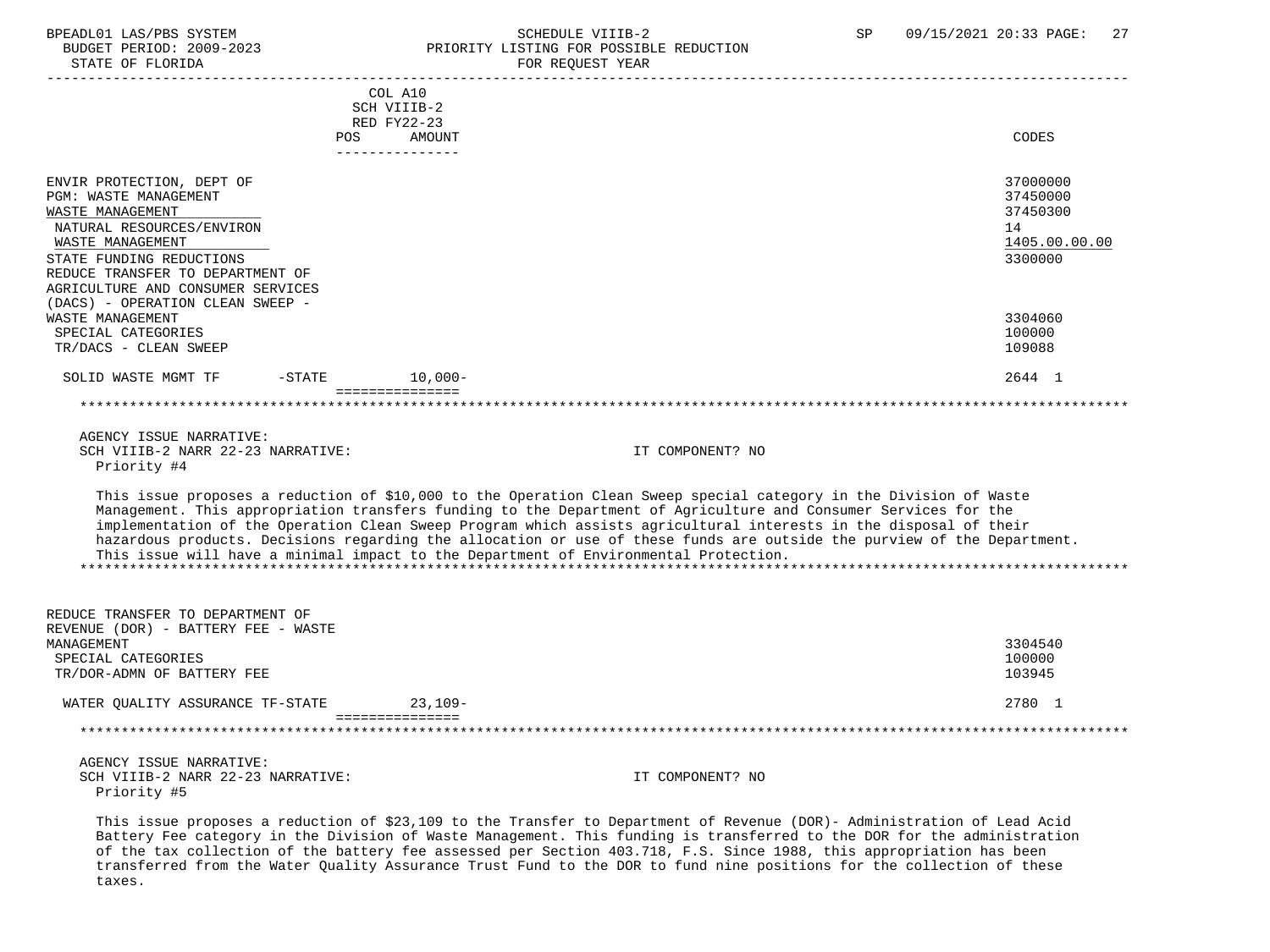# BPEADL01 LAS/PBS SYSTEM SOHEDULE VIIIB-2 SCHEDULE VIIIB-2 SP 09/15/2021 20:33 PAGE: 28 UDGET PERIOD: 2009-2023 PRIORITY LISTING FOR POSSIBLE REDUCTION

|                                     |           |                           | _________________________________ |
|-------------------------------------|-----------|---------------------------|-----------------------------------|
|                                     |           | COL A10                   |                                   |
|                                     |           | SCH VIIIB-2               |                                   |
|                                     |           | RED FY22-23               |                                   |
|                                     | POS       | AMOUNT<br>--------------- | CODES                             |
|                                     |           |                           |                                   |
| ENVIR PROTECTION, DEPT OF           |           |                           | 37000000                          |
| <b>PGM: WASTE MANAGEMENT</b>        |           |                           | 37450000                          |
| WASTE MANAGEMENT                    |           |                           | 37450300                          |
| NATURAL RESOURCES/ENVIRON           |           |                           | 14                                |
| WASTE MANAGEMENT                    |           |                           | 1405.00.00.00                     |
| STATE FUNDING REDUCTIONS            |           |                           | 3300000                           |
| REDUCE TRANSFER TO DEPARTMENT OF    |           |                           |                                   |
| REVENUE (DOR) - BATTERY FEE - WASTE |           |                           |                                   |
| MANAGEMENT                          |           |                           | 3304540                           |
|                                     |           |                           |                                   |
| Protection.                         |           |                           |                                   |
| REDUCE UNDERGROUND STORAGE TANK     |           |                           |                                   |
| CLEANUP - WASTE MANAGEMENT          |           |                           | 3304550                           |
| SPECIAL CATEGORIES                  |           |                           | 100000                            |
| UNDERGROUND TANK CLEANUP            |           |                           | 104132                            |
| INLAND PROTECTION TF                | $-$ STATE | 4,230,180-                | 2212 1                            |
|                                     |           | ===============           |                                   |
|                                     |           |                           |                                   |
| AGENCY ISSUE NARRATIVE:             |           |                           |                                   |

gement. This category supports services for the Petroleum Restoration Program (PRP) such as Underground Tank Cleanup projects, staff augmentation and operational support for the cleanup projects. It is also used for cleanup of other identified contaminated sites that meet the scope and purpose of the Inland Protection Trust Fund. This reduction would hinder the Department's ability to effectively manage the PRP and respond to newly identified contaminated sites. This issue will have a minimal impact to the Department of Environmental Protection. \*\*\*\*\*\*\*\*\*\*\*\*\*\*\*\*\*\*\*\*\*\*\*\*\*\*\*\*\*\*\*\*\*\*\*\*\*\*\*\*\*\*\*\*\*\*\*\*\*\*\*\*\*\*\*\*\*\*\*\*\*\*\*\*\*\*\*\*\*\*\*\*\*\*\*\*\*\*\*\*\*\*\*\*\*\*\*\*\*\*\*\*\*\*\*\*\*\*\*\*\*\*\*\*\*\*\*\*\*\*\*\*\*\*\*\*\*\*\*\*\*\*\*\*\*\*\*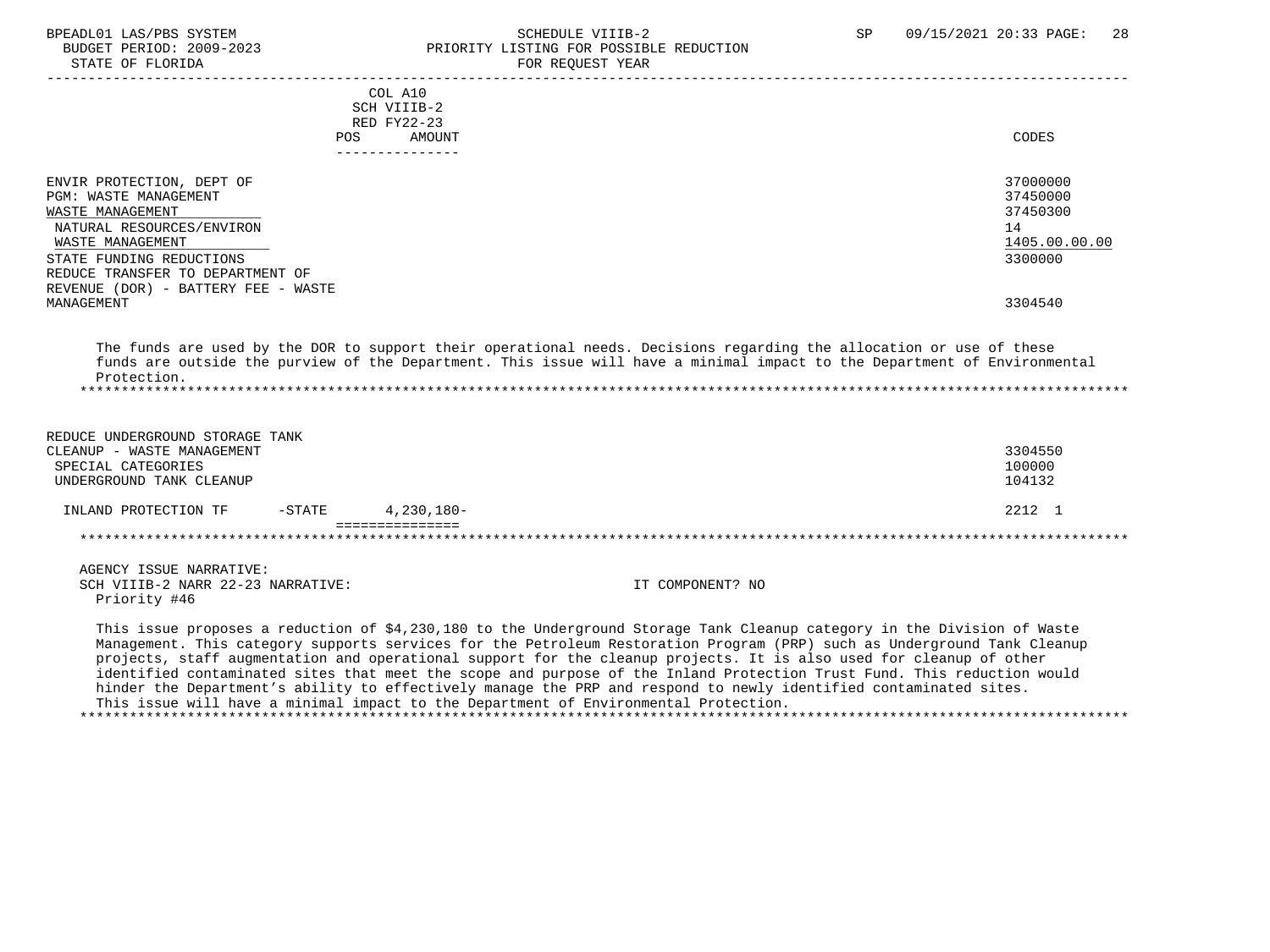Priority #3

# BPEADL01 LAS/PBS SYSTEM STREER STREER: 29<br>BUDGET PERIOD: 2009-2023 SPERORITY LISTING FOR POSSIBLE REDUCTION PRIORITY LISTING FOR POSSIBLE REDUCTION<br>FOR REQUEST YEAR

|                                                                                                                                                                                          |           | COL A10<br>SCH VIIIB-2                   |                                                                                                                                                                                                                                                                                                                                                                                                                                                                                            |                                                                    |
|------------------------------------------------------------------------------------------------------------------------------------------------------------------------------------------|-----------|------------------------------------------|--------------------------------------------------------------------------------------------------------------------------------------------------------------------------------------------------------------------------------------------------------------------------------------------------------------------------------------------------------------------------------------------------------------------------------------------------------------------------------------------|--------------------------------------------------------------------|
|                                                                                                                                                                                          | POS.      | RED FY22-23<br>AMOUNT<br>--------------- |                                                                                                                                                                                                                                                                                                                                                                                                                                                                                            | CODES                                                              |
| ENVIR PROTECTION, DEPT OF<br>PGM: WASTE MANAGEMENT<br>WASTE MANAGEMENT<br>NATURAL RESOURCES/ENVIRON<br>WASTE MANAGEMENT<br>STATE FUNDING REDUCTIONS<br>REDUCE GRANTS AND AIDS - SOUTHERN |           |                                          |                                                                                                                                                                                                                                                                                                                                                                                                                                                                                            | 37000000<br>37450000<br>37450300<br>14<br>1405.00.00.00<br>3300000 |
| WASTE INFORMATION EXCHANGE CLEARING<br>HOUSE - WASTE MANAGEMENT<br>AID TO LOCAL GOVERNMENTS<br>$G/A-SWIX$                                                                                |           |                                          |                                                                                                                                                                                                                                                                                                                                                                                                                                                                                            | 3304620<br>050000<br>050068                                        |
| SOLID WASTE MGMT TF                                                                                                                                                                      | $-$ STATE | $30,000-$                                |                                                                                                                                                                                                                                                                                                                                                                                                                                                                                            | 2644 1                                                             |
|                                                                                                                                                                                          |           | ===============                          |                                                                                                                                                                                                                                                                                                                                                                                                                                                                                            |                                                                    |
| AGENCY ISSUE NARRATIVE:<br>SCH VIIIB-2 NARR 22-23 NARRATIVE:<br>Priority #2                                                                                                              |           |                                          | IT COMPONENT? NO                                                                                                                                                                                                                                                                                                                                                                                                                                                                           |                                                                    |
|                                                                                                                                                                                          |           |                                          | This issue proposes a reduction of \$30,000 to the Southern Waste Information Exchange (SWIX) Clearing House category in<br>the Division of Waste Management. This funding supports the Department's efforts to divert waste from disposal by<br>supplying a mechanism for connecting entities having waste materials with those that can make use of them. The SWIX also<br>convenes waste collections throughout the state for specialty wastes such as pharmaceuticals and ammunitions. |                                                                    |
|                                                                                                                                                                                          |           |                                          | This proposed reduction may impact the ability of the SWIX to provide information to industrial, commercial, and small<br>businesses which is useful in obtaining materials others are seeking to dispose. This reduction will eliminate<br>pharmaceutical amnesty events where citizens can drop off their unused pharmaceuticals for free, safe disposal. This<br>issue will have a minimal impact to the Department of Environmental Protection.                                        |                                                                    |
| REDUCE TRANSFER TO UNIVERSITY OF<br>FLORIDA - RESEARCH AND TESTING -                                                                                                                     |           |                                          |                                                                                                                                                                                                                                                                                                                                                                                                                                                                                            |                                                                    |
| WASTE MANAGEMENT<br>SPECIAL CATEGORIES<br>TR/UF-RESEARCH & TESTING                                                                                                                       |           |                                          |                                                                                                                                                                                                                                                                                                                                                                                                                                                                                            | 3304630<br>100000<br>104014                                        |
| SOLID WASTE MGMT TF                                                                                                                                                                      | $-$ STATE | $70,000-$                                |                                                                                                                                                                                                                                                                                                                                                                                                                                                                                            | 2644 1                                                             |
|                                                                                                                                                                                          |           | ===============                          |                                                                                                                                                                                                                                                                                                                                                                                                                                                                                            |                                                                    |
| AGENCY ISSUE NARRATIVE:                                                                                                                                                                  |           |                                          |                                                                                                                                                                                                                                                                                                                                                                                                                                                                                            |                                                                    |
| SCH VIIIB-2 NARR 22-23 NARRATIVE:                                                                                                                                                        |           |                                          | IT COMPONENT? NO                                                                                                                                                                                                                                                                                                                                                                                                                                                                           |                                                                    |

 This issue proposes a reduction of \$70,000 to the University of Florida (UF) - Research and Testing category in the Division of Waste Management. This funding is annually transferred to the UF and goes to the William W. "Bill" Hinkley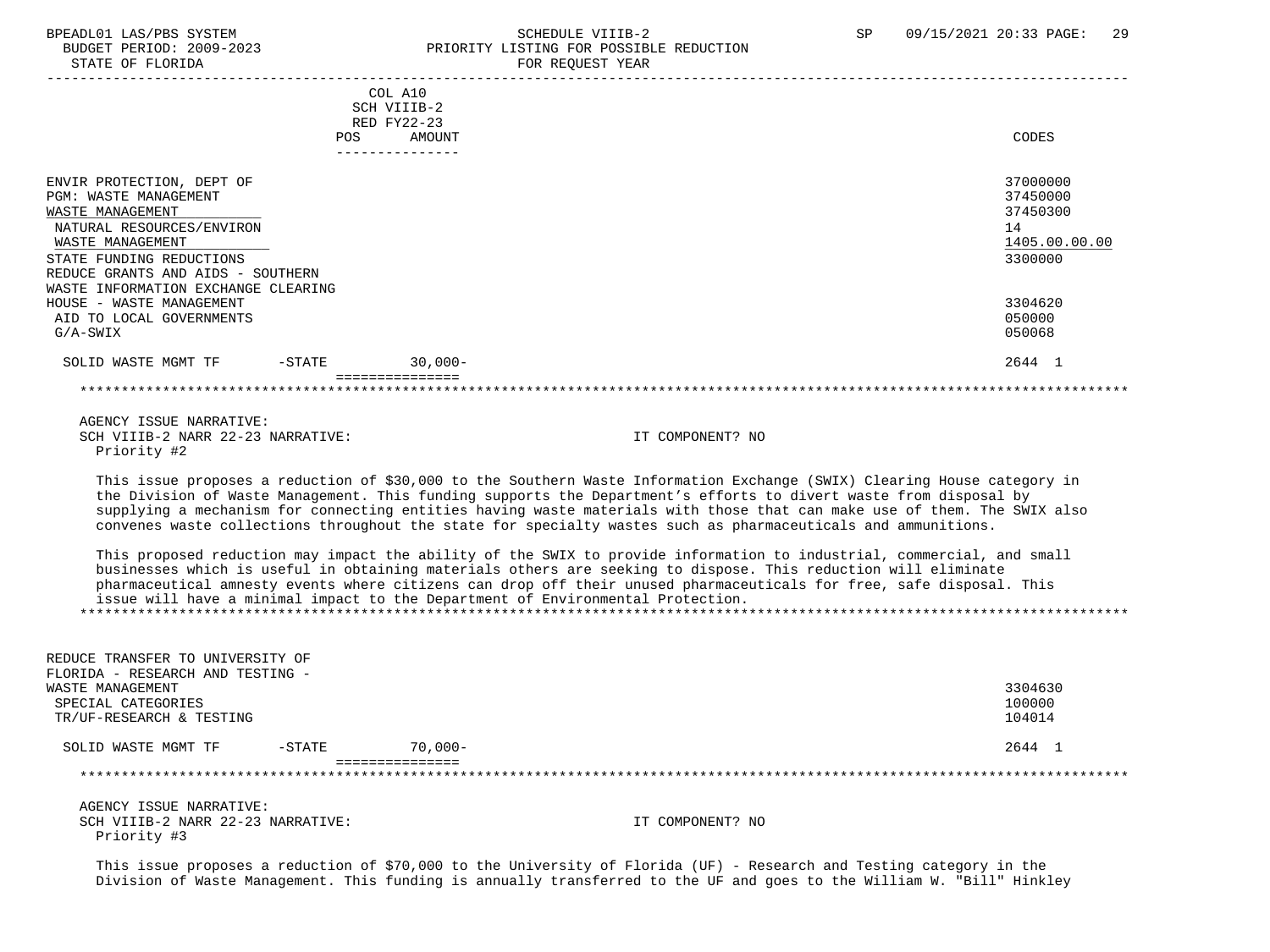#### BPEADL01 LAS/PBS SYSTEM SCHEDULE VIIIB-2 SCHEDULE VIIIB-2 SP 09/15/2021 20:33 PAGE: 30 BUDGET PERIOD: 2009-2023<br>
STATE OF FLORIDA<br>
FOR REOUEST YEAR FOR REQUEST YEAR

| COL A10<br>SCH VIIIB-2<br>RED FY22-23<br>AMOUNT<br><b>POS</b>                                                                                                                                                                                          | CODES                                                                         |
|--------------------------------------------------------------------------------------------------------------------------------------------------------------------------------------------------------------------------------------------------------|-------------------------------------------------------------------------------|
| --------------                                                                                                                                                                                                                                         |                                                                               |
| ENVIR PROTECTION, DEPT OF<br><b>PGM: WASTE MANAGEMENT</b><br>WASTE MANAGEMENT<br>NATURAL RESOURCES/ENVIRON<br>WASTE MANAGEMENT<br>STATE FUNDING REDUCTIONS<br>REDUCE TRANSFER TO UNIVERSITY OF<br>FLORIDA - RESEARCH AND TESTING -<br>WASTE MANAGEMENT | 37000000<br>37450000<br>37450300<br>14<br>1405.00.00.00<br>3300000<br>3304630 |
| Center, in accordance with provisions of Chapter 1004.47, F.S. to research options for various wastes generated across<br>the state. This issue will have a minimal impact to the Department of Environmental Protection.                              |                                                                               |
| TOTAL: WASTE MANAGEMENT<br>BY FUND TYPE                                                                                                                                                                                                                | 1405.00.00.00                                                                 |
| 4,363,289-<br>TRUST FUNDS                                                                                                                                                                                                                              | 2000                                                                          |

| PGM: RECREATION & PARKS          |               | 37500000      |
|----------------------------------|---------------|---------------|
| STATE PARK OPERATIONS            |               | 37500300      |
| NATURAL RESOURCES/ENVIRON        |               | 14            |
| RECREATIONAL RESOURCES           |               | 1401.00.00.00 |
| STATE FUNDING REDUCTIONS         |               | 3300000       |
| REDUCE OTHER PERSONAL SERVICES - |               |               |
| - RECREATION AND PARKS<br>(OPS)  |               | 3304650       |
| OTHER PERSONAL SERVICES          |               | 030000        |
| -STATE<br>STATE PARK TRUST FUND  | $2,200,000 -$ | 2675          |
|                                  |               |               |
|                                  |               |               |

 AGENCY ISSUE NARRATIVE: SCH VIIIB-2 NARR 22-23 NARRATIVE: IT COMPONENT? NO Priority #49

 This issue proposes a reduction of \$2.2 million in the Other Personal Services (OPS) category within the Division of Recreation and Parks (Division). OPS funds are used to hire temporary employees and to contract with private companies to assist with the day-to-day operations of managing the state parks and trails. This represents a 34 percent reduction to the recurring appropriations for OPS and will greatly reduce the level of service and programmatic support provided to the parks and trails visitors. Examples of services provided by these funds include: providing lifeguards for the safety of swimmers, collection of revenue at ranger stations to ensure traffic congestion does not deter park visitors, cleaning of restrooms, picking up of trash, making minor repairs to equipment, etc. This reduction will significantly impact the level of service and programmatic support provided to the millions of parks and trails visitors each year. \*\*\*\*\*\*\*\*\*\*\*\*\*\*\*\*\*\*\*\*\*\*\*\*\*\*\*\*\*\*\*\*\*\*\*\*\*\*\*\*\*\*\*\*\*\*\*\*\*\*\*\*\*\*\*\*\*\*\*\*\*\*\*\*\*\*\*\*\*\*\*\*\*\*\*\*\*\*\*\*\*\*\*\*\*\*\*\*\*\*\*\*\*\*\*\*\*\*\*\*\*\*\*\*\*\*\*\*\*\*\*\*\*\*\*\*\*\*\*\*\*\*\*\*\*\*\*

\*\*\*\*\*\*\*\*\*\*\*\*\*\*\*\*\*\*\*\*\*\*\*\*\*\*\*\*\*\*\*\*\*\*\*\*\*\*\*\*\*\*\*\*\*\*\*\*\*\*\*\*\*\*\*\*\*\*\*\*\*\*\*\*\*\*\*\*\*\*\*\*\*\*\*\*\*\*\*\*\*\*\*\*\*\*\*\*\*\*\*\*\*\*\*\*\*\*\*\*\*\*\*\*\*\*\*\*\*\*\*\*\*\*\*\*\*\*\*\*\*\*\*\*\*\*\*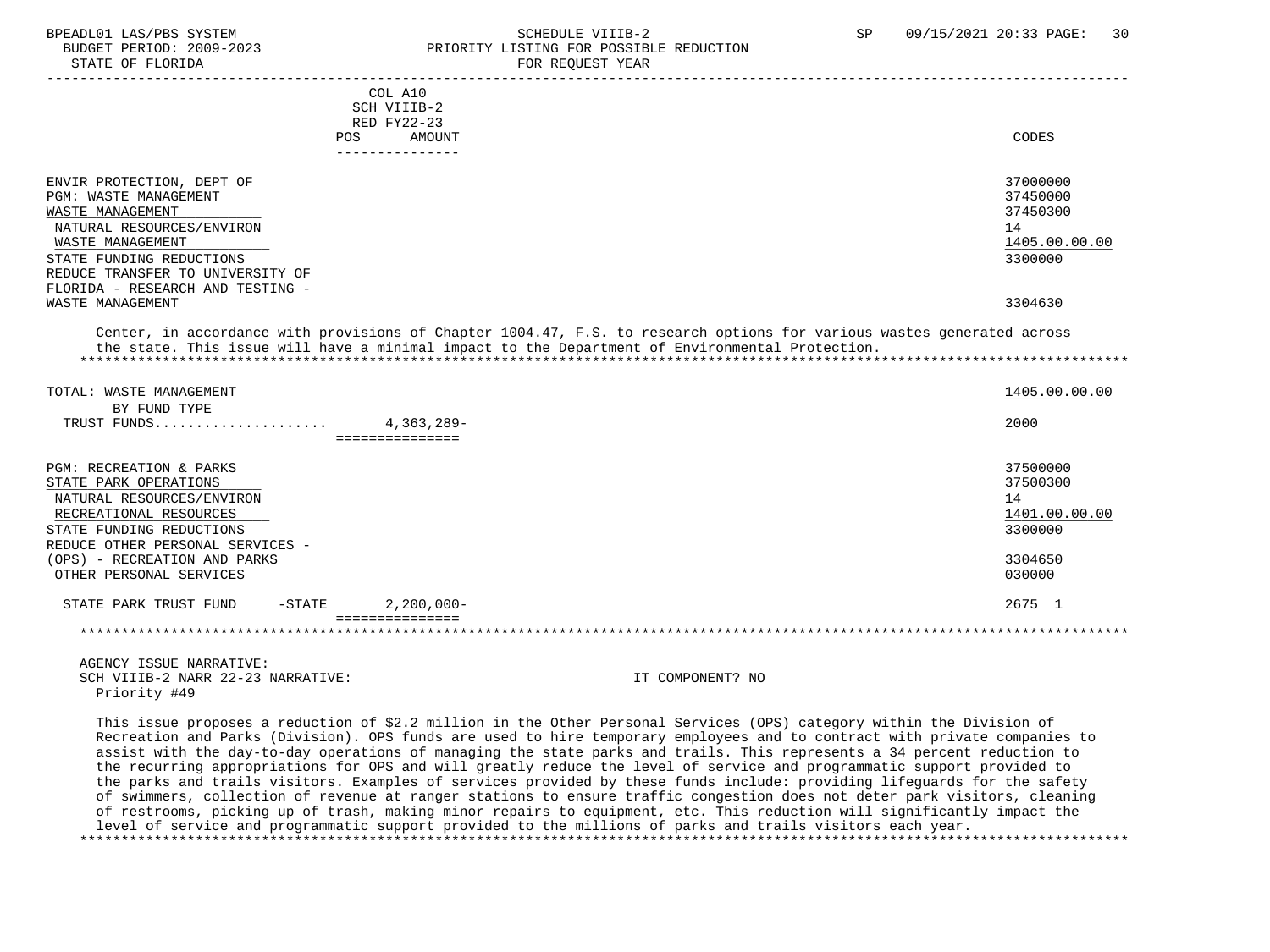STATE OF FLORIDA FOR REQUEST YEAR

### BPEADL01 LAS/PBS SYSTEM SOHEDULE VIIIB-2 SCHEDULE VIIIB-2 SP 09/15/2021 20:33 PAGE: 31 PRIORITY LISTING FOR POSSIBLE REDUCTION

|                                                                                                                                                                                                    | COL A10<br>SCH VIIIB-2<br>RED FY22-23 |    |                                                              |
|----------------------------------------------------------------------------------------------------------------------------------------------------------------------------------------------------|---------------------------------------|----|--------------------------------------------------------------|
|                                                                                                                                                                                                    | AMOUNT<br><b>POS</b>                  |    | CODES                                                        |
|                                                                                                                                                                                                    |                                       |    |                                                              |
| ENVIR PROTECTION, DEPT OF<br>PGM: RECREATION & PARKS<br>STATE PARK OPERATIONS<br>NATURAL RESOURCES/ENVIRON<br>RECREATIONAL RESOURCES<br>STATE FUNDING REDUCTIONS<br>REDUCE POSITIONS AND FUNDING - |                                       | 14 | 37000000<br>37500000<br>37500300<br>1401.00.00.00<br>3300000 |
|                                                                                                                                                                                                    |                                       |    |                                                              |
| RECREATION AND PARKS                                                                                                                                                                               |                                       |    | 3305070                                                      |
| SALARY RATE                                                                                                                                                                                        |                                       |    | 000000                                                       |
| SALARY RATE 1,565,419-                                                                                                                                                                             |                                       |    |                                                              |
|                                                                                                                                                                                                    | ===============                       |    |                                                              |
| SALARIES AND BENEFITS                                                                                                                                                                              |                                       |    | 010000                                                       |
| LAND ACQUISITION TF -STATE 1,548,630-                                                                                                                                                              |                                       |    | 2423 1                                                       |
| $-STATE$<br>STATE PARK TRUST FUND                                                                                                                                                                  | 1,032,420-                            |    | 2675 1                                                       |
|                                                                                                                                                                                                    |                                       |    |                                                              |
| TOTAL POSITIONS 50.00-                                                                                                                                                                             |                                       |    |                                                              |
| TOTAL APPRO                                                                                                                                                                                        | $2,581,050-$                          |    |                                                              |
|                                                                                                                                                                                                    | ===============                       |    |                                                              |
|                                                                                                                                                                                                    |                                       |    |                                                              |
| EXPENSES                                                                                                                                                                                           |                                       |    | 040000                                                       |
|                                                                                                                                                                                                    |                                       |    |                                                              |
| $-\mathtt{STATE}$<br>STATE PARK TRUST FUND                                                                                                                                                         | $300, 250 -$                          |    | 2675 1                                                       |
|                                                                                                                                                                                                    | ===============                       |    |                                                              |
| TOTAL: REDUCE POSITIONS AND FUNDING -                                                                                                                                                              |                                       |    | 3305070                                                      |
| RECREATION AND PARKS                                                                                                                                                                               |                                       |    |                                                              |
| TOTAL POSITIONS 50.00-                                                                                                                                                                             |                                       |    |                                                              |
| TOTAL ISSUE 2,881,300-                                                                                                                                                                             |                                       |    |                                                              |
| TOTAL SALARY RATE 1,565,419-                                                                                                                                                                       |                                       |    |                                                              |
|                                                                                                                                                                                                    | ===============                       |    |                                                              |
|                                                                                                                                                                                                    |                                       |    |                                                              |
|                                                                                                                                                                                                    |                                       |    |                                                              |
|                                                                                                                                                                                                    |                                       |    |                                                              |

 AGENCY ISSUE NARRATIVE: SCH VIIIB-2 NARR 22-23 NARRATIVE: IT COMPONENT? NO Priority #51

 This issue proposes a reduction of 50 positions and \$2,881,300 in the Salaries and Benefits and Expenses categories within the Division of Recreation and Parks (Division). This amount was estimated using an average of \$51,621 per position (including benefits). The positions proposed for reduction provide administrative functions and overall day-to-day operations of the parks. If reduced, the duties of each position would need to be reassigned to remaining staff and, as necessary, outsourced to the private sector where appropriate.

 These vital positions will reduce the ability of the Division to provide quality visitor services that produce lifelong experiences and will reduce the Division's resource management capabilities that are crucial to protecting our prized properties from devastating wildfires and unwanted exotic species. \*\*\*\*\*\*\*\*\*\*\*\*\*\*\*\*\*\*\*\*\*\*\*\*\*\*\*\*\*\*\*\*\*\*\*\*\*\*\*\*\*\*\*\*\*\*\*\*\*\*\*\*\*\*\*\*\*\*\*\*\*\*\*\*\*\*\*\*\*\*\*\*\*\*\*\*\*\*\*\*\*\*\*\*\*\*\*\*\*\*\*\*\*\*\*\*\*\*\*\*\*\*\*\*\*\*\*\*\*\*\*\*\*\*\*\*\*\*\*\*\*\*\*\*\*\*\*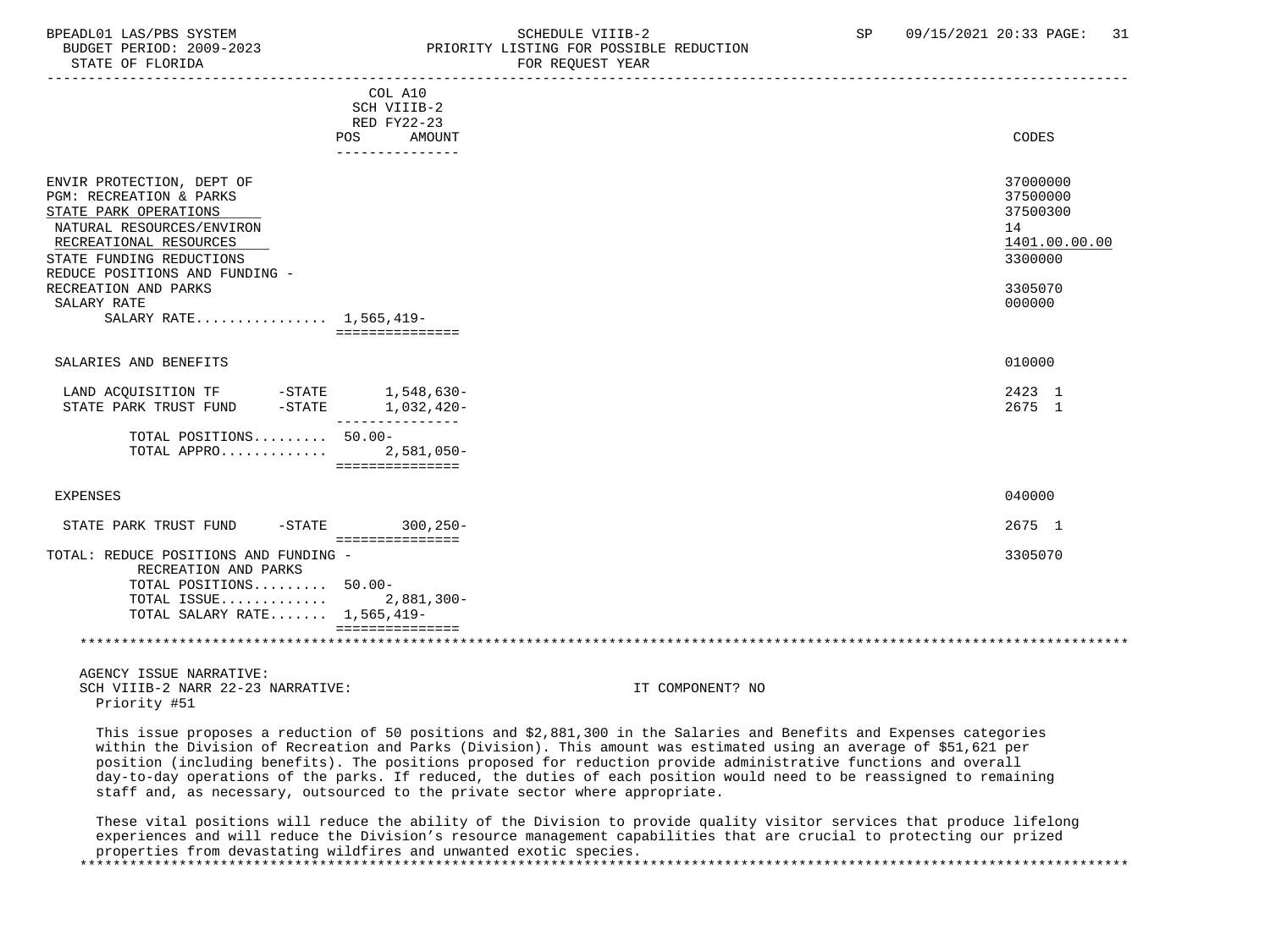STATE OF FLORIDA FOR REQUEST YEAR

### BPEADL01 LAS/PBS SYSTEM SALL SALL SOMEDULE VIIIB-2 SP 09/15/2021 20:33 PAGE: 32 BUDGET PERIOD: 2009-2023 PRIORITY LISTING FOR POSSIBLE REDUCTION

 ----------------------------------------------------------------------------------------------------------------------------------- COL A10 SCH VIIIB-2 RED FY22-23 POS AMOUNT CODES --------------- ENVIR PROTECTION, DEPT OF 37000000 ENVIR PROTECTION, DEPT OF 37000000 ENVIR PROTECTION, DEPT OF 375000000 ENVIR PGM: RECREATION & PARKS 37500000 (2008) 2012 37500000 (2008) 37500000 (2008) 37500000 (2008) 2013<br>TEATE PARK OPERATIONS STATE PARK OPERATIONS NATURAL RESOURCES/ENVIRON 14<br>RECREATIONAL RESOURCES (ENVIRON 1401.00.00) RECREATIONAL RESOURCES LATER EN EN ENTRE EN ENGLAND EN EN ENFERANCIA EN EN ENFERANCIA EN EN ENGLAND EN EN ENGL<br>TATE FUNDING REDUCTIONS STATE FUNDING REDUCTIONS REDUCE POSITIONS AND FUNDING - RECREATION AND PARKS 3305070 POSITION DETAIL OF SALARIES AND BENEFITS: LAPSE LAPSED SALARIES FTE BASE RATE ADDITIVES BENEFITS SUBTOTAL % AND BENEFITS ---------- -------------- -------------- -------------- -------------- ------ -------------- A10 - SCH VIIIB-2 RED FY22-23 CHANGES TO CURRENTLY AUTHORIZED POSITIONS P101 PROPOSED CLASS CODE  $\begin{array}{cccccccc} \texttt{C1001} & \texttt{001} & & & & \texttt{20.00-} & & & \texttt{626,168-} & & & & \texttt{406,252-} & & \texttt{1,032,420-} & \texttt{0.00} & & & \texttt{1,032,420-} & \texttt{0.00} & & & \texttt{1,548.630-} & \texttt{0.00} & & & \texttt{1.548.630-} & \texttt{0.00} & & & \texttt{1.548.630-} & \end{array}$  C1002 001 30.00- 939,251- 609,379- 1,548,630- 0.00 1,548,630- ---------- -------------- -------------- -------------- -------------- ------ -------------- TOTALS FOR ISSUE BY FUND 2675 STATE PARK TRUST FUND 1,032,420- 2423 LAND ACQUISITION TF ---------- -------------- -------------- -------------- -------------- -------------- 50.00- 1,565,419- 1,015,631- 2,581,050- 2,581,050- ========== ============== ============== ============== ============== ============== \*\*\*\*\*\*\*\*\*\*\*\*\*\*\*\*\*\*\*\*\*\*\*\*\*\*\*\*\*\*\*\*\*\*\*\*\*\*\*\*\*\*\*\*\*\*\*\*\*\*\*\*\*\*\*\*\*\*\*\*\*\*\*\*\*\*\*\*\*\*\*\*\*\*\*\*\*\*\*\*\*\*\*\*\*\*\*\*\*\*\*\*\*\*\*\*\*\*\*\*\*\*\*\*\*\*\*\*\*\*\*\*\*\*\*\*\*\*\*\*\*\*\*\*\*\*\* REDUCE LAND MANAGEMENT - RECREATION AND PARKS 3305080 SPECIAL CATEGORIES 100000 POSTAGORIES AND SERVICE SUPERINTENT OF STATEGORIES AND SERVICE SUPERINTENT OF STATEGORIES LAND MANAGEMENT 100718 GENERAL REVENUE FUND -STATE 34,000- 3000- 3000- 2000 1000 1 ================ \*\*\*\*\*\*\*\*\*\*\*\*\*\*\*\*\*\*\*\*\*\*\*\*\*\*\*\*\*\*\*\*\*\*\*\*\*\*\*\*\*\*\*\*\*\*\*\*\*\*\*\*\*\*\*\*\*\*\*\*\*\*\*\*\*\*\*\*\*\*\*\*\*\*\*\*\*\*\*\*\*\*\*\*\*\*\*\*\*\*\*\*\*\*\*\*\*\*\*\*\*\*\*\*\*\*\*\*\*\*\*\*\*\*\*\*\*\*\*\*\*\*\*\*\*\*\* AGENCY ISSUE NARRATIVE: SCH VIIIB-2 NARR 22-23 NARRATIVE: IT COMPONENT? NO Priority #16

 This issue proposes a reduction of \$34,000 to the Land Management category in the Division of Recreation and Parks. Land Management funding supported by General Revenue is used to operate the Lake Talquin Dam on a daily basis, for security, safety inspections, water monitoring, utilities, fuel, supplies and the replacement of equipment, as needed. These funds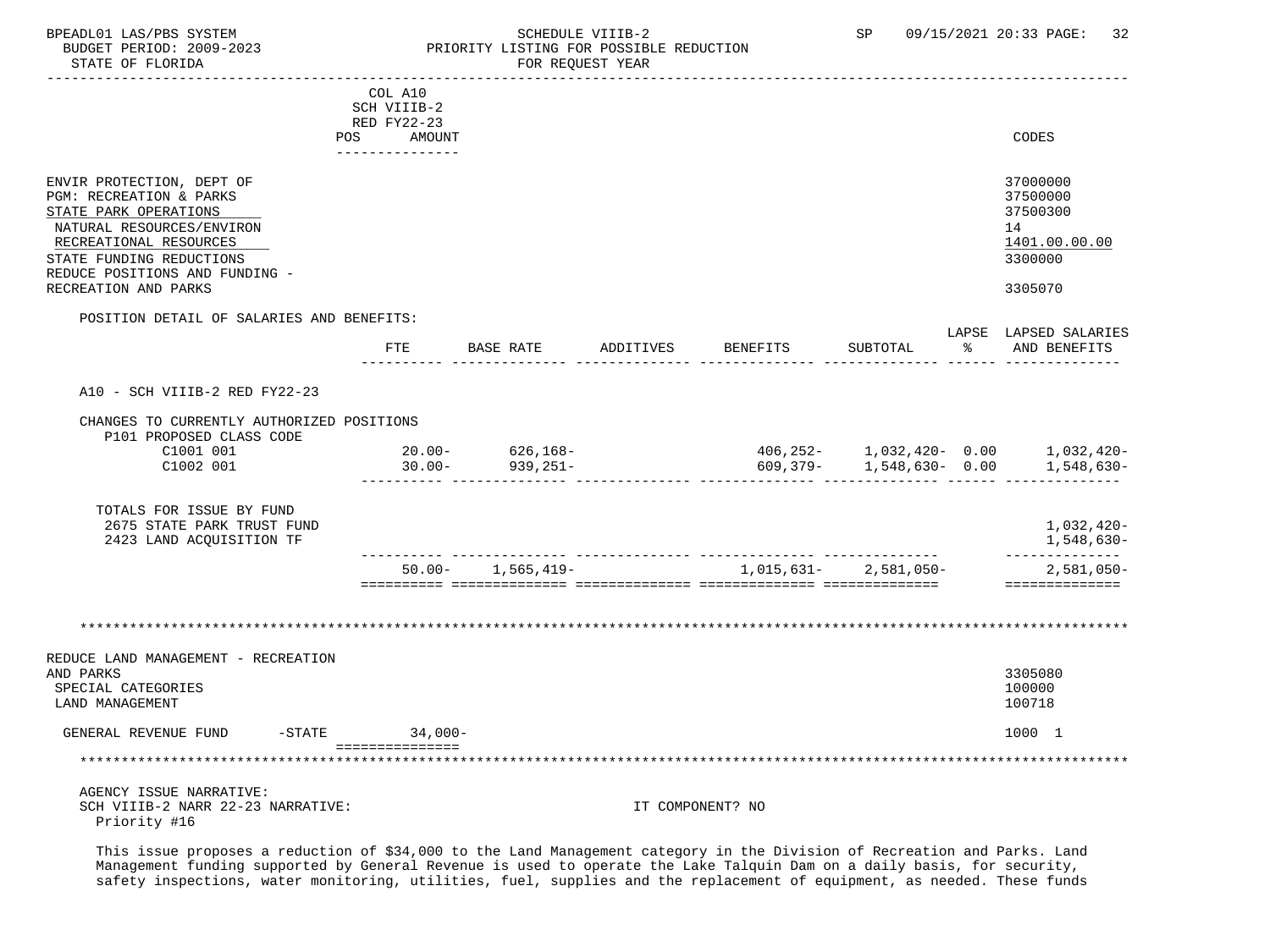### BPEADL01 LAS/PBS SYSTEM SALL SOME SCHEDULE VIIIB-2 SCHEDULE SP 09/15/2021 20:33 PAGE: 33 BUDGET PERIOD: 2009-2023 PRIORITY LISTING FOR POSSIBLE REDUCTION

| STATE OF FLORIDA                                                                                                                                                                                                     | FOR REQUEST YEAR                                                                                                                                                                                                                                                                                                                                                                                                                                                                                                                                                                                                                           |                                                                               |
|----------------------------------------------------------------------------------------------------------------------------------------------------------------------------------------------------------------------|--------------------------------------------------------------------------------------------------------------------------------------------------------------------------------------------------------------------------------------------------------------------------------------------------------------------------------------------------------------------------------------------------------------------------------------------------------------------------------------------------------------------------------------------------------------------------------------------------------------------------------------------|-------------------------------------------------------------------------------|
| POS                                                                                                                                                                                                                  | COL A10<br>SCH VIIIB-2<br>RED FY22-23<br>AMOUNT<br>---------------                                                                                                                                                                                                                                                                                                                                                                                                                                                                                                                                                                         | CODES                                                                         |
| ENVIR PROTECTION, DEPT OF<br>PGM: RECREATION & PARKS<br>STATE PARK OPERATIONS<br>NATURAL RESOURCES/ENVIRON<br>RECREATIONAL RESOURCES<br>STATE FUNDING REDUCTIONS<br>REDUCE LAND MANAGEMENT - RECREATION<br>AND PARKS |                                                                                                                                                                                                                                                                                                                                                                                                                                                                                                                                                                                                                                            | 37000000<br>37500000<br>37500300<br>14<br>1401.00.00.00<br>3300000<br>3305080 |
| recreational opportunities.                                                                                                                                                                                          | are used to ensure water levels are properly maintained for the safety of area residents and to provide quality                                                                                                                                                                                                                                                                                                                                                                                                                                                                                                                            |                                                                               |
| REDUCE CONTROL OF INVASIVE EXOTICS<br>- RECREATION AND PARKS<br>SPECIAL CATEGORIES<br>CONTRL OF INVASIVE EXOTICS<br>STATE PARK TRUST FUND<br>-STATE                                                                  | $280, 362 -$                                                                                                                                                                                                                                                                                                                                                                                                                                                                                                                                                                                                                               | 3305090<br>100000<br>102334<br>2675 1                                         |
|                                                                                                                                                                                                                      | ===============                                                                                                                                                                                                                                                                                                                                                                                                                                                                                                                                                                                                                            |                                                                               |
| AGENCY ISSUE NARRATIVE:<br>SCH VIIIB-2 NARR 22-23 NARRATIVE:<br>Priority #19                                                                                                                                         | IT COMPONENT? NO                                                                                                                                                                                                                                                                                                                                                                                                                                                                                                                                                                                                                           |                                                                               |
| they have on state parks.                                                                                                                                                                                            | This issue proposes a reduction of \$280,362 to the Control of Invasive Exotics category in the Division of Recreation and<br>Parks. These funds are utilized to combat the impacts that non-native invasive species have on Florida State Park natural<br>areas. The funds represent only a portion of the fiscal commitment expended each year in the efforts to control exotic<br>species within state parks. The funds are utilized in many different ways including the purchase of herbicides and other<br>equipment, outsourcing control efforts and temporary seasonal labor to combat non-native invasive species and the impacts |                                                                               |
| REDUCE OPERATIONS - STATE PARKS<br><b>EXPENSES</b>                                                                                                                                                                   |                                                                                                                                                                                                                                                                                                                                                                                                                                                                                                                                                                                                                                            | 3308030<br>040000                                                             |
| STATE PARK TRUST FUND<br>$-$ STATE                                                                                                                                                                                   | $2,680,000 -$                                                                                                                                                                                                                                                                                                                                                                                                                                                                                                                                                                                                                              | 2675 1                                                                        |
|                                                                                                                                                                                                                      | ===============                                                                                                                                                                                                                                                                                                                                                                                                                                                                                                                                                                                                                            |                                                                               |
| SPECIAL CATEGORIES<br>OUTSOURCING                                                                                                                                                                                    |                                                                                                                                                                                                                                                                                                                                                                                                                                                                                                                                                                                                                                            | 100000<br>101198                                                              |
| STATE PARK TRUST FUND<br>$-STATE$                                                                                                                                                                                    | $1,200,000 -$                                                                                                                                                                                                                                                                                                                                                                                                                                                                                                                                                                                                                              | 2675 1                                                                        |

===============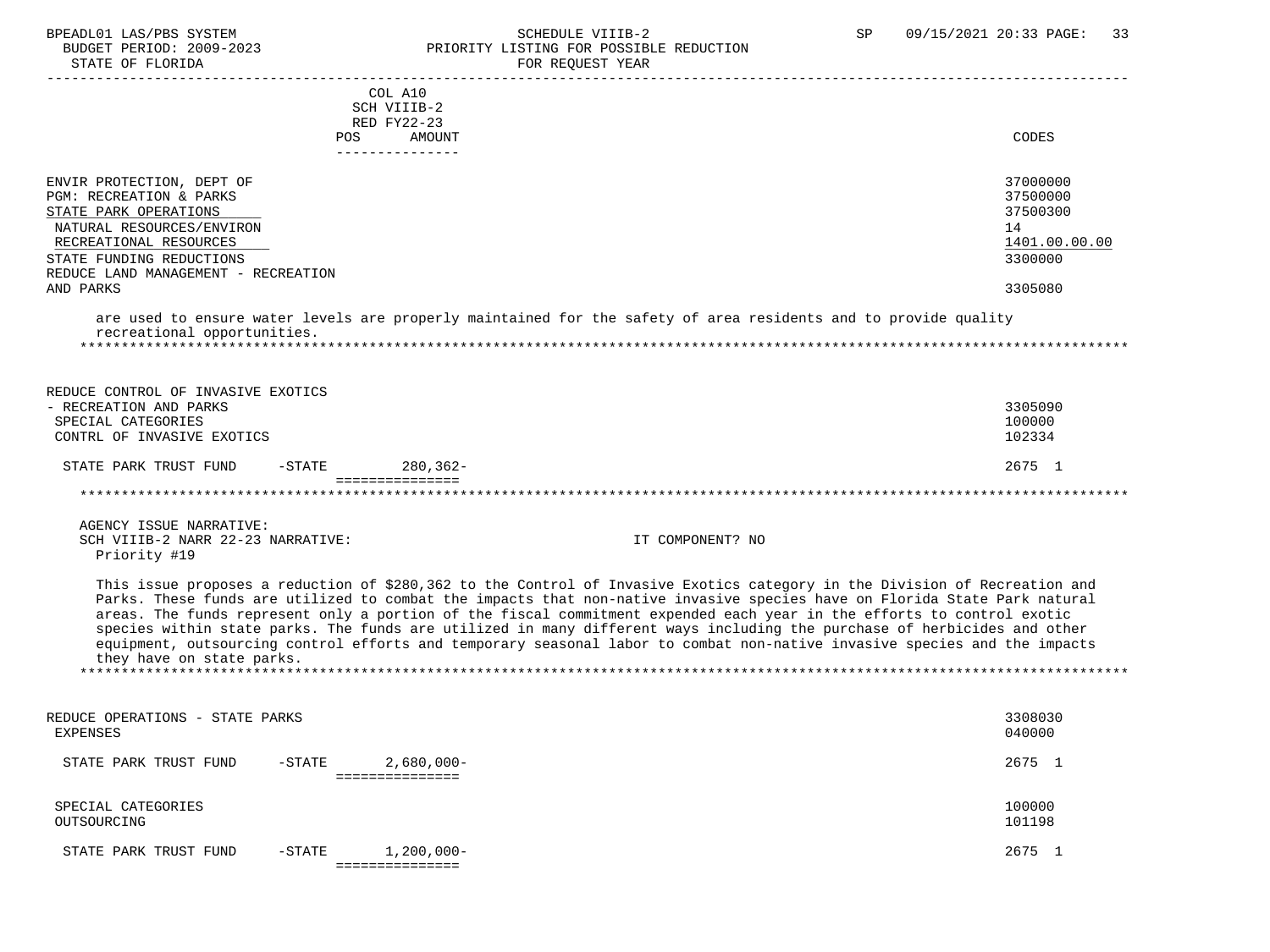STATE OF FLORIDA FOR STATE OF STATE OF STATE OF STATE OF STATE OF STATE OF STATE OF STATE OF STATE OF STATE OF STATE OF STATE OF STATE OF STATE OF STATE OF STATE OF STATE OF STATE OF STATE OF STATE OF STATE OF STATE OF STA

### BPEADL01 LAS/PBS SYSTEM SOHEDULE VIIIB-2 SCHEDULE VIIIB-2 SP 09/15/2021 20:33 PAGE: 34 PRIORITY LISTING FOR POSSIBLE REDUCTION

| POS.                                                                                                                                                                                                           | COL A10<br>SCH VIIIB-2<br>RED FY22-23<br>AMOUNT | CODES                                                                         |
|----------------------------------------------------------------------------------------------------------------------------------------------------------------------------------------------------------------|-------------------------------------------------|-------------------------------------------------------------------------------|
|                                                                                                                                                                                                                | ---------------                                 |                                                                               |
| ENVIR PROTECTION, DEPT OF<br><b>PGM: RECREATION &amp; PARKS</b><br>STATE PARK OPERATIONS<br>NATURAL RESOURCES/ENVIRON<br>RECREATIONAL RESOURCES<br>STATE FUNDING REDUCTIONS<br>REDUCE OPERATIONS - STATE PARKS |                                                 | 37000000<br>37500000<br>37500300<br>14<br>1401.00.00.00<br>3300000<br>3308030 |
| TOTAL: REDUCE OPERATIONS - STATE PARKS<br>TOTAL ISSUE                                                                                                                                                          | $3,880,000 -$<br>===============                | 3308030                                                                       |

\*\*\*\*\*\*\*\*\*\*\*\*\*\*\*\*\*\*\*\*\*\*\*\*\*\*\*\*\*\*\*\*\*\*\*\*\*\*\*\*\*\*\*\*\*\*\*\*\*\*\*\*\*\*\*\*\*\*\*\*\*\*\*\*\*\*\*\*\*\*\*\*\*\*\*\*\*\*\*\*\*\*\*\*\*\*\*\*\*\*\*\*\*\*\*\*\*\*\*\*\*\*\*\*\*\*\*\*\*\*\*\*\*\*\*\*\*\*\*\*\*\*\*\*\*\*\*

 AGENCY ISSUE NARRATIVE: SCH VIIIB-2 NARR 22-23 NARRATIVE: IT COMPONENT? NO Priority #50

 This issue proposes a reduction of \$3,880,000 to the Expenses and Outsourcing categories in the Division of Recreation and Parks.

 Expense funds are used for rent, utility bills, gasoline/diesel, supplies, travel and many of the day-to-day operating costs of the state parks. This represents a 19 percent reduction to the recurring appropriation for Expenses.

 Outsourcing funds are used to assist with outsourced land management responsibilities, maintenance and repair issues, mowing, cleaning of facilities, and the many day-to-day operations of managing state parks and trails. This represents an 18 percent reduction to the recurring appropriation for Outsourcing.

 This reduction will significantly impact the level of service and programmatic support provided to the millions of parks and trails visitors each year. \*\*\*\*\*\*\*\*\*\*\*\*\*\*\*\*\*\*\*\*\*\*\*\*\*\*\*\*\*\*\*\*\*\*\*\*\*\*\*\*\*\*\*\*\*\*\*\*\*\*\*\*\*\*\*\*\*\*\*\*\*\*\*\*\*\*\*\*\*\*\*\*\*\*\*\*\*\*\*\*\*\*\*\*\*\*\*\*\*\*\*\*\*\*\*\*\*\*\*\*\*\*\*\*\*\*\*\*\*\*\*\*\*\*\*\*\*\*\*\*\*\*\*\*\*\*\*

| TOTAL: RECREATIONAL RESOURCES<br>BY FUND TYPE |              | 1401.00.00.00 |
|-----------------------------------------------|--------------|---------------|
|                                               |              |               |
| GENERAL REVENUE FUND                          | $34,000-$    | 1000          |
| TRUST FUNDS                                   | $9,241,662-$ | 2000          |
|                                               |              |               |
| TOTAL POSITIONS 50.00-                        |              |               |
| TOTAL PROG COMP 9,275,662-                    |              |               |
| TOTAL SALARY RATE 1,565,419-                  |              |               |
|                                               |              |               |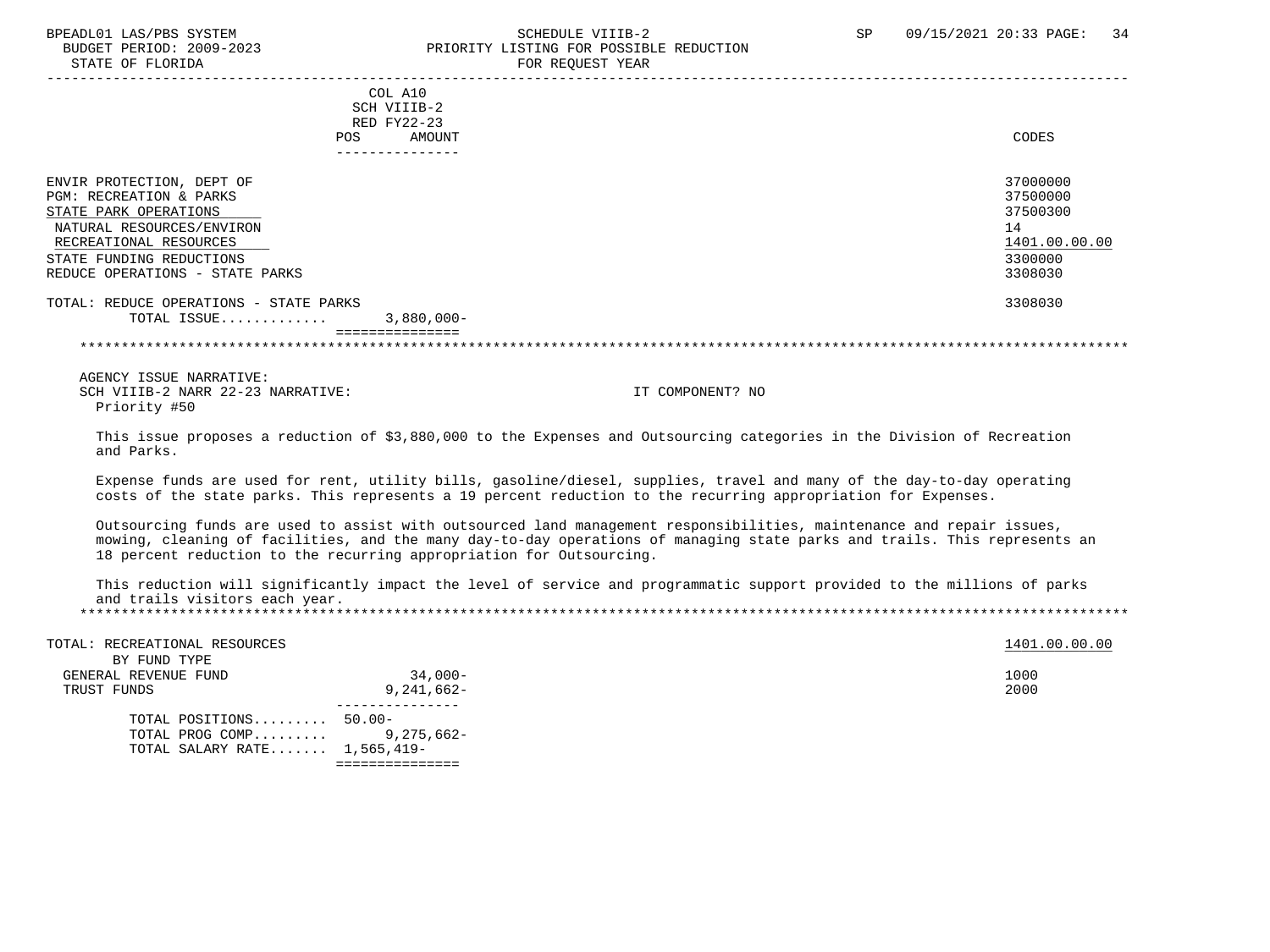### BPEADL01 LAS/PBS SYSTEM SOHEDULE VIIIB-2 SCHEDULE VIIIB-2 SP 09/15/2021 20:33 PAGE: 35 PRIORITY LISTING FOR POSSIBLE REDUCTION

| STATE OF FLORIDA                                                                                                                                                                                                                                     |            |                                                                    | FOR REQUEST YEAR                                                                                                                                                                                                                                                                                                                                                                                                                                                                             |                                                                                         |
|------------------------------------------------------------------------------------------------------------------------------------------------------------------------------------------------------------------------------------------------------|------------|--------------------------------------------------------------------|----------------------------------------------------------------------------------------------------------------------------------------------------------------------------------------------------------------------------------------------------------------------------------------------------------------------------------------------------------------------------------------------------------------------------------------------------------------------------------------------|-----------------------------------------------------------------------------------------|
|                                                                                                                                                                                                                                                      | <b>POS</b> | COL A10<br>SCH VIIIB-2<br>RED FY22-23<br>AMOUNT<br>--------------- |                                                                                                                                                                                                                                                                                                                                                                                                                                                                                              | CODES                                                                                   |
| ENVIR PROTECTION, DEPT OF<br><b>PGM: RECREATION &amp; PARKS</b><br>COASTAL/AQUATIC MGD AREAS<br>NATURAL RESOURCES/ENVIRON<br>LAND RESOURCES<br>STATE FUNDING REDUCTIONS<br>REDUCE EXPENSES - COASTAL AND<br>AOUATIC MANAGED AREAS<br><b>EXPENSES</b> |            |                                                                    |                                                                                                                                                                                                                                                                                                                                                                                                                                                                                              | 37000000<br>37500000<br>37500400<br>14<br>1402.00.00.00<br>3300000<br>3308000<br>040000 |
| LAND ACQUISITION TF                                                                                                                                                                                                                                  | $-$ STATE  | $100,000 -$                                                        |                                                                                                                                                                                                                                                                                                                                                                                                                                                                                              | 2423 1                                                                                  |
|                                                                                                                                                                                                                                                      |            | ===============                                                    |                                                                                                                                                                                                                                                                                                                                                                                                                                                                                              |                                                                                         |
| AGENCY ISSUE NARRATIVE:<br>SCH VIIIB-2 NARR 22-23 NARRATIVE:<br>Priority #12                                                                                                                                                                         |            |                                                                    | IT COMPONENT? NO                                                                                                                                                                                                                                                                                                                                                                                                                                                                             |                                                                                         |
|                                                                                                                                                                                                                                                      |            |                                                                    | This issue proposes a reduction of \$100,000 to the Expenses category in the Office of Resilience and Coastal Protection<br>(RCP). Expense funding supports RCP and its mission to conserve and restore Florida's coastal and aquatic resources. This<br>funding is used to perform maintenance, purchase fuel, supplies and travel for RCP. This reduction will impact RCP's<br>mission, by reducing expense support for the management of Florida's coastal, upland and aquatic resources. |                                                                                         |
| REDUCE GRANT SPENDING AUTHORITY -<br>COASTAL AND AOUATIC MANAGED AREAS<br>SPECIAL CATEGORIES<br>MARINE RESEARCH GRANTS                                                                                                                               |            |                                                                    |                                                                                                                                                                                                                                                                                                                                                                                                                                                                                              | 3308010<br>100000<br>102080                                                             |
| GRANTS AND DONATIONS TF                                                                                                                                                                                                                              | $-STATE$   | $250,000-$                                                         |                                                                                                                                                                                                                                                                                                                                                                                                                                                                                              | 2339 1                                                                                  |
| *********************                                                                                                                                                                                                                                |            | ===============                                                    |                                                                                                                                                                                                                                                                                                                                                                                                                                                                                              |                                                                                         |
| $\Lambda$ סעזדים מספגון היסט ד עמוקס                                                                                                                                                                                                                 |            |                                                                    |                                                                                                                                                                                                                                                                                                                                                                                                                                                                                              |                                                                                         |

 AGENCY ISSUE NARRATIVE: SCH VIIIB-2 NARR 22-23 NARRATIVE: IT COMPONENT? NO Priority #37

 This issue proposes a reduction of \$250,000 to the Marine Research Grants category in the Office of Resilience and Coastal Protection (RCP). The Office of Resilience and Coastal Protection's (RCP) mission is to conserve and restore Florida's coastal and aquatic resources for the benefit of people, the environment and to support the management and restoration of submerged and upland resources. This reduction will impact RCP's mission and will affect tourism and marine based industries.

Marine Research Grants funding is used for non-federal agreements to support coastal management activities such as:

- Science based coastal training to landscapers and landscape organizations.
- Training and certification for county employees, businesses and general public about water pollution prevention.
- Monitoring and improvement of water quality within a watershed.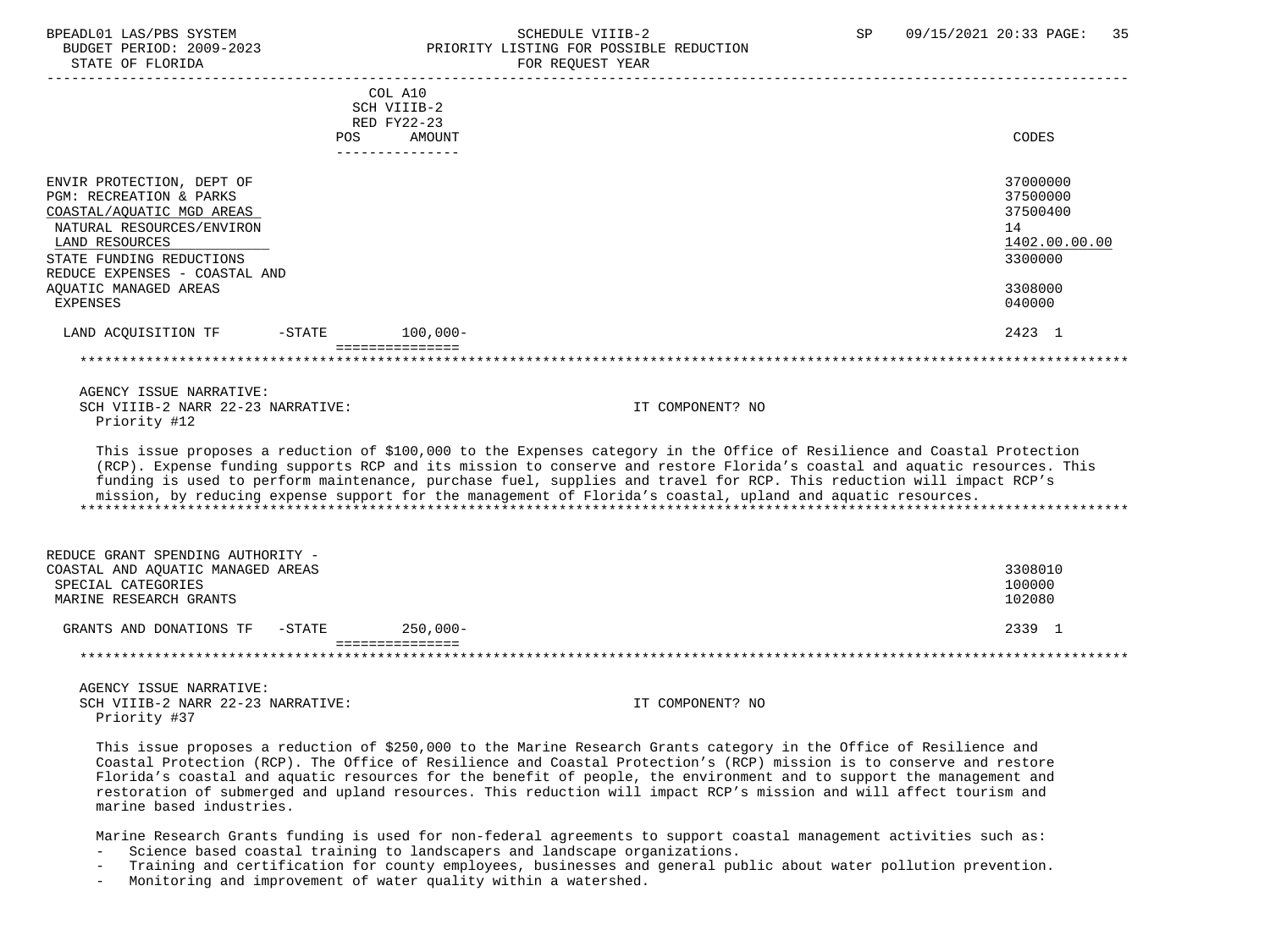#### BPEADL01 LAS/PBS SYSTEM SALE SOLUTION SCHEDULE VIIIB-2 SP 09/15/2021 20:33 PAGE: 36 BUDGET PERIOD: 2009-2023<br>
PRIORITY LISTING FOR POSSIBLE REDUCTION STATE OF FLORIDA FOR REQUEST YEAR

| DIAID OF FUORIDA                                                                                                                                                                                                                       |                                                 | LOW WEQUEST TEAM                                             |               |
|----------------------------------------------------------------------------------------------------------------------------------------------------------------------------------------------------------------------------------------|-------------------------------------------------|--------------------------------------------------------------|---------------|
| POS.                                                                                                                                                                                                                                   | COL A10<br>SCH VIIIB-2<br>RED FY22-23<br>AMOUNT | CODES                                                        |               |
| ENVIR PROTECTION, DEPT OF<br>PGM: RECREATION & PARKS<br>COASTAL/AOUATIC MGD AREAS<br>NATURAL RESOURCES/ENVIRON<br>LAND RESOURCES<br>STATE FUNDING REDUCTIONS<br>REDUCE GRANT SPENDING AUTHORITY -<br>COASTAL AND AOUATIC MANAGED AREAS |                                                 | 37000000<br>37500000<br>37500400<br>14<br>3300000<br>3308010 | 1402.00.00.00 |

- The development, improvement and expansion of programs to provide interactive outreach and education to visitors to the Reserves.
- Provides for and facilitates the maintenance and management of obstruction and mooring buoys in the Newfound Harbor Sanctuary Preservation Area within Florida Keys National Marine Sanctuary and Coupon Bight Aquatic Preserve.
- Education, outreach, exotic surveys, exotic removal and kayak canoe certification.
- To restore fringing mangrove habitat on public shorelines in Indian River Lagoon and to promote public education and awareness of mangrove habitat and its benefits to local ecosystems.
- To employ a living shoreline approach to restore marsh structure and function and enhance estuarine essential fish habitat and to create nearshore marsh habitats.
- The improvement, restoration and enhancement of the Atlantic Intracoastal Waterway's spoil islands.
- Resource management and restoration activities such as, control burning, fencing, controlling invasive plants and animals, and the purchase/maintenance of land management equipment.

\*\*\*\*\*\*\*\*\*\*\*\*\*\*\*\*\*\*\*\*\*\*\*\*\*\*\*\*\*\*\*\*\*\*\*\*\*\*\*\*\*\*\*\*\*\*\*\*\*\*\*\*\*\*\*\*\*\*\*\*\*\*\*\*\*\*\*\*\*\*\*\*\*\*\*\*\*\*\*\*\*\*\*\*\*\*\*\*\*\*\*\*\*\*\*\*\*\*\*\*\*\*\*\*\*\*\*\*\*\*\*\*\*\*\*\*\*\*\*\*\*\*\*\*\*\*\*

| REDUCE OPERATIONS - COASTAL AND                                 |           |                 |         |
|-----------------------------------------------------------------|-----------|-----------------|---------|
| AOUATIC MANAGED AREAS                                           |           |                 | 3308040 |
| OPERATING CAPITAL OUTLAY                                        |           |                 | 060000  |
| LAND ACQUISITION TF                                             | $-$ STATE | $16,000-$       | 2423 1  |
|                                                                 |           | ==============  |         |
| SPECIAL CATEGORIES                                              |           |                 | 100000  |
| CONTRACTED SERVICES                                             |           |                 | 100777  |
| RESILIENT FLORIDA TF                                            | $-$ STATE | $400.000 -$     | 2055 1  |
|                                                                 |           |                 |         |
| TOTAL: REDUCE OPERATIONS - COASTAL AND<br>AQUATIC MANAGED AREAS |           |                 | 3308040 |
| TOTAL ISSUE                                                     |           | $416.000 -$     |         |
|                                                                 |           | =============== |         |
|                                                                 |           |                 |         |

 AGENCY ISSUE NARRATIVE: SCH VIIIB-2 NARR 22-23 NARRATIVE: IT COMPONENT? NO Priority #36

 This issue proposes a reduction of \$16,000 to the Operating Capital Outlay category (OCO) in the Office of Resilience and Coastal Protection (RCP). This reduction would eliminate RCP's ability to purchase single equipment items greater than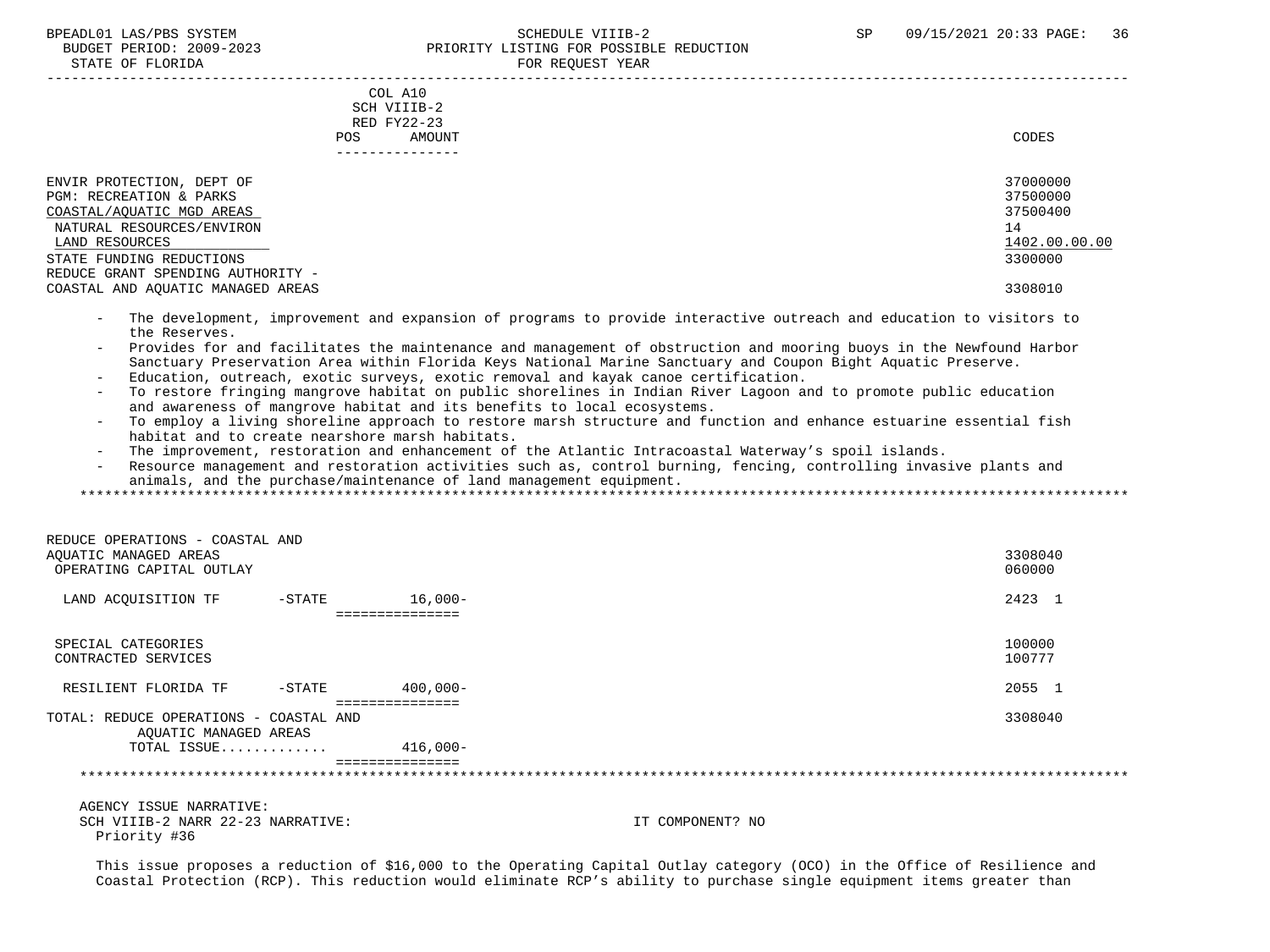#### BPEADL01 LAS/PBS SYSTEM STREADLE SCHEDULE VIIIB-2 SP 09/15/2021 20:33 PAGE: 37 BUDGET PERIOD: 2009-2023 PRIORITY LISTING FOR POSSIBLE REDUCTION STATE OF FLORIDA FOR REQUEST YEAR

|                                                                                                                                                                                                 | COL A10<br>SCH VIIIB-2<br>RED FY22-23<br>AMOUNT<br>POS.<br>------------ | CODES                                                              |
|-------------------------------------------------------------------------------------------------------------------------------------------------------------------------------------------------|-------------------------------------------------------------------------|--------------------------------------------------------------------|
| ENVIR PROTECTION, DEPT OF<br>PGM: RECREATION & PARKS<br>COASTAL/AQUATIC MGD AREAS<br>NATURAL RESOURCES/ENVIRON<br>LAND RESOURCES<br>STATE FUNDING REDUCTIONS<br>REDUCE OPERATIONS - COASTAL AND |                                                                         | 37000000<br>37500000<br>37500400<br>14<br>1402.00.00.00<br>3300000 |
| AQUATIC MANAGED AREAS                                                                                                                                                                           |                                                                         | 3308040                                                            |

 \$5,000 with state funds. This reduction will impact the RCP's mission, by reducing OCO support for the management of Florida's coastal, upland and aquatic resources.

 Additionally, this issue proposes a reduction of \$400,000 to the Contractual Services category in the Office of Resilience and Coastal Protection (RCP). These funds are used for the Resilient Florida Grant program and the statewide flooding and sea-level rise resilience plan. Funds cover costs to operate the grant program, to develop the plan and to provide grants to Regional Resilience Coalitions pursuant to Section 380.093, F.S. This reduction will impact RCP's mission, by reducing contractual support for the Resilient Florida Grant program and the statewide flooding and sea-level rise resilience plan. \*\*\*\*\*\*\*\*\*\*\*\*\*\*\*\*\*\*\*\*\*\*\*\*\*\*\*\*\*\*\*\*\*\*\*\*\*\*\*\*\*\*\*\*\*\*\*\*\*\*\*\*\*\*\*\*\*\*\*\*\*\*\*\*\*\*\*\*\*\*\*\*\*\*\*\*\*\*\*\*\*\*\*\*\*\*\*\*\*\*\*\*\*\*\*\*\*\*\*\*\*\*\*\*\*\*\*\*\*\*\*\*\*\*\*\*\*\*\*\*\*\*\*\*\*\*\*

| ELIMINATE ECOTOURISM FUNDING -<br>COASTAL AND AOUATIC MANAGED AREAS<br>SPECIAL CATEGORIES<br>ECOTOURISM |           |             | 3308080<br>100000<br>103880 |
|---------------------------------------------------------------------------------------------------------|-----------|-------------|-----------------------------|
| LAND ACOUISITION TF                                                                                     | $-$ STATE | $250.000 -$ | 2423 1                      |
|                                                                                                         |           |             |                             |
|                                                                                                         |           |             |                             |
|                                                                                                         |           |             |                             |
| AGENCY ISSUE NARRATIVE:                                                                                 |           |             |                             |

SCH VIIIB-2 NARR 22-23 NARRATIVE: IT COMPONENT? NO Priority #18

 This issue proposes a reduction of \$250,000 to the Ecotourism category in the Office of Resilience and Coastal Protection. This funding is used to support ecotourism and marketing for the Aquatic Preserves. It is also used to promote, educate and introduce patrons to the conservation of Florida's natural resources while piloting new ways towards resource management self-sustainability and increased tourism spending. \*\*\*\*\*\*\*\*\*\*\*\*\*\*\*\*\*\*\*\*\*\*\*\*\*\*\*\*\*\*\*\*\*\*\*\*\*\*\*\*\*\*\*\*\*\*\*\*\*\*\*\*\*\*\*\*\*\*\*\*\*\*\*\*\*\*\*\*\*\*\*\*\*\*\*\*\*\*\*\*\*\*\*\*\*\*\*\*\*\*\*\*\*\*\*\*\*\*\*\*\*\*\*\*\*\*\*\*\*\*\*\*\*\*\*\*\*\*\*\*\*\*\*\*\*\*\*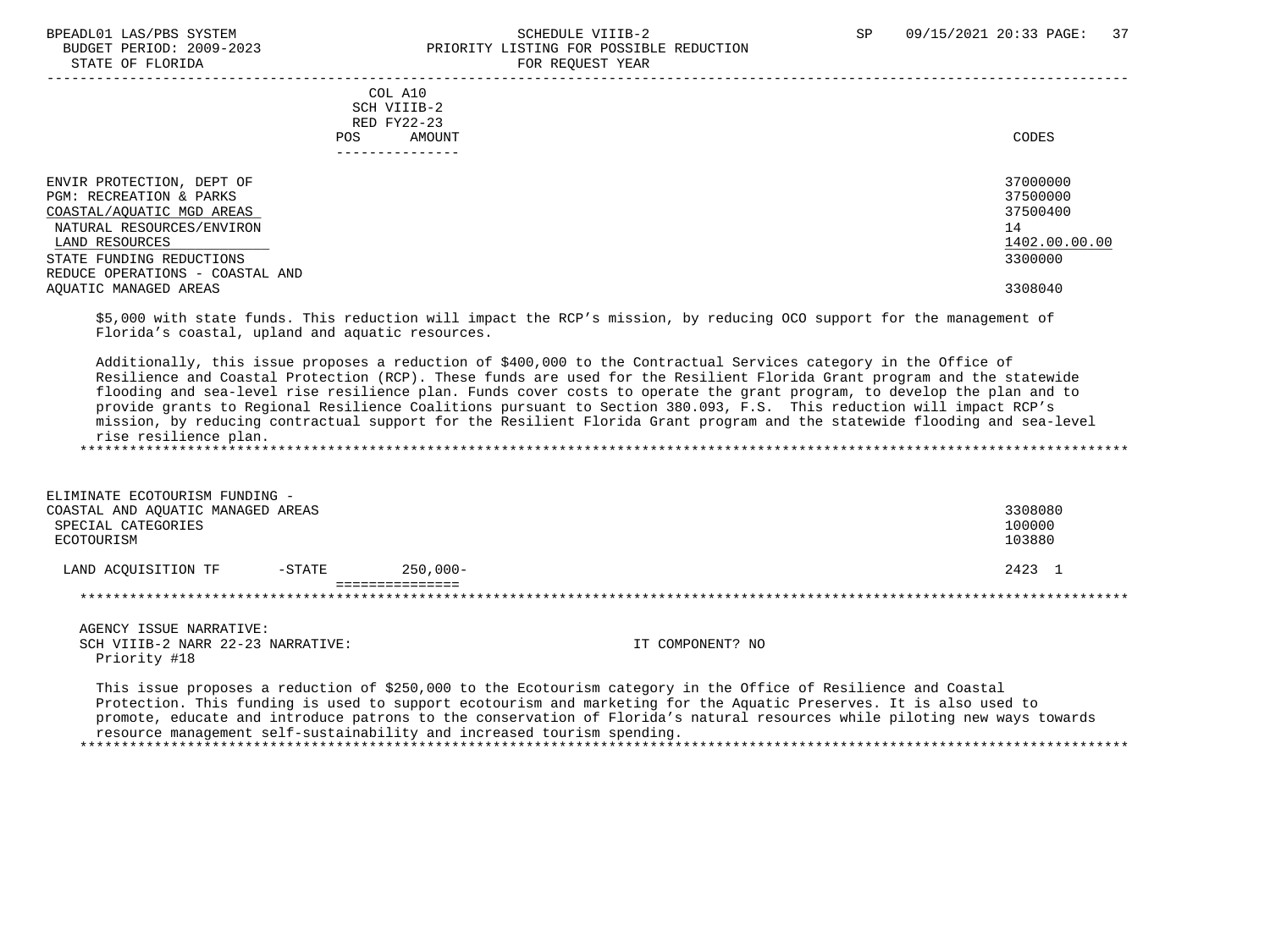# BPEADL01 LAS/PBS SYSTEM SCHEDULE VIIIB-2 SCHEDULE VIIIB-2 SP 09/15/2021 20:33 PAGE: 38<br>BUDGET PERIOD: 2009-2023 PRIORITY LISTING FOR POSSIBLE REDUCTION PRIORITY LISTING FOR POSSIBLE REDUCTION

| STATE OF FLORIDA                                                                                                                                                                                                              |                                                                                  | FOR REQUEST YEAR                                                                                                                                                                                                                                                                                                                                                     |                                                                               |
|-------------------------------------------------------------------------------------------------------------------------------------------------------------------------------------------------------------------------------|----------------------------------------------------------------------------------|----------------------------------------------------------------------------------------------------------------------------------------------------------------------------------------------------------------------------------------------------------------------------------------------------------------------------------------------------------------------|-------------------------------------------------------------------------------|
|                                                                                                                                                                                                                               | COL A10<br>SCH VIIIB-2<br>RED FY22-23<br><b>POS</b><br>AMOUNT<br>--------------- |                                                                                                                                                                                                                                                                                                                                                                      | CODES                                                                         |
| ENVIR PROTECTION, DEPT OF<br>PGM: RECREATION & PARKS<br>COASTAL/AQUATIC MGD AREAS<br>NATURAL RESOURCES/ENVIRON<br>LAND RESOURCES<br>STATE FUNDING REDUCTIONS<br>REDUCE LAND MANAGEMENT - COASTAL<br>AND AQUATIC MANAGED AREAS |                                                                                  |                                                                                                                                                                                                                                                                                                                                                                      | 37000000<br>37500000<br>37500400<br>14<br>1402.00.00.00<br>3300000<br>3308090 |
| SPECIAL CATEGORIES<br>CAMA/CARL MANAGEMENT FUNDS                                                                                                                                                                              |                                                                                  |                                                                                                                                                                                                                                                                                                                                                                      | 100000<br>103882                                                              |
| LAND ACQUISITION TF<br>$-$ STATE                                                                                                                                                                                              | $411.350 -$                                                                      |                                                                                                                                                                                                                                                                                                                                                                      | 2423 1                                                                        |
|                                                                                                                                                                                                                               | ===============                                                                  |                                                                                                                                                                                                                                                                                                                                                                      |                                                                               |
| AGENCY ISSUE NARRATIVE:<br>SCH VIIIB-2 NARR 22-23 NARRATIVE:<br>Priority #20                                                                                                                                                  |                                                                                  | IT COMPONENT? NO                                                                                                                                                                                                                                                                                                                                                     |                                                                               |
| outsourcing contracts.                                                                                                                                                                                                        |                                                                                  | This issue proposes a reduction of \$411,350 to the Land Management category in the Office of Resilience and Coastal<br>Protection (RCP). These funds are used for resource management activities, such as controlled burns, fencing, controlling<br>invasive plants and animals, the purchase/maintenance of land management equipment, Other Personal Services and |                                                                               |
| and marine based industries such as commercial and recreational fisheries.                                                                                                                                                    |                                                                                  | This reduction would reduce the vital support to the management and restoration of submerged and upland resources. The<br>lands assigned for management provide critical coastal habitats which support the State's economy, including the tourism                                                                                                                   |                                                                               |
| REDUCE FLORIDA RESILIENT COASTLINE<br>INITIATIVE - COASTAL AND AQUATIC<br>MANAGED AREAS<br>SPECIAL CATEGORIES<br>FL RESILIENT COASTLINE                                                                                       |                                                                                  |                                                                                                                                                                                                                                                                                                                                                                      | 3308100<br>100000<br>100593                                                   |
| $-STATE$<br>GENERAL REVENUE FUND                                                                                                                                                                                              | $624, 158 -$                                                                     |                                                                                                                                                                                                                                                                                                                                                                      | 1000 1                                                                        |
|                                                                                                                                                                                                                               | ================                                                                 |                                                                                                                                                                                                                                                                                                                                                                      |                                                                               |
| AGENCY ISSUE NARRATIVE:<br>SCH VIIIB-2 NARR 22-23 NARRATIVE:<br>Priority #44                                                                                                                                                  |                                                                                  | IT COMPONENT? NO                                                                                                                                                                                                                                                                                                                                                     |                                                                               |

The issue proposes a reduction of \$624,158 to the Florida Resilient Coastline special category in the Office of Resilience and Coastal Protection (RCP). These funds are used to conduct coral reef water quality monitoring, mitigate the impact of Stony Coral Tissue Loss Disease (SCTLD) through direct intervention, coral rescue, and propagation for restoration. This reduction will limit the agency's ability to fund ground-breaking research in the laboratory and in the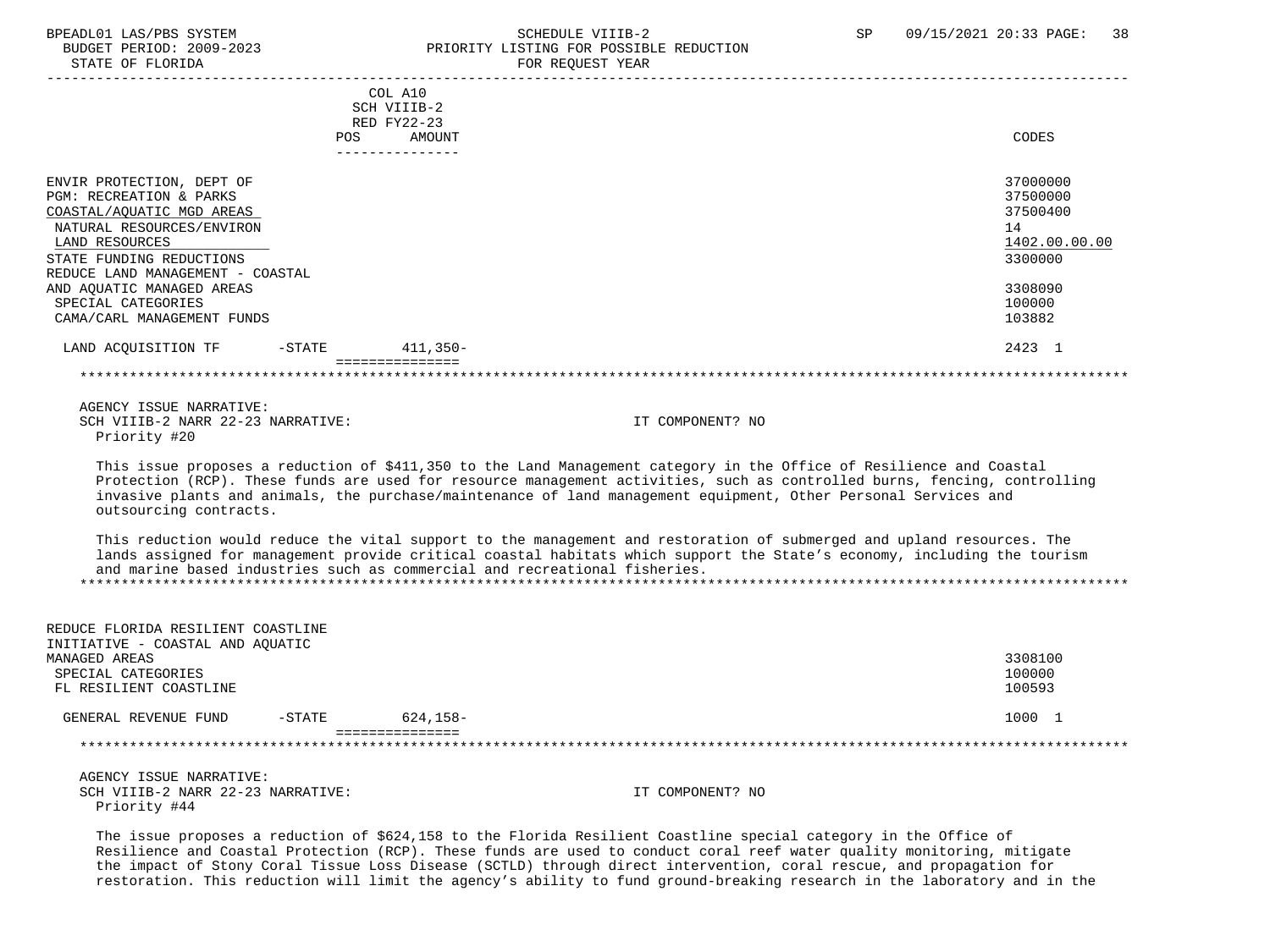STATE OF FLORIDA

# BPEADL01 LAS/PBS SYSTEM SALL SALL SOMEDULE VIIIB-2 SP 09/15/2021 20:33 PAGE: 39 BUDGET PERIOD: 2009-2023<br>
PRIORITY LISTING FOR POSSIBLE REDUCTION

| DIAID OF FUORIDA                                                                                                                                                                                                                                        | LOW VENGEDI IEUW                                                 |                                                                               |
|---------------------------------------------------------------------------------------------------------------------------------------------------------------------------------------------------------------------------------------------------------|------------------------------------------------------------------|-------------------------------------------------------------------------------|
| POS.                                                                                                                                                                                                                                                    | COL A10<br>SCH VIIIB-2<br>RED FY22-23<br>AMOUNT<br>------------- | CODES                                                                         |
| ENVIR PROTECTION, DEPT OF<br>PGM: RECREATION & PARKS<br>COASTAL/AQUATIC MGD AREAS<br>NATURAL RESOURCES/ENVIRON<br>LAND RESOURCES<br>STATE FUNDING REDUCTIONS<br>REDUCE FLORIDA RESILIENT COASTLINE<br>INITIATIVE - COASTAL AND AQUATIC<br>MANAGED AREAS |                                                                  | 37000000<br>37500000<br>37500400<br>14<br>1402.00.00.00<br>3300000<br>3308100 |
|                                                                                                                                                                                                                                                         |                                                                  |                                                                               |

 field to understand the causes and potential cures for SCTLD. Coral rescue efforts will be jeopardized including support for two Florida institutions that are housing approximately 537 of the 1,989 priority coral colonies from beyond the SCTLD boundary.

 Reductions may also result in the Department of Environmental Protection (Department) being unable to ensure that collections of corals that have survived SCTLD from the endemic zone can remain viable until they can be safely returned to the reef when it is safe for out planting.

 In addition, these funds ensure that Florida's coastal communities are resilient and prepared for the effects of rising sea levels, including coastal flooding, erosion, and ecosystem changes. Reduced state funding may impact implementation of SB178, for "Public Financing of Coastal Construction." This implementation includes the development of the required Sea Level Impact Projection (SLIP) study assessment method and any associated technical resources required by statute, outreach and education efforts to inform the affected public, and rule development. Planning and implementation grants that support Florida's coastal communities resilience projects may be reduced or omitted from the program without adequate funding. \*\*\*\*\*\*\*\*\*\*\*\*\*\*\*\*\*\*\*\*\*\*\*\*\*\*\*\*\*\*\*\*\*\*\*\*\*\*\*\*\*\*\*\*\*\*\*\*\*\*\*\*\*\*\*\*\*\*\*\*\*\*\*\*\*\*\*\*\*\*\*\*\*\*\*\*\*\*\*\*\*\*\*\*\*\*\*\*\*\*\*\*\*\*\*\*\*\*\*\*\*\*\*\*\*\*\*\*\*\*\*\*\*\*\*\*\*\*\*\*\*\*\*\*\*\*\*

 REDUCE GRANTS AND AIDS - REGIONAL RESILIENCE COALITIONS 3308150<br>AID TO LOCAL GOVERNMENTS AND RESILIENCE COALITIONS AND RESILIENCE COALITIONS AND RESILIENCE COALITIONS AID TO LOCAL GOVERNMENTS (1999) AND TO LOCAL GOVERNMENTS (1999) AND TO LOCAL GOVERNMENTS (1999) AND TO LOCAL GOVERNMENTS (1999) AND TO LOCAL GOVERNMENTS (1999) AND TO LOCAL GOVERNMENTS (1999) AND TO LOCAL GOVERNMENTS (1999 RGN RESILIENCE COALITIONS RESILIENT FLORIDA TF -STATE 200,000- 2055 1 ===============

 AGENCY ISSUE NARRATIVE: SCH VIIIB-2 NARR 22-23 NARRATIVE: IT COMPONENT? NO Priority #43

 This issue proposes a reduction of \$200,000 to the Grants and Aids - Regional Resilience Coalitions category in the Office of Resilience and Coastal Protection (RCP). These funds are used for the Resilient Florida Grant program and the statewide flooding and sea-level rise resilience plan. Funds cover costs to operate the grant program, to develop the plan and to provide grants to Regional Resilience Coalitions pursuant to Section 380.093, F.S. This reduction will impact RCP's mission, by reducing grant support for the Resilient Florida Grant program and the statewide flooding and sea-level rise resilience plan.

\*\*\*\*\*\*\*\*\*\*\*\*\*\*\*\*\*\*\*\*\*\*\*\*\*\*\*\*\*\*\*\*\*\*\*\*\*\*\*\*\*\*\*\*\*\*\*\*\*\*\*\*\*\*\*\*\*\*\*\*\*\*\*\*\*\*\*\*\*\*\*\*\*\*\*\*\*\*\*\*\*\*\*\*\*\*\*\*\*\*\*\*\*\*\*\*\*\*\*\*\*\*\*\*\*\*\*\*\*\*\*\*\*\*\*\*\*\*\*\*\*\*\*\*\*\*\*

\*\*\*\*\*\*\*\*\*\*\*\*\*\*\*\*\*\*\*\*\*\*\*\*\*\*\*\*\*\*\*\*\*\*\*\*\*\*\*\*\*\*\*\*\*\*\*\*\*\*\*\*\*\*\*\*\*\*\*\*\*\*\*\*\*\*\*\*\*\*\*\*\*\*\*\*\*\*\*\*\*\*\*\*\*\*\*\*\*\*\*\*\*\*\*\*\*\*\*\*\*\*\*\*\*\*\*\*\*\*\*\*\*\*\*\*\*\*\*\*\*\*\*\*\*\*\*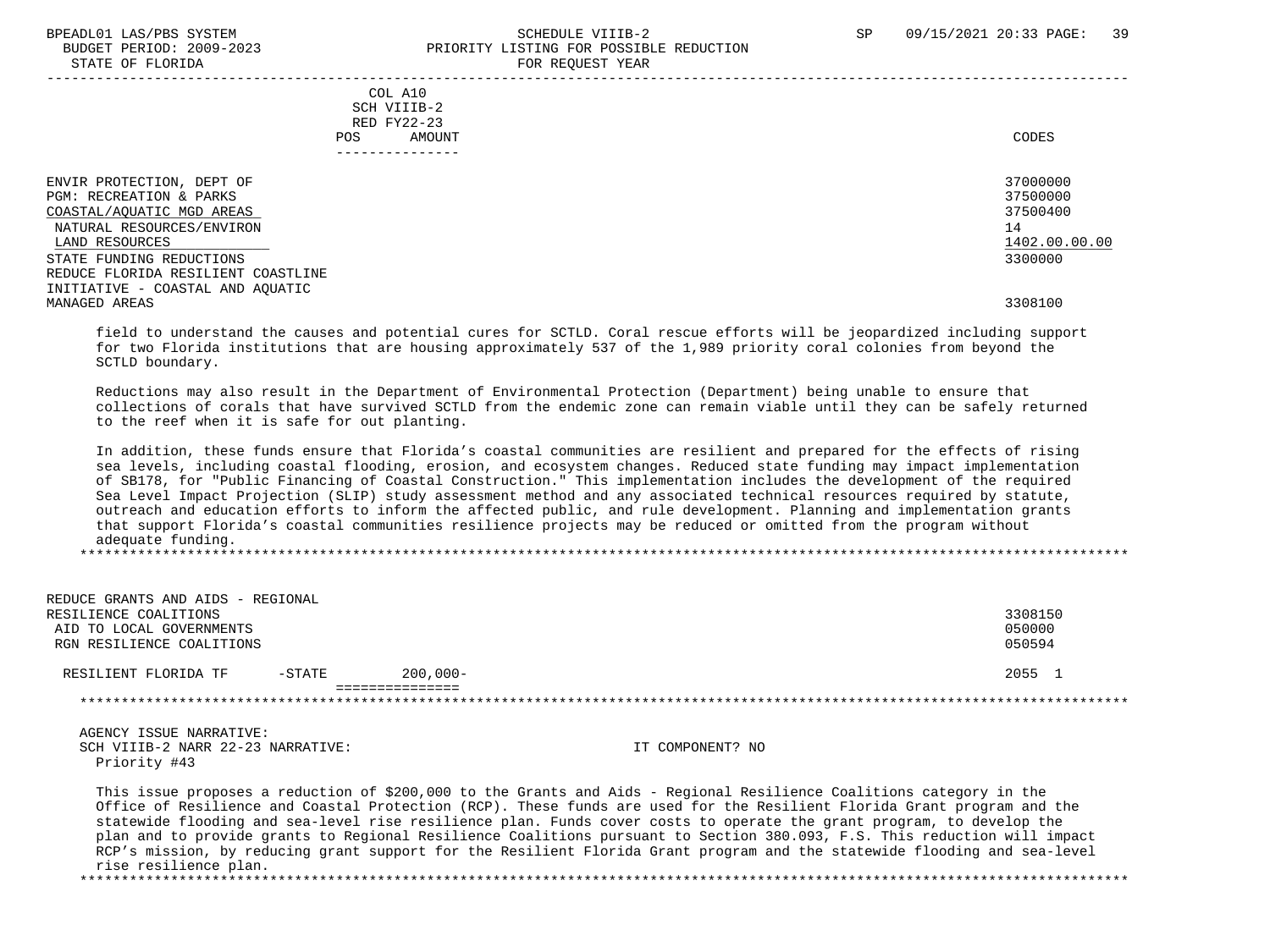STATE OF FLORIDA

### BPEADL01 LAS/PBS SYSTEM SCHEDULE VIIIB-2 SCHEDULE VIIIB-2 SP 09/15/2021 20:33 PAGE: 40 PRIORITY LISTING FOR POSSIBLE REDUCTION<br>FOR REQUEST YEAR

|                                                                                                                                  | COL A10<br>SCH VIIIB-2<br>RED FY22-23<br>AMOUNT<br>POS<br>--------------- |                    | CODES                                                   |
|----------------------------------------------------------------------------------------------------------------------------------|---------------------------------------------------------------------------|--------------------|---------------------------------------------------------|
| ENVIR PROTECTION, DEPT OF<br>PGM: RECREATION & PARKS<br>COASTAL/AQUATIC MGD AREAS<br>NATURAL RESOURCES/ENVIRON<br>LAND RESOURCES |                                                                           |                    | 37000000<br>37500000<br>37500400<br>14<br>1402.00.00.00 |
| TOTAL: LAND RESOURCES                                                                                                            |                                                                           |                    | 1402.00.00.00                                           |
| BY FUND TYPE                                                                                                                     |                                                                           |                    |                                                         |
| GENERAL REVENUE FUND                                                                                                             | 624,158-                                                                  |                    | 1000                                                    |
| TRUST FUNDS                                                                                                                      | 1,627,350-                                                                |                    | 2000                                                    |
| TOTAL PROG COMP                                                                                                                  | --------<br>$2,251,508-$<br>===============                               |                    |                                                         |
| PGM: AIR RESOURCES MGMT<br>AIR RESOURCES MANAGEMENT<br>NATURAL RESOURCES/ENVIRON<br>AIR RESOURCES<br>STATE FUNDING REDUCTIONS    |                                                                           |                    | 37550000<br>37550500<br>14<br>1404.00.00.00<br>3300000  |
| REDUCE EXPENSE - AIR RESOURCES                                                                                                   |                                                                           |                    |                                                         |
| MANAGEMENT                                                                                                                       |                                                                           |                    | 3305510                                                 |
| <b>EXPENSES</b>                                                                                                                  |                                                                           |                    | 040000                                                  |
| AIR POLLUTION CONTROL TF -MATCH                                                                                                  | $114,516-$<br>---------------                                             |                    | 2035 2                                                  |
|                                                                                                                                  |                                                                           |                    |                                                         |
| AGENCY ISSUE NARRATIVE:                                                                                                          |                                                                           |                    |                                                         |
| ---- ------ - ----- -- -- -----------                                                                                            |                                                                           | -- --------------- |                                                         |

SCH VIIIB-2 NARR 22-23 NARRATIVE: IT COMPONENT? NO Priority #10

 This issue proposes a reduction of \$114,516 to the Expenses category in the Division of Air Resources Management (Division). This category is used to fund Division operations in administrative, permitting and compliance, and ambient monitoring programs including responsibility for the fine particulate (PM2.5) laboratory. Maintenance and operation of ambient monitoring facilities is key to maintaining legally defensible data for attainment status. The training of permitting and compliance staff is key to the timely issuance of high-quality permits and performing consistent compliance and enforcement activities. A reduction to this category would necessitate reprioritization of equipment, maintenance, laboratory, and staff training activities, which could affect levels of service at the Division, district offices and delegated local programs throughout the state. \*\*\*\*\*\*\*\*\*\*\*\*\*\*\*\*\*\*\*\*\*\*\*\*\*\*\*\*\*\*\*\*\*\*\*\*\*\*\*\*\*\*\*\*\*\*\*\*\*\*\*\*\*\*\*\*\*\*\*\*\*\*\*\*\*\*\*\*\*\*\*\*\*\*\*\*\*\*\*\*\*\*\*\*\*\*\*\*\*\*\*\*\*\*\*\*\*\*\*\*\*\*\*\*\*\*\*\*\*\*\*\*\*\*\*\*\*\*\*\*\*\*\*\*\*\*\*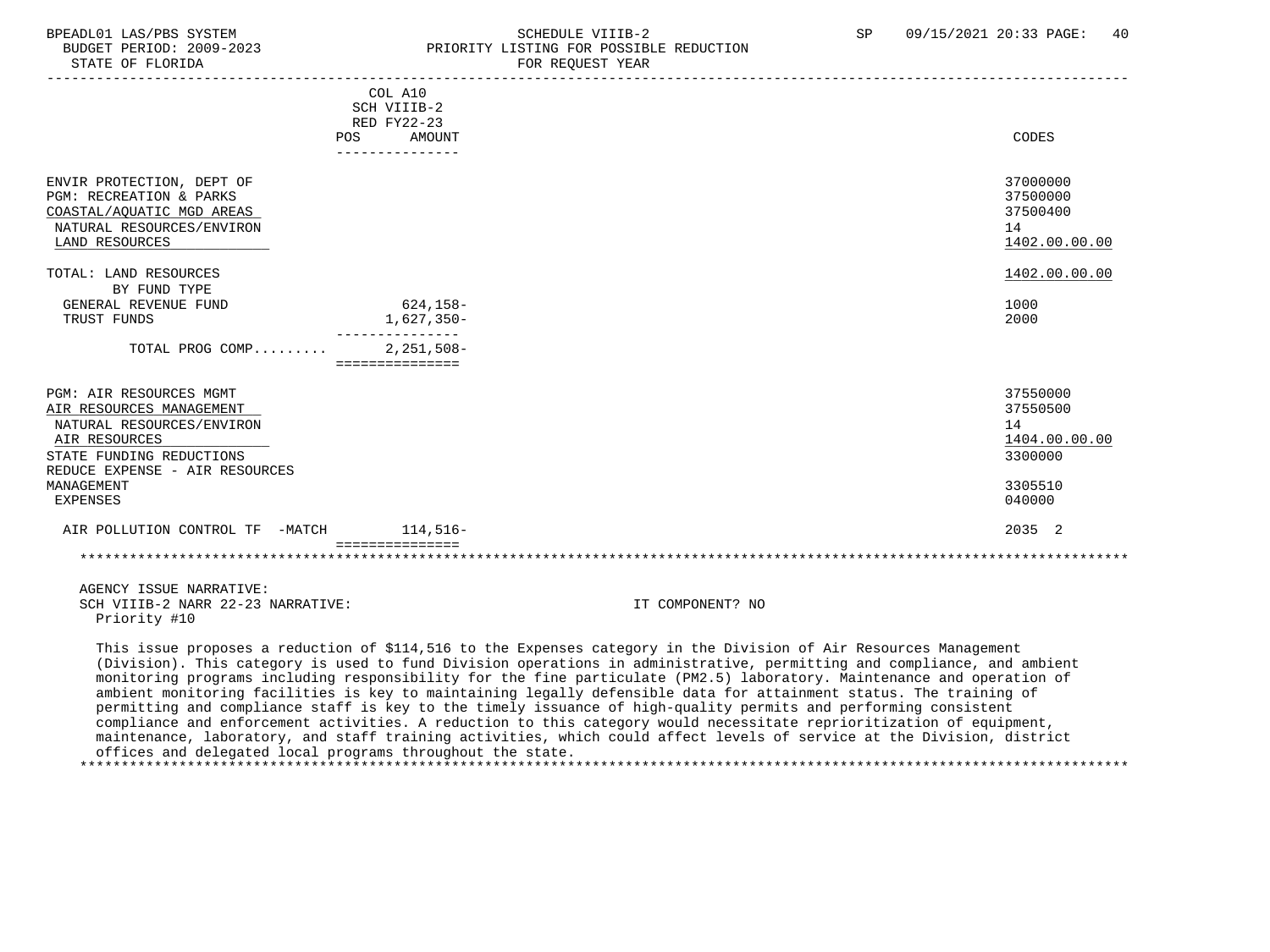#### BPEADL01 LAS/PBS SYSTEM STRING THE SCHEDULE VIIIB-2 SP 09/15/2021 20:33 PAGE: 41 BUDGET PERIOD: 2009-2023 PRIORITY LISTING FOR POSSIBLE REDUCTION FOR REQUEST YEAR

|                                                                                                                                                                                                                                                                                                                                                                                                                                                                       |                        |                              | TON NEQUEDI IEAN |                  |          |               |                              |
|-----------------------------------------------------------------------------------------------------------------------------------------------------------------------------------------------------------------------------------------------------------------------------------------------------------------------------------------------------------------------------------------------------------------------------------------------------------------------|------------------------|------------------------------|------------------|------------------|----------|---------------|------------------------------|
|                                                                                                                                                                                                                                                                                                                                                                                                                                                                       | COL A10<br>SCH VIIIB-2 |                              |                  |                  |          |               |                              |
|                                                                                                                                                                                                                                                                                                                                                                                                                                                                       | RED FY22-23            |                              |                  |                  |          |               |                              |
|                                                                                                                                                                                                                                                                                                                                                                                                                                                                       | POS AMOUNT             |                              |                  |                  |          |               | CODES                        |
|                                                                                                                                                                                                                                                                                                                                                                                                                                                                       | ----------------       |                              |                  |                  |          |               |                              |
| ENVIR PROTECTION, DEPT OF                                                                                                                                                                                                                                                                                                                                                                                                                                             |                        |                              |                  |                  |          |               | 37000000                     |
| <b>PGM: AIR RESOURCES MGMT</b>                                                                                                                                                                                                                                                                                                                                                                                                                                        |                        |                              |                  |                  |          |               | 37550000                     |
| AIR RESOURCES MANAGEMENT                                                                                                                                                                                                                                                                                                                                                                                                                                              |                        |                              |                  |                  |          |               | 37550500                     |
| NATURAL RESOURCES/ENVIRON                                                                                                                                                                                                                                                                                                                                                                                                                                             |                        |                              |                  |                  |          |               | 14                           |
| AIR RESOURCES                                                                                                                                                                                                                                                                                                                                                                                                                                                         |                        |                              |                  |                  |          |               | 1404.00.00.00                |
| STATE FUNDING REDUCTIONS                                                                                                                                                                                                                                                                                                                                                                                                                                              |                        |                              |                  |                  |          |               | 3300000                      |
| REDUCE SALARIES AND BENEFITS -                                                                                                                                                                                                                                                                                                                                                                                                                                        |                        |                              |                  |                  |          |               |                              |
| AIR RESOURCES MANAGEMENT                                                                                                                                                                                                                                                                                                                                                                                                                                              |                        |                              |                  |                  |          |               | 3305530                      |
| SALARIES AND BENEFITS                                                                                                                                                                                                                                                                                                                                                                                                                                                 |                        |                              |                  |                  |          |               | 010000                       |
| AIR POLLUTION CONTROL TF -STATE 333,691-                                                                                                                                                                                                                                                                                                                                                                                                                              | ===============        |                              |                  |                  |          |               | 2035 1                       |
|                                                                                                                                                                                                                                                                                                                                                                                                                                                                       |                        |                              |                  |                  |          |               |                              |
| AGENCY ISSUE NARRATIVE:                                                                                                                                                                                                                                                                                                                                                                                                                                               |                        |                              |                  |                  |          |               |                              |
| SCH VIIIB-2 NARR 22-23 NARRATIVE:                                                                                                                                                                                                                                                                                                                                                                                                                                     |                        |                              |                  | IT COMPONENT? NO |          |               |                              |
| Priority #33                                                                                                                                                                                                                                                                                                                                                                                                                                                          |                        |                              |                  |                  |          |               |                              |
| This issue proposes a reduction of \$333,691 to the Salaries and Benefits category in the Division of Air Resources<br>Management (Division). This reduction includes excess salary and benefits only. If these funds are reduced it could<br>negatively affect the Division's long-term ability to recruit and retain staff with the level of training, experience and<br>skills necessary to maintain the efficient operation of core programs within the Division. |                        |                              |                  |                  |          |               |                              |
| POSITION DETAIL OF SALARIES AND BENEFITS:                                                                                                                                                                                                                                                                                                                                                                                                                             |                        |                              |                  |                  |          |               |                              |
|                                                                                                                                                                                                                                                                                                                                                                                                                                                                       |                        |                              |                  |                  |          |               | LAPSE LAPSED SALARIES        |
|                                                                                                                                                                                                                                                                                                                                                                                                                                                                       | <b>FTE</b>             | BASE RATE ADDITIVES BENEFITS |                  |                  | SUBTOTAL | $\sim$ $\sim$ | AND BENEFITS                 |
| A10 - SCH VIIIB-2 RED FY22-23                                                                                                                                                                                                                                                                                                                                                                                                                                         |                        |                              |                  |                  |          |               |                              |
| CHANGES TO CURRENTLY AUTHORIZED POSITIONS<br>OTHER SALARY AMOUNT                                                                                                                                                                                                                                                                                                                                                                                                      |                        |                              |                  |                  |          |               |                              |
| 2035 AIR POLLUTION CONTROL TF                                                                                                                                                                                                                                                                                                                                                                                                                                         |                        |                              |                  |                  |          |               | $333,691-$                   |
|                                                                                                                                                                                                                                                                                                                                                                                                                                                                       |                        |                              |                  |                  |          |               | ______________               |
|                                                                                                                                                                                                                                                                                                                                                                                                                                                                       |                        |                              |                  |                  |          |               | $333,691-$<br>============== |
|                                                                                                                                                                                                                                                                                                                                                                                                                                                                       |                        |                              |                  |                  |          |               |                              |
|                                                                                                                                                                                                                                                                                                                                                                                                                                                                       |                        |                              |                  |                  |          |               |                              |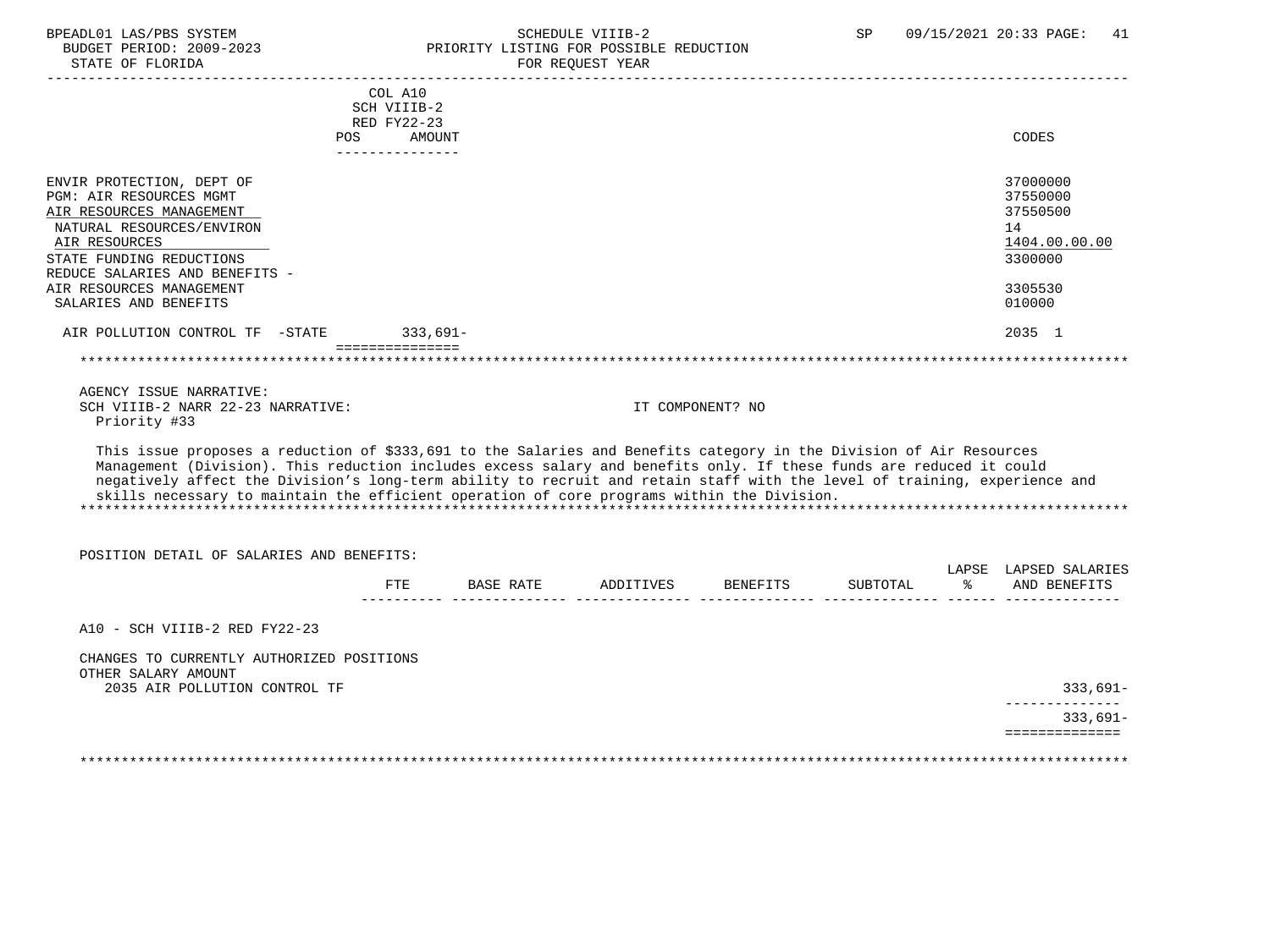STATE OF FLORIDA FOR REQUEST YEAR FOR REQUEST YEAR

### BPEADL01 LAS/PBS SYSTEM SALL SALL SCHEDULE VIIIB-2 SP 09/15/2021 20:33 PAGE: 42 BUDGET PERIOD: 2009-2023 PRIORITY LISTING FOR POSSIBLE REDUCTION

| COL A10<br>SCH VIIIB-2<br>RED FY22-23          |               |
|------------------------------------------------|---------------|
| AMOUNT<br>POS                                  | CODES         |
| --------                                       |               |
|                                                |               |
| ENVIR PROTECTION, DEPT OF                      | 37000000      |
| <b>PGM: AIR RESOURCES MGMT</b>                 | 37550000      |
| AIR RESOURCES MANAGEMENT                       | 37550500      |
| NATURAL RESOURCES/ENVIRON                      | 14            |
| AIR RESOURCES                                  | 1404.00.00.00 |
| STATE FUNDING REDUCTIONS                       | 3300000       |
| REDUCE OPERATING CAPITAL OUTLAY -              |               |
| AIR RESOURCES MANAGEMENT                       | 3305550       |
| OPERATING CAPITAL OUTLAY                       | 060000        |
| 137,680-<br>AIR POLLUTION CONTROL TF<br>-MATCH | 2035 2        |
|                                                |               |

 AGENCY ISSUE NARRATIVE: SCH VIIIB-2 NARR 22-23 NARRATIVE: IT COMPONENT? NO Priority #9

 This issue proposes a reduction of \$137,680 to the Other Capital Outlay (OCO) category in the Division of Air Resources Management (Division). The OCO category is used to fund capital purchases for ambient monitoring equipment, shelters, specialized computer equipment used in air dispersion modeling, photochemical modeling, technical analyses used in permitting determinations and in support of State Implementation Plan (SIP) submittals.

 Maintaining, repairing, and operating the ambient monitoring facilities is critical to providing legally defensible data to the regulated community and the public. Ambient monitoring data along with air quality modeling analyses are key to maintaining the attainment status regarding the National Ambient Air Quality Standards (NAAQS). A reduction in OCO could affect the Division's ability to achieve strategic goals of modernizing equipment, implementing cost-saving technical upgrades, and deploying and maintaining reliable technologies integral to the state's air monitoring network, air quality modeling capabilities, and to the mission of providing an accurate assessment of the air quality in Florida. \*\*\*\*\*\*\*\*\*\*\*\*\*\*\*\*\*\*\*\*\*\*\*\*\*\*\*\*\*\*\*\*\*\*\*\*\*\*\*\*\*\*\*\*\*\*\*\*\*\*\*\*\*\*\*\*\*\*\*\*\*\*\*\*\*\*\*\*\*\*\*\*\*\*\*\*\*\*\*\*\*\*\*\*\*\*\*\*\*\*\*\*\*\*\*\*\*\*\*\*\*\*\*\*\*\*\*\*\*\*\*\*\*\*\*\*\*\*\*\*\*\*\*\*\*\*\*

| REDUCE OTHER PERSONAL SERVICES -<br>AIR RESOURCES MANAGEMENT<br>OTHER PERSONAL SERVICES |          | 3305600<br>030000 |
|-----------------------------------------------------------------------------------------|----------|-------------------|
| AIR POLLUTION CONTROL TF -STATE                                                         | 292,298- | 2035 1            |
|                                                                                         |          |                   |

 AGENCY ISSUE NARRATIVE: SCH VIIIB-2 NARR 22-23 NARRATIVE: IT COMPONENT? NO Priority #8

 This issue proposes a reduction of \$292,298 to the Other Personal Services (OPS) category in the Division of Air Resources Management (Division). This category is used to fund Title V contracts with approved Local Programs, contingency contracts for ambient monitoring site operations, monitoring site shelter installation and maintenance, software maintenance agreements, and other information technology services including costs associated with the state's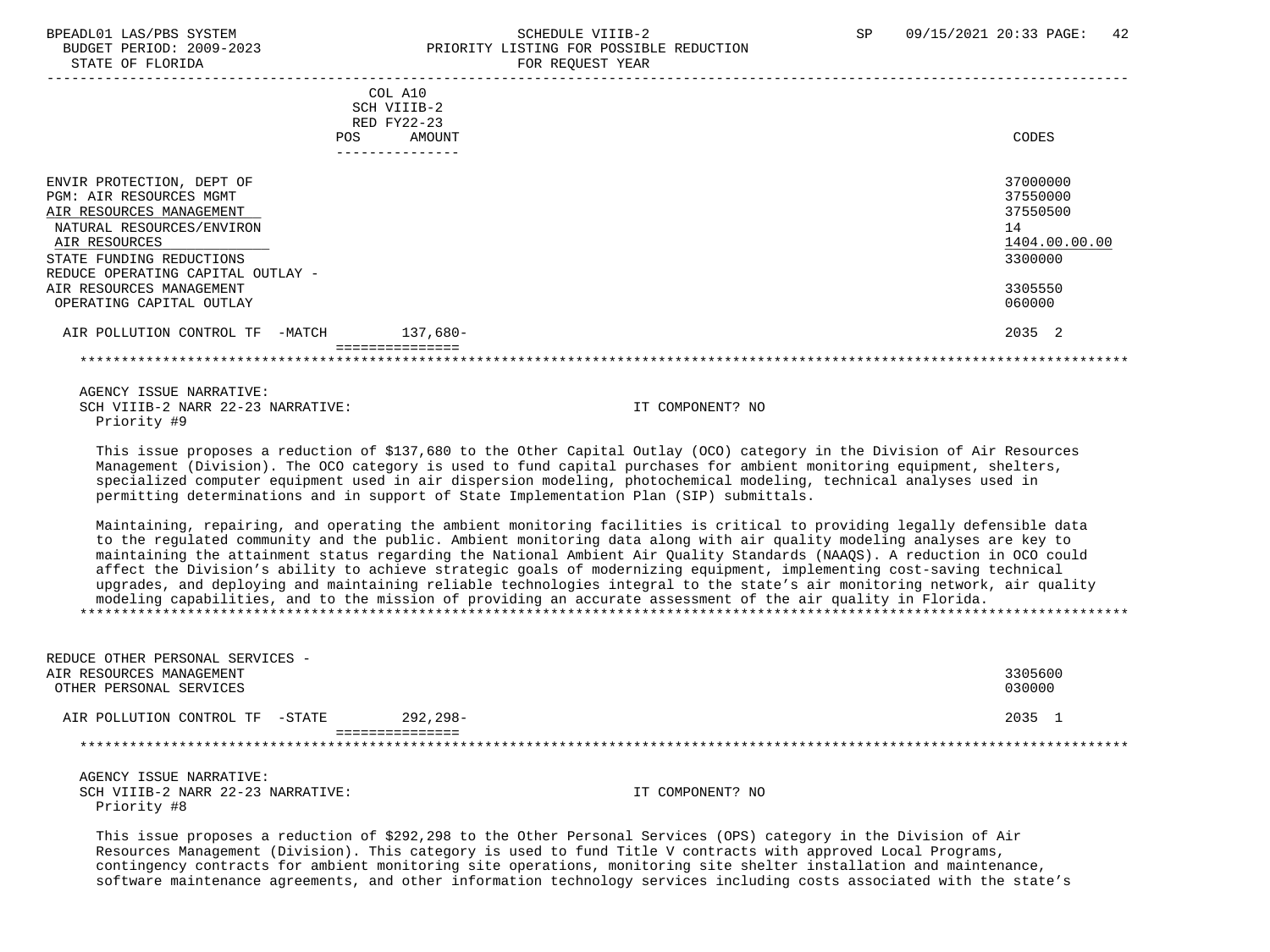#### BPEADL01 LAS/PBS SYSTEM SALL SALL SOMEDULE VIIIB-2 SP 09/15/2021 20:33 PAGE: 43 BUDGET PERIOD: 2009-2023 PRIORITY LISTING FOR POSSIBLE REDUCTION STATE OF FLORIDA **FOR REQUEST YEAR**

|                                                                                                                                                                                                |                                                         | 101111220111111 |                                                                    |
|------------------------------------------------------------------------------------------------------------------------------------------------------------------------------------------------|---------------------------------------------------------|-----------------|--------------------------------------------------------------------|
|                                                                                                                                                                                                | COL A10<br>SCH VIIIB-2<br>RED FY22-23<br>AMOUNT<br>POS. |                 | CODES                                                              |
| ENVIR PROTECTION, DEPT OF<br>PGM: AIR RESOURCES MGMT<br>AIR RESOURCES MANAGEMENT<br>NATURAL RESOURCES/ENVIRON<br>AIR RESOURCES<br>STATE FUNDING REDUCTIONS<br>REDUCE OTHER PERSONAL SERVICES - |                                                         |                 | 37000000<br>37550000<br>37550500<br>14<br>1404.00.00.00<br>3300000 |
| AIR RESOURCES MANAGEMENT                                                                                                                                                                       |                                                         |                 | 3305600                                                            |

#### air quality monitoring system.

 Funding Title V permitting and compliance work in the approved Local Programs reduces costs through delivery of services to major sources within a county by the approved local air program. The ability to engage in contingency contracts for ambient monitoring field operations minimizes data loss and ensures that data collected can be used for determining attainment status. Information technology development and maintenance are key to ensuring that data management systems are operating correctly and to increase efficiency in all program areas. This proposed reduction could affect the Division's ability to deliver key permitting and compliance activities as well as operate a sufficient ambient monitoring network including replacing aging physical components. Finally, the proposed reduction could adversely impact needed upgrades to existing data management systems (ARMS, EAOR, EPSAP) that will resolve end-of-life issues and modernize these systems which are used in processing permit applications, determining compliance, tracking enforcement actions, reporting regulatory data to EPA, emissions reporting, and Title V fee collection.

| TOTAL: AIR RESOURCES                                                                                                         |          |                 | 1404.00.00.00                                          |
|------------------------------------------------------------------------------------------------------------------------------|----------|-----------------|--------------------------------------------------------|
| BY FUND TYPE<br>TRUST FUNDS                                                                                                  |          | 878,185-        | 2000                                                   |
|                                                                                                                              |          | --------------- |                                                        |
| PGM: ENVIR LAW ENFORCEMENT<br>ENVIRONMENTAL LAW ENFORCEM<br>PUBLIC PROTECTION<br>LAW ENFORCEMENT<br>STATE FUNDING REDUCTIONS |          |                 | 37700000<br>37700100<br>12<br>1202.00.00.00<br>3300000 |
| REDUCE EXPENSES - OFFICE OF<br>EMERGENCY RESPONSE<br>EXPENSES                                                                |          |                 | 3300240<br>040000                                      |
| INLAND PROTECTION TF                                                                                                         | $-STATE$ | 152,534-        | 2212 1                                                 |
|                                                                                                                              |          |                 |                                                        |

 AGENCY ISSUE NARRATIVE: SCH VIIIB-2 NARR 22-23 NARRATIVE: IT COMPONENT? NO Priority #30

 This issue proposes a reduction of \$152,534 to the Expense category in the Environmental Crimes Unit of the Division of Law enforcement (Division). This category funds all office purchases (other than large equipment), travel, fuel, trainings and uniforms. This reduction will severely limit the Division's ability to train Special Agents and ensure they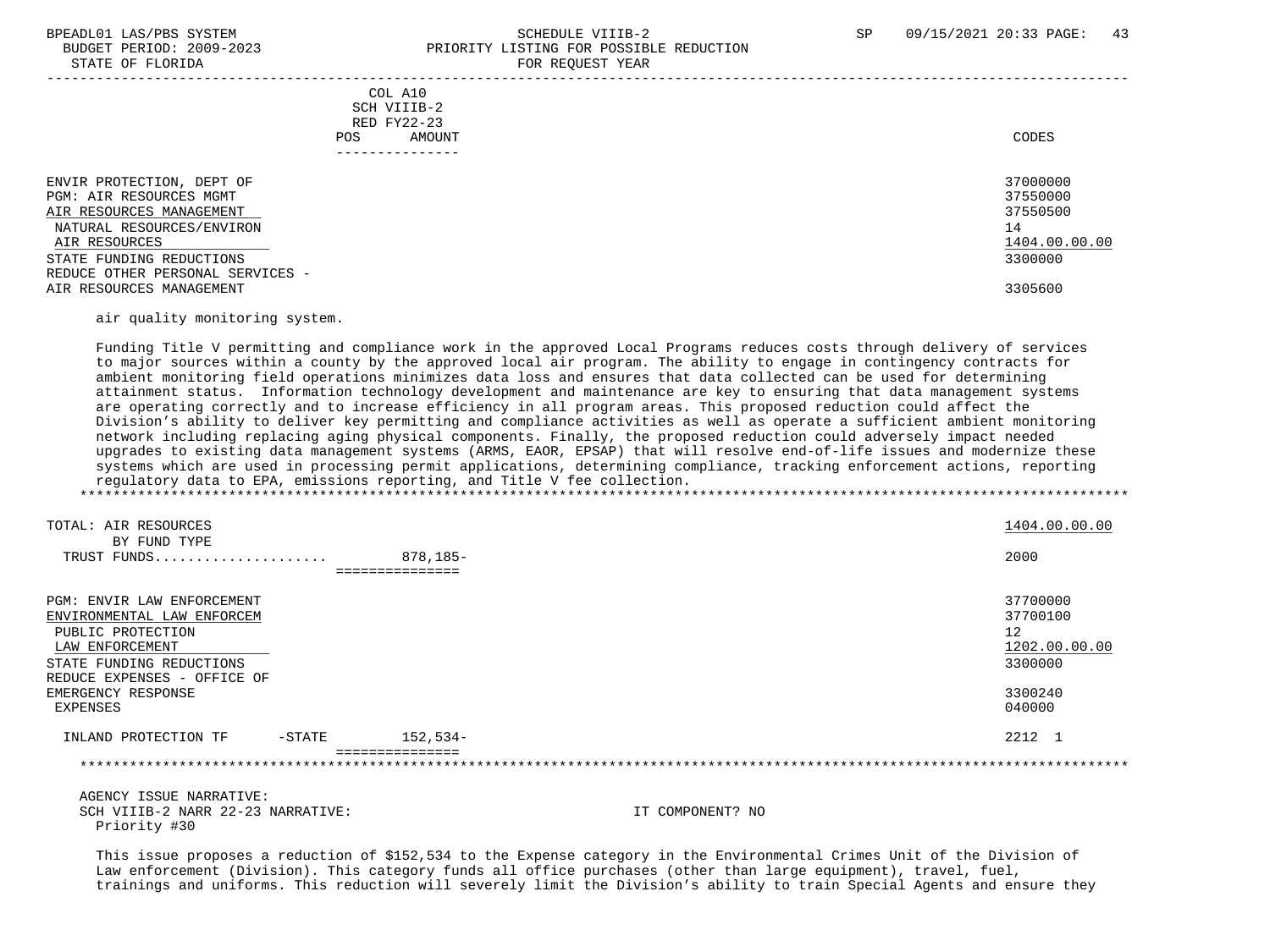#### BPEADL01 LAS/PBS SYSTEM SALLE STRID SCHEDULE VIIIB-2 SP 09/15/2021 20:33 PAGE: 44 BUDGET PERIOD: 2009-2023 PRIORITY LISTING FOR POSSIBLE REDUCTION FOR REQUEST YEAR

|                                                                                       | COL A10<br>SCH VIIIB-2  |                                                                                                                                                                                                                                                                                                                                                                                                                                                                                                                                                                                                                                |                                        |
|---------------------------------------------------------------------------------------|-------------------------|--------------------------------------------------------------------------------------------------------------------------------------------------------------------------------------------------------------------------------------------------------------------------------------------------------------------------------------------------------------------------------------------------------------------------------------------------------------------------------------------------------------------------------------------------------------------------------------------------------------------------------|----------------------------------------|
|                                                                                       | RED FY22-23             |                                                                                                                                                                                                                                                                                                                                                                                                                                                                                                                                                                                                                                |                                        |
|                                                                                       | <b>POS</b><br>AMOUNT    |                                                                                                                                                                                                                                                                                                                                                                                                                                                                                                                                                                                                                                | CODES                                  |
|                                                                                       | ---------------         |                                                                                                                                                                                                                                                                                                                                                                                                                                                                                                                                                                                                                                |                                        |
| ENVIR PROTECTION, DEPT OF<br>PGM: ENVIR LAW ENFORCEMENT<br>ENVIRONMENTAL LAW ENFORCEM |                         |                                                                                                                                                                                                                                                                                                                                                                                                                                                                                                                                                                                                                                | 37000000<br>37700000<br>37700100<br>12 |
| PUBLIC PROTECTION                                                                     |                         |                                                                                                                                                                                                                                                                                                                                                                                                                                                                                                                                                                                                                                |                                        |
| LAW ENFORCEMENT                                                                       |                         |                                                                                                                                                                                                                                                                                                                                                                                                                                                                                                                                                                                                                                | 1202.00.00.00                          |
| STATE FUNDING REDUCTIONS                                                              |                         |                                                                                                                                                                                                                                                                                                                                                                                                                                                                                                                                                                                                                                | 3300000                                |
| REDUCE EXPENSES - OFFICE OF<br>EMERGENCY RESPONSE                                     |                         |                                                                                                                                                                                                                                                                                                                                                                                                                                                                                                                                                                                                                                | 3300240                                |
| required to make these payments.<br>*****************************                     |                         | are supplied with the appropriate resources to conduct investigations and enforce the law. The Division is statutorily                                                                                                                                                                                                                                                                                                                                                                                                                                                                                                         |                                        |
| REDUCE HAZARDOUS WASTE CLEANUP -                                                      |                         |                                                                                                                                                                                                                                                                                                                                                                                                                                                                                                                                                                                                                                |                                        |
| LAW ENFORCEMENT                                                                       |                         |                                                                                                                                                                                                                                                                                                                                                                                                                                                                                                                                                                                                                                | 3300270                                |
| SPECIAL CATEGORIES                                                                    |                         |                                                                                                                                                                                                                                                                                                                                                                                                                                                                                                                                                                                                                                | 100000                                 |
| HAZARDOUS WASTE CLEANUP                                                               |                         |                                                                                                                                                                                                                                                                                                                                                                                                                                                                                                                                                                                                                                | 101492                                 |
|                                                                                       |                         |                                                                                                                                                                                                                                                                                                                                                                                                                                                                                                                                                                                                                                |                                        |
| INLAND PROTECTION TF                                                                  | $-$ STATE<br>$27.000 -$ |                                                                                                                                                                                                                                                                                                                                                                                                                                                                                                                                                                                                                                | 2212 1                                 |
|                                                                                       | ===============         |                                                                                                                                                                                                                                                                                                                                                                                                                                                                                                                                                                                                                                |                                        |
|                                                                                       |                         |                                                                                                                                                                                                                                                                                                                                                                                                                                                                                                                                                                                                                                |                                        |
| AGENCY ISSUE NARRATIVE:                                                               |                         |                                                                                                                                                                                                                                                                                                                                                                                                                                                                                                                                                                                                                                |                                        |
| SCH VIIIB-2 NARR 22-23 NARRATIVE:                                                     |                         | IT COMPONENT? NO                                                                                                                                                                                                                                                                                                                                                                                                                                                                                                                                                                                                               |                                        |
| Priority #27                                                                          |                         |                                                                                                                                                                                                                                                                                                                                                                                                                                                                                                                                                                                                                                |                                        |
| impact on the Division.                                                               |                         | This issue proposes a reduction of \$27,000 to the Hazardous Waste Cleanup category in the Environmental Crimes Unit of<br>the Division of Law Enforcement (Division). This category funds the cleanup costs associated with any environmental<br>crimes that have been investigated and enforced through the Environmental Crimes Unit. This reduction will eliminate the<br>Hazardous Waste Cleanup category, preventing the Division from being able to properly mitigate emergent damages caused by<br>a responsible party that may be unable to pay at the time cleanup is needed. This would have a substantial negative |                                        |
|                                                                                       |                         |                                                                                                                                                                                                                                                                                                                                                                                                                                                                                                                                                                                                                                |                                        |
| REDUCE SALARIES AND BENEFITS - LAW                                                    |                         |                                                                                                                                                                                                                                                                                                                                                                                                                                                                                                                                                                                                                                |                                        |
| <b>ENFORCEMENT</b>                                                                    |                         |                                                                                                                                                                                                                                                                                                                                                                                                                                                                                                                                                                                                                                | 3300280                                |
| SALARIES AND BENEFITS                                                                 |                         |                                                                                                                                                                                                                                                                                                                                                                                                                                                                                                                                                                                                                                | 010000                                 |
| INLAND PROTECTION TF                                                                  | $-STATE$<br>$46,484-$   |                                                                                                                                                                                                                                                                                                                                                                                                                                                                                                                                                                                                                                | 2212 1                                 |
|                                                                                       | ===============         |                                                                                                                                                                                                                                                                                                                                                                                                                                                                                                                                                                                                                                |                                        |
| AGENCY ISSUE NARRATIVE:                                                               |                         |                                                                                                                                                                                                                                                                                                                                                                                                                                                                                                                                                                                                                                |                                        |
| SCH VIIIB-2 NARR 22-23 NARRATIVE:<br>Priority #31                                     |                         | IT COMPONENT? NO                                                                                                                                                                                                                                                                                                                                                                                                                                                                                                                                                                                                               |                                        |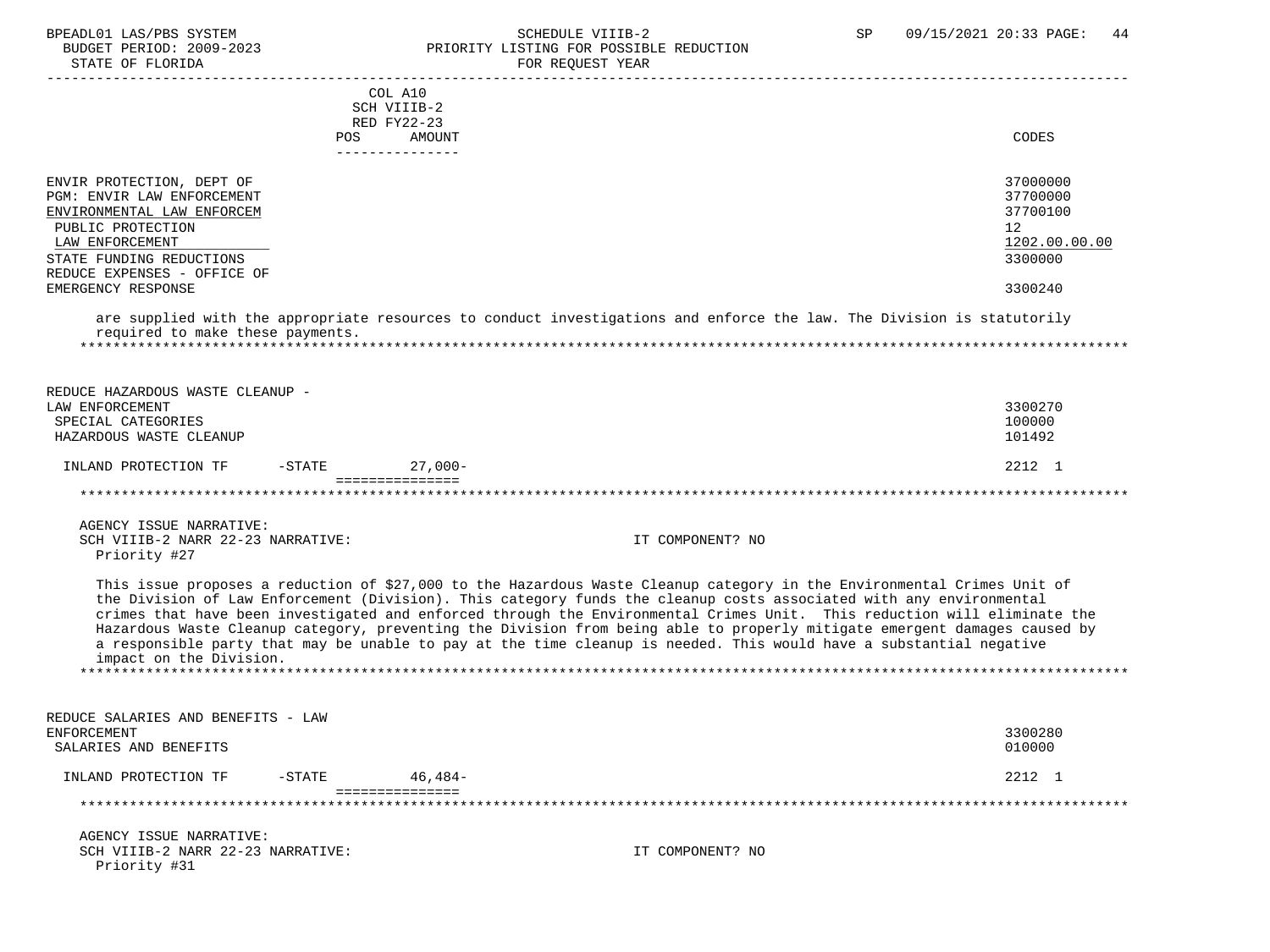### BPEADL01 LAS/PBS SYSTEM SALL SOME SCHEDULE VIIIB-2 SCHEDULE SP 09/15/2021 20:33 PAGE: 45 BUDGET PERIOD: 2009-2023 PRIORITY LISTING FOR POSSIBLE REDUCTION

| STATE OF FLORIDA                                                                                                                                                              |                               |           | FOR REQUEST YEAR   |          |                       |
|-------------------------------------------------------------------------------------------------------------------------------------------------------------------------------|-------------------------------|-----------|--------------------|----------|-----------------------|
|                                                                                                                                                                               | COL A10                       |           |                    |          |                       |
|                                                                                                                                                                               | SCH VIIIB-2                   |           |                    |          |                       |
|                                                                                                                                                                               | RED FY22-23                   |           |                    |          |                       |
|                                                                                                                                                                               | POS AMOUNT<br>_______________ |           |                    |          | CODES                 |
| ENVIR PROTECTION, DEPT OF                                                                                                                                                     |                               |           |                    |          | 37000000              |
| PGM: ENVIR LAW ENFORCEMENT                                                                                                                                                    |                               |           |                    |          | 37700000              |
| ENVIRONMENTAL LAW ENFORCEM                                                                                                                                                    |                               |           |                    |          | 37700100              |
| PUBLIC PROTECTION                                                                                                                                                             |                               |           |                    |          | $12 \overline{ }$     |
| LAW ENFORCEMENT                                                                                                                                                               |                               |           |                    |          | 1202.00.00.00         |
| STATE FUNDING REDUCTIONS                                                                                                                                                      |                               |           |                    |          | 3300000               |
| REDUCE SALARIES AND BENEFITS - LAW                                                                                                                                            |                               |           |                    |          |                       |
| <b>ENFORCEMENT</b>                                                                                                                                                            |                               |           |                    |          | 3300280               |
| A reduction in this category would significantly impact the unit and result in the termination of an agent. This would<br>have a substantial negative impact on the Division. |                               |           |                    |          |                       |
| POSITION DETAIL OF SALARIES AND BENEFITS:                                                                                                                                     |                               |           |                    |          | LAPSE LAPSED SALARIES |
|                                                                                                                                                                               | FTE                           | BASE RATE | ADDITIVES BENEFITS | SUBTOTAL | % AND BENEFITS        |
|                                                                                                                                                                               |                               |           |                    |          |                       |
| A10 - SCH VIIIB-2 RED FY22-23                                                                                                                                                 |                               |           |                    |          |                       |
| CHANGES TO CURRENTLY AUTHORIZED POSITIONS<br>OTHER SALARY AMOUNT                                                                                                              |                               |           |                    |          |                       |
| 2212 INLAND PROTECTION TF                                                                                                                                                     |                               |           |                    |          | $46,484-$             |
|                                                                                                                                                                               |                               |           |                    |          | $46.484-$             |
|                                                                                                                                                                               |                               |           |                    |          | ==============        |
|                                                                                                                                                                               |                               |           |                    |          |                       |
| TOTAL: LAW ENFORCEMENT                                                                                                                                                        |                               |           |                    |          | 1202.00.00.00         |
| BY FUND TYPE                                                                                                                                                                  |                               |           |                    |          |                       |
|                                                                                                                                                                               | ================              |           |                    |          | 2000                  |
| TOTAL: ENVIR PROTECTION, DEPT OF<br>BY FUND TYPE                                                                                                                              |                               |           |                    |          | 37000000              |
| GENERAL REVENUE FUND                                                                                                                                                          | 1,017,301-                    |           |                    |          | 1000                  |
| TRUST FUNDS                                                                                                                                                                   | 55,959,937-                   |           |                    |          | 2000                  |
| TOTAL POSITIONS 113.00-                                                                                                                                                       | ________________              |           |                    |          |                       |
| TOTAL DEPARTMENT 56,977,238-                                                                                                                                                  |                               |           |                    |          |                       |
| TOTAL SALARY RATE $4,624,436-$                                                                                                                                                |                               |           |                    |          |                       |
|                                                                                                                                                                               | ===============               |           |                    |          |                       |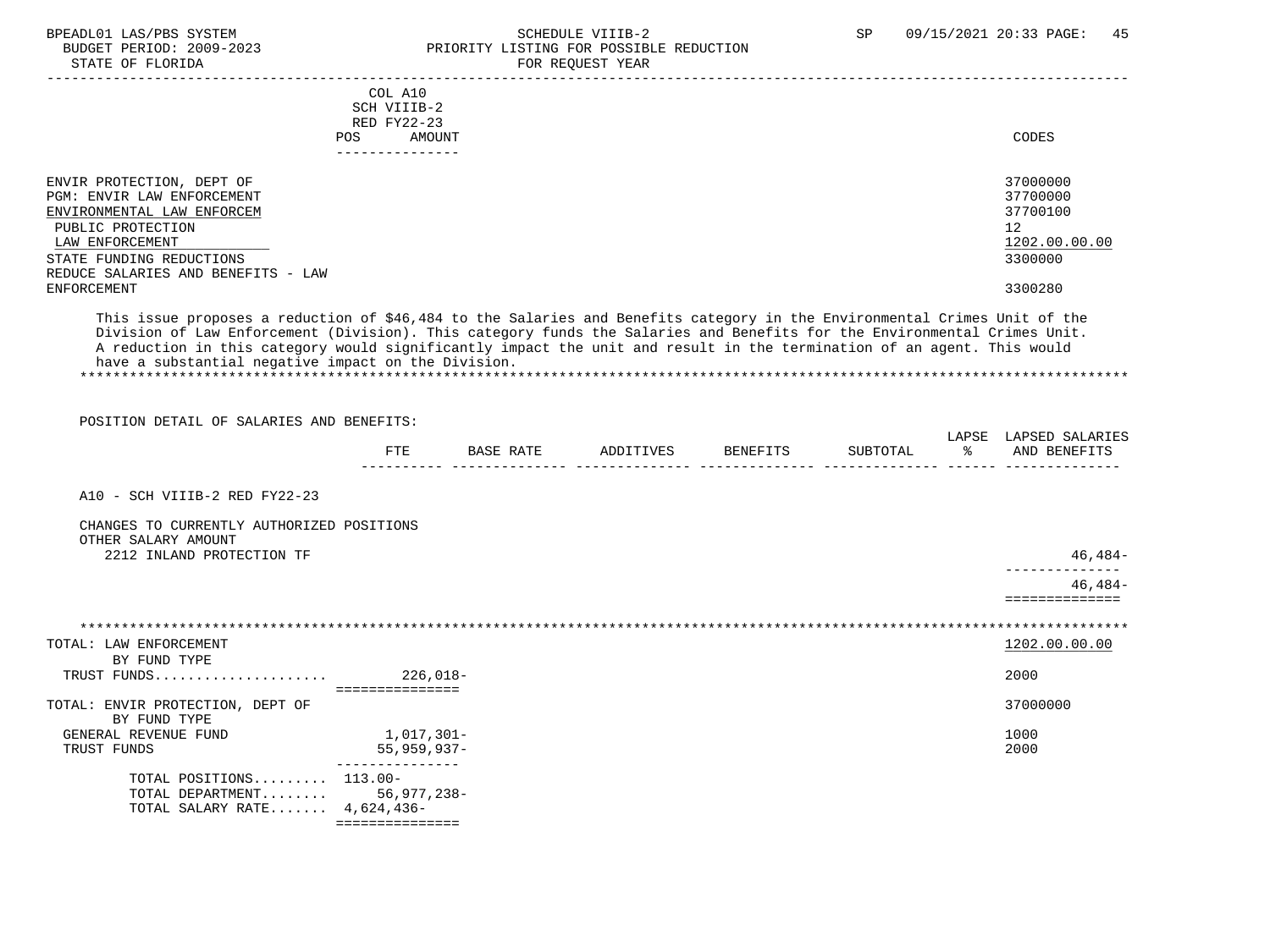\*\*\*\*\*\*\*\*\*\*\*\*\*\*\*\*\*\*\*\*\*\*\*\*\*\*\*\*\*\*\*\*\*\*\*\*\*\*\*\*\*\*\*\*\*\*\*\*\*\*\*\*\*\*\*\*\*\*\*\*\*\*\*\*\*\*\*\*\*\*\*\*\*\*\*\*\*\*\*\*\*\*\*\*\*\*\*\*\*\*\*\*\*\*\*\*\*\*\*\*\*\*\*\*\*\*\*\*\*\*\*\*\*\*\*\*\*\*\*\*\*\*\*\*\*\*\*\*\*\*\* \* BPEADL01 STATISTICAL INFORMATION 09/15/2021 20:33:14 \* \* BUDGET PERIOD: 2009-2023 EXHIBIT A, D AND D-3A LIST REQUEST SRM 37 SP \* \* COMPILE DATE: 09/16/2015 COMPILE TIME: 09:40:41 PAGE: 1 \* \*\*\*\*\*\*\*\*\*\*\*\*\*\*\*\*\*\*\*\*\*\*\*\*\*\*\*\*\*\*\*\*\*\*\*\*\*\*\*\*\*\*\*\*\*\*\*\*\*\*\*\*\*\*\*\*\*\*\*\*\*\*\*\*\*\*\*\*\*\*\*\*\*\*\*\*\*\*\*\*\*\*\*\*\*\*\*\*\*\*\*\*\*\*\*\*\*\*\*\*\*\*\*\*\*\*\*\*\*\*\*\*\*\*\*\*\*\*\*\*\*\*\*\*\*\*\*\*\*\*\* SAVE INITIALS: SAVE DEPARTMENT: 07 SAVE ID: S8B2 \* ------------------------------------------------------------------------------------------------------------------------------- \* SELECT CODES AND ACCUMULATION LEVELS WHERE ALLOWED. WHEN NO CODE IS SELECTED, ALL CODES WILL BE REPORTED. ITEMIZATION OF EXPENDITURE:  $\overline{10E}$  accumulation level: 0 (1=OPER/FCO, 2=IOE, 0=MERGED) MERGE GROUPS (Y/N): Y BUDGET ENTITY OR GROUP/ACCUMULATION LEVEL (DEP, DIV, BUR, SUB, LBE, MRG):  $*$  1-7: 37 LBE  $*$  $*$  8-14:  $*$  $*$  15-21:  $*$  $*$  22-27: \* \* EXCLUDE: \*  $\star$   $\star$  \* PROGRAM COMPONENT/ACCUMULATION LEVEL (1, 2, 3, 4 OR 5 FOR 2, 4, 6, 8 OR 10 DIGITS, 6=MERGE POLICY, 0=MERGED): \*  $\star$  5  $\star$  $\star$   $\star$ APPROPRIATION CATEGORY OR GROUP/ACCUMULATION LEVEL (1=MAJOR, 2=MINOR, 0=MERGED):  $\star$  2  $\star$  $\star$   $\star$ FUND GROUPS SET: OR FUND: THE SOURCE IDENTIFIER: MERGE FSI (Y/N): N  $FCO (Y/N): Y$  FTE  $(Y/N): Y$  SALARY RATE  $(Y/N): Y$  \* ------------------------------------------------------------------------------------------------------------------------------- \* ISSUE CODE OR GROUP/ACCUMULATION LEVEL (1, 2 OR 3 FOR 1, 3 OR 7 CHARACTERS, 0=MERGED):  $\star$  3  $\star$  $\star$   $\star$  \* REPORT OPTION: 1 COLUMN SELECTION: A10 CODES \* \* 1=EAD REPORT \* 2=SCHEDULE IV/IT ISSUES REPORT COLUMNS WITH CALCULATION DIFFERENCE ONLY (Y/N): N THAT EXCEED: 3=STATEWIDE ISSUES 4=SCHEDULE VIIIA ISSUES SCHEDULE VIIIA ISSUES SPREADSHEET (Y/N): N \* \* \* LEVELS OF TOTALS: (N=NO TOTAL, L=LINE TOTAL, T=BY FUND TYPE, D=BY DETAIL FUND, B=BY DETAIL FUND AND FUND TYPE, \* G=FUND GROUP LINE TOTALS, E=BY DETAIL FUND AND FUND GROUP) \* RUN: N ITEM OF EXP: N GROUP: N DEPARTMENT: T DIVISION: N BUREAU: N \* \* SUB-BUREAU: N LBE: T POLICY AREA: N PROG COMP: T D3A SUM ISSUE: N D3A DETAIL ISSUE: L \* MAJOR APP CAT: N MINOR APP CAT: D \* \* APPROPRIATION CATEGORY TITLES: S (S=SHORT, L=LONG) REPORT SEQUENCE: DEPT/BUDGET ENTITY: N A=ALPHABETICAL PROGRAM COMPONENT: N N=NUMERICAL \* ------------------------------------------------------------------------------------------------------------------------------- \* DEPARTMENT NARRATIVE SET:<br>BUDGET ENTITY NARRATIVE SET: PROGRAM COMPONENT NARRATIVE (Y/N): N \* \* \* ISSUE/ACTIVITY NARRATIVE SET: A5 PRIORITY ISSUE NARRATIVE SET (1-9): \*  $\star$   $\star$  \* INCLUDE POSITION DATA (Y/N): Y \* \* \* INCLUDE COLUMN CODES  $(Y/N): Y$  \* \* \* OUTPUT FORMAT: L PAGE BREAKS: L=LANDSCAPE (IOE, GRP, DEP, DIV, REPORT HEADING: SCHEDULE VIIIB-2  ${\tt P=PORTRAIT} \hspace{1.5cm} {\tt BUR, SUB, LBE, PRC,} \hspace{1.5cm} {\tt PRC} {\tt PRLORITY LISTING FOR POSSIBLE REDUCTION}$  $\text{SIS. ISC}$  isc) \* ------------------------------------------------------------------------------------------------------------------------------- \*